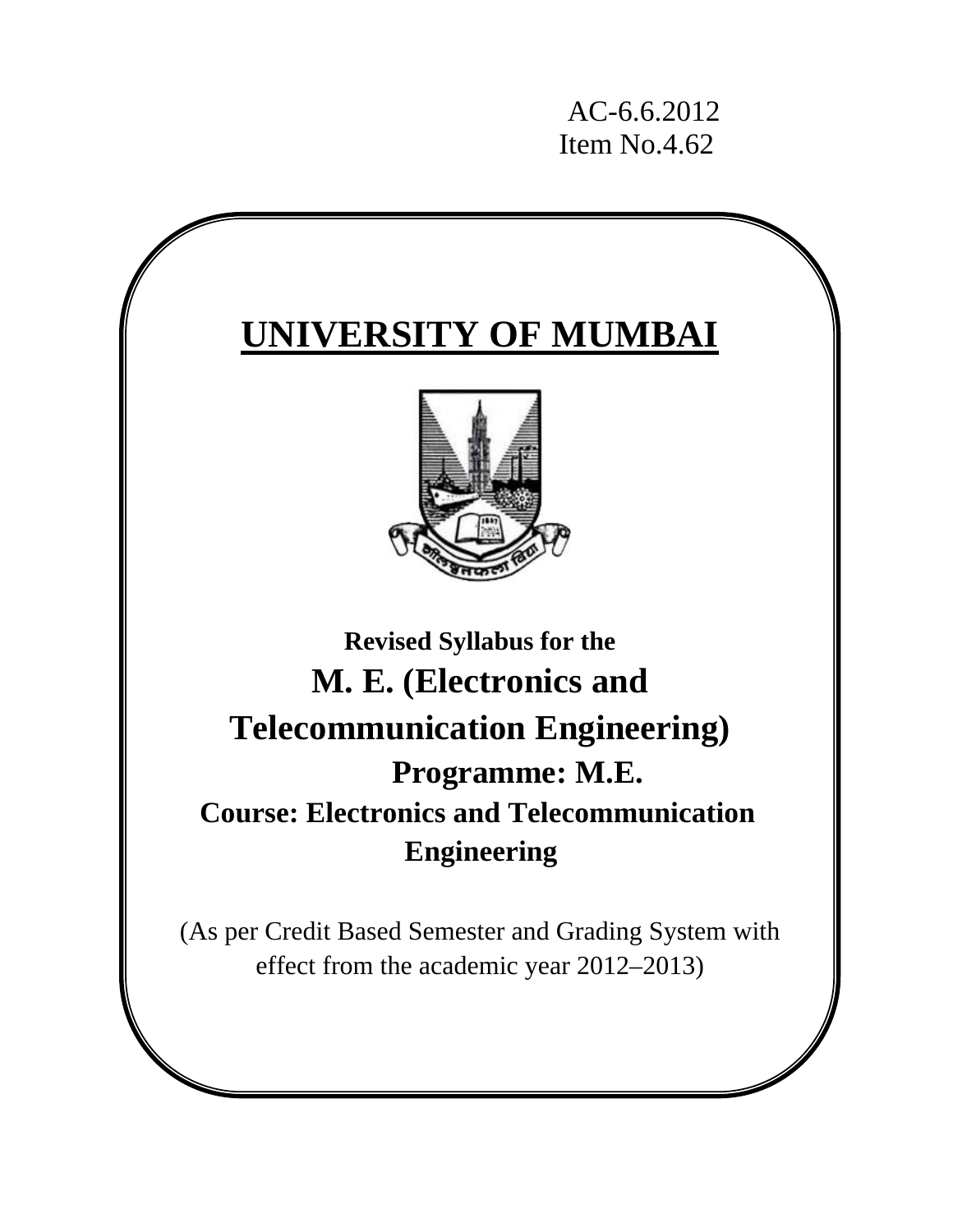# **University of Mumbai Program Structure for ME Electronics and Telecommunication Engineering**

 **(w.e.f. A.Y. 2012-2013)** 

# **Semester I**

| <b>Subject</b>         | <b>Subject Name</b>                                                                         |                            | <b>Teaching Scheme</b><br>(Contact Hours/week) |                   | <b>Credits Assigned</b>  |                                  |             |          |              |
|------------------------|---------------------------------------------------------------------------------------------|----------------------------|------------------------------------------------|-------------------|--------------------------|----------------------------------|-------------|----------|--------------|
| Code                   |                                                                                             | <b>Theory</b>              | Pract.                                         | Tut.              |                          | <b>Theory</b>                    | Pract.      | Tut.     | <b>Total</b> |
| <b>ETC101</b>          | <b>Statistical Signal</b><br>Analysis                                                       | 04                         | $- -$                                          | $-$               |                          | 04                               | $-$         | $-$      | 04           |
| <b>ETC102</b>          | <b>Optical Fiber</b><br>Communication#                                                      | 04                         |                                                | $-$               |                          | 04                               |             | $- -$    | 04           |
| <b>ETC103</b>          | Digital Signal<br>Processing and its<br>Applications                                        | 04                         | $\qquad \qquad -$                              | $\qquad \qquad -$ |                          | 04                               | --          | $-$      | 04           |
| <b>ETE101X</b>         | Elective I                                                                                  | 04                         | $-$                                            | $-$               |                          | 04                               | $-$         | $-$      | 04           |
| <b>ETE102X</b>         | Elective II                                                                                 | 04                         | $-$                                            | $-$               |                          | 04                               | $-$         | $-$      | 04           |
| <b>ETL101</b>          | Laboratory I - Optical<br><b>Fiber Communication</b>                                        | $-$                        | 02                                             | $-\,-$            |                          | $-$                              | 01          | $- -$    | 01           |
| ETL102                 | Laboratory II -<br>Modeling and<br>Simulation of<br>Communication<br>System                 | --                         | 02                                             |                   |                          |                                  |             | --       | 01           |
|                        | <b>Total</b>                                                                                | 20<br>04<br>20<br>02<br>Ξ. |                                                |                   |                          |                                  |             | 22       |              |
|                        |                                                                                             |                            |                                                |                   |                          | <b>Examination Scheme</b>        |             |          |              |
|                        |                                                                                             |                            |                                                | <b>Theory</b>     |                          |                                  |             |          |              |
| <b>Subject</b><br>Code | <b>Subject Name</b>                                                                         | <b>Internal Assessment</b> |                                                |                   | End                      | Exam.                            | <b>Term</b> | Pract.   | <b>Total</b> |
|                        |                                                                                             | Test1                      | Test 2                                         | Avg.              | xam.                     | <b>Sem.EDuration</b><br>(in Hrs) | Work        | /oral    |              |
| <b>ETC101</b>          | <b>Statistical Signal</b><br>Analysis                                                       | 20                         | 20                                             | 20                | 80                       | 03                               | $- -$       | --       | 100          |
| <b>ETC102</b>          | <b>Optical Fiber</b><br>Communication#                                                      | 20                         | 20                                             | 20                | 80                       | 03                               | $-$         | $-$      | 100          |
| <b>ETC103</b>          | Digital Signal<br>Processing and its<br>Applications                                        | 20                         | 20                                             | 20                | 80                       | 03                               |             | --       | 100          |
| ETE101X                | Elective I                                                                                  | 20                         | 20                                             | 20                | 80                       | 03                               | $-$         | $-$      | 100          |
| ETE102X                | Elective II                                                                                 | $20\,$                     | $20\,$                                         | $20\,$            | 80                       | $\overline{03}$                  | --          | --       | $100\,$      |
| ETL101                 | Laboratory I - Optical<br><b>Fiber Communication</b>                                        |                            | --                                             | $- -$             | $\overline{\phantom{m}}$ | $\overline{\phantom{m}}$         | 25          | 25       | 50           |
| ETL102                 | Laboratory II -<br>Modeling and<br>Simulation of<br>Communication<br>System<br><b>Total</b> | <b>100</b>                 | <b>100</b>                                     | 100               | 400                      | $\sim$                           | 25<br>50    | 25<br>50 | 50<br>600    |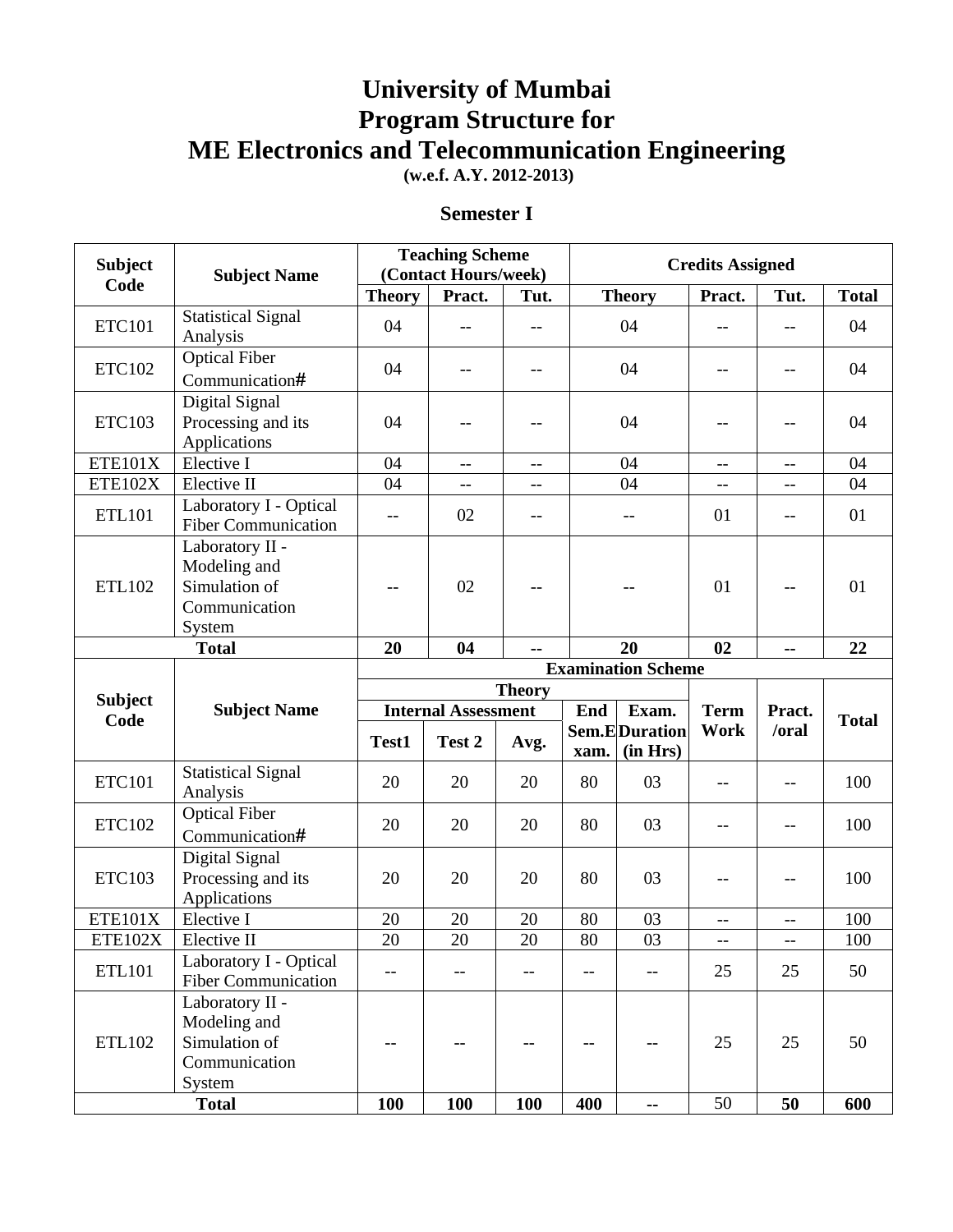| <b>Subject</b><br>Code | <b>Elective I</b>                                         | <b>Subject Code</b> | <b>Elective II</b>               |
|------------------------|-----------------------------------------------------------|---------------------|----------------------------------|
| ETE <sub>1011</sub>    | Image and Video Processing and<br><b>Broadcasting</b>     | ETE1021             | <b>Speech Processing</b>         |
| ETE1012                | Modeling and Simulation of<br><b>Communication System</b> | ETE <sub>1022</sub> | Micro Electro Mechanical Systems |
| ETE <sub>1013</sub>    | VLSI and Mixed Signal Circuits and<br>System              | ETE <sub>1023</sub> | Embedded System\$                |
| ETE <sub>1014</sub>    | <b>Advanced Satellite Communication</b>                   | ETE1024             | <b>Next Generation Networks</b>  |

**#and\$- Common for Electronics and Telecommunication Engineering and Electronics Engineering**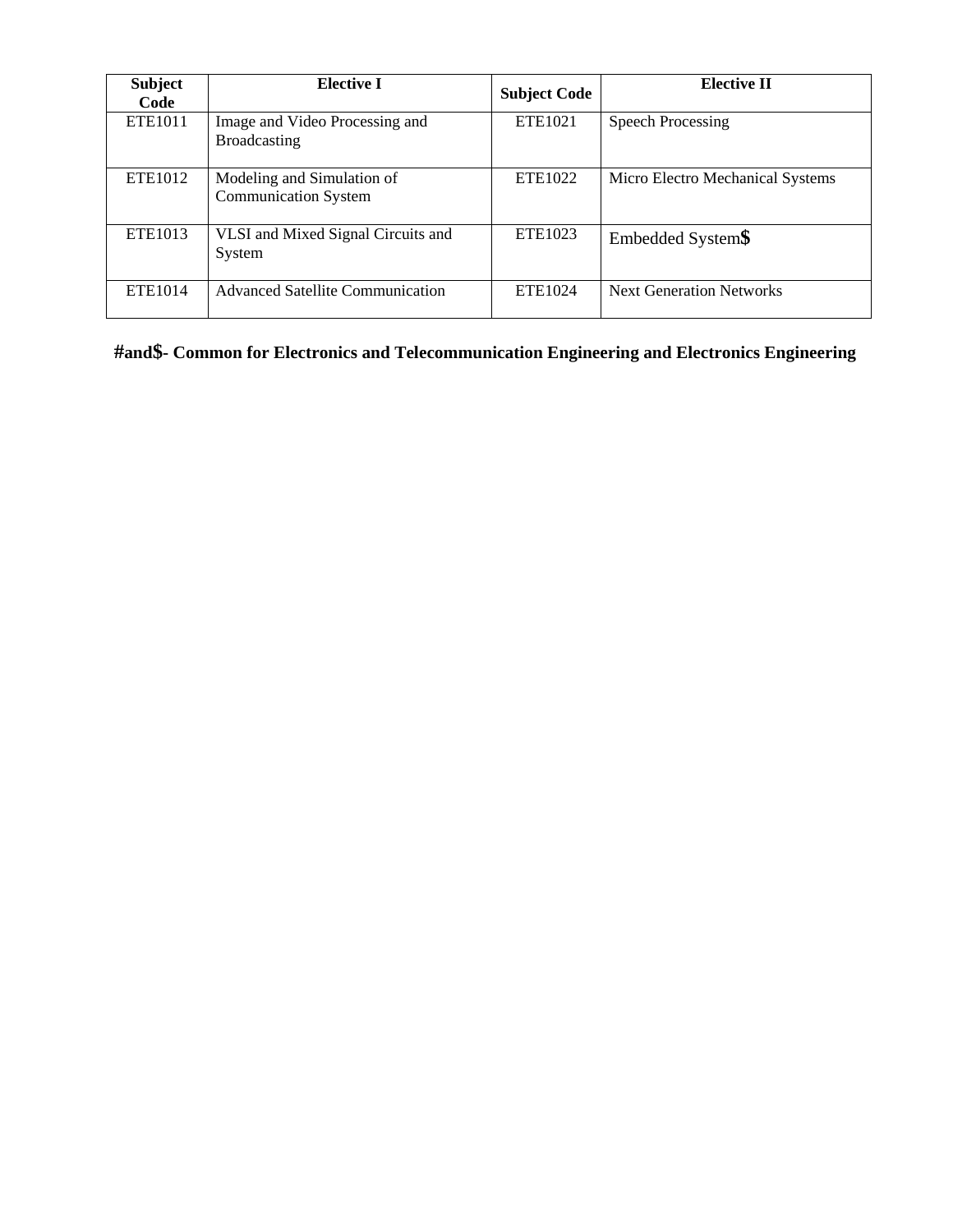# **Semester II**

| <b>Subject</b> | <b>Subject Name</b>                                                      |                            | <b>Teaching Scheme</b><br>(Contact Hours/week) |                                               | <b>Credits Assigned</b> |                                                     |                          |                          |              |
|----------------|--------------------------------------------------------------------------|----------------------------|------------------------------------------------|-----------------------------------------------|-------------------------|-----------------------------------------------------|--------------------------|--------------------------|--------------|
| Code           |                                                                          | <b>Theory</b>              | Pract.                                         | Tut.                                          |                         | <b>Theory</b>                                       | Pract.                   | Tut.                     | <b>Total</b> |
| <b>ETC201</b>  | <b>Advanced Digital</b><br>Communications                                | 04                         | --                                             | --                                            |                         | 04                                                  | $- -$                    | --                       | 04           |
| <b>ETC202</b>  | Mobile and Wireless<br>Communications                                    | 04                         | $-$                                            | $-$                                           |                         | 04                                                  | $-$                      | $-$                      | 04           |
| <b>ETC203</b>  | Microwave and<br>Millimeter wave<br>Communication<br><b>Systems</b>      | 04                         | --                                             | $-$                                           |                         | 04                                                  |                          | --                       | 04           |
| ETE201X        | Elective III                                                             | 04                         | $\overline{a}$                                 | $\overline{\phantom{m}}$                      |                         | 04                                                  | $\overline{\phantom{m}}$ | $\overline{\phantom{a}}$ | 04           |
| ETE202X        | Elective IV                                                              | 04                         | $-$                                            | $-$                                           |                         | 04                                                  | $-$                      | $-$                      | 04           |
| <b>ETL201</b>  | Laboratory III -<br>Mobile and Wireless<br>Communications                | $-$                        | 02                                             | --                                            |                         |                                                     | 01                       | --                       | 01           |
| <b>ETL202</b>  | Laboratory IV -<br>Advanced Antenna and<br>Arrays                        | $-$                        | 02                                             | $-$                                           |                         |                                                     |                          | $-$                      | 01           |
|                | <b>Total</b>                                                             | 04<br>02<br>20<br>20<br>-- |                                                |                                               |                         |                                                     | --                       | 22                       |              |
|                |                                                                          |                            |                                                |                                               |                         | <b>Examination Scheme</b>                           |                          |                          |              |
| <b>Subject</b> | <b>Subject Name</b>                                                      | <b>Theory</b>              |                                                |                                               |                         |                                                     |                          |                          |              |
| Code           |                                                                          | <b>Internal Assessment</b> |                                                |                                               | End                     | Exam.                                               | <b>Term</b>              | Pract.                   | <b>Total</b> |
|                |                                                                          | Test1                      | Test 2                                         | Avg.                                          | am.                     | Sem.Ex Duration<br>(in Hrs)                         | Work                     | /oral                    |              |
| <b>ETC201</b>  | <b>Advanced Digital</b><br>Communications                                | 20                         | 20                                             | 20                                            | 80                      | 03                                                  | $-$                      | $\overline{\phantom{m}}$ | 100          |
| <b>ETC202</b>  | Mobile and Wireless<br>Communications                                    | 20                         | 20                                             | 20                                            | 80                      | 03                                                  | $-$                      | $-$                      | 100          |
| <b>ETC203</b>  | Microwave and<br>Millimeter wave                                         | 20                         | 20                                             |                                               |                         |                                                     |                          |                          | 100          |
|                | Communication<br><b>Systems</b>                                          |                            |                                                | 20                                            | 80                      | 03                                                  | $-$                      | $\overline{\phantom{m}}$ |              |
| <b>ETE201X</b> | Elective III                                                             | 20                         | 20                                             | 20                                            | 80                      | 03                                                  | $-$                      | $-$                      | 100          |
| ETE202X        | Elective IV                                                              | 20                         | 20                                             | 20                                            | 80                      | 03                                                  | $- -$                    | $-\,-$                   | 100          |
| <b>ETL201</b>  | Laboratory III - Mobile<br>and Wireless<br>Communications                | --                         | --                                             | $\mathord{\hspace{1pt}\text{--}\hspace{1pt}}$ | $\qquad \qquad -$       | $- -$                                               | 25                       | 25                       | 50           |
| <b>ETL202</b>  | Laboratory IV -<br><b>Advanced Antenna and</b><br>Arrays<br><b>Total</b> | <b>100</b>                 | $-\,-$<br>100                                  | $-$<br>100                                    | $-$<br>400              | --<br>$\mathord{\hspace{1pt}\text{--}\hspace{1pt}}$ | 25<br>50                 | 25<br>50                 | 50<br>600    |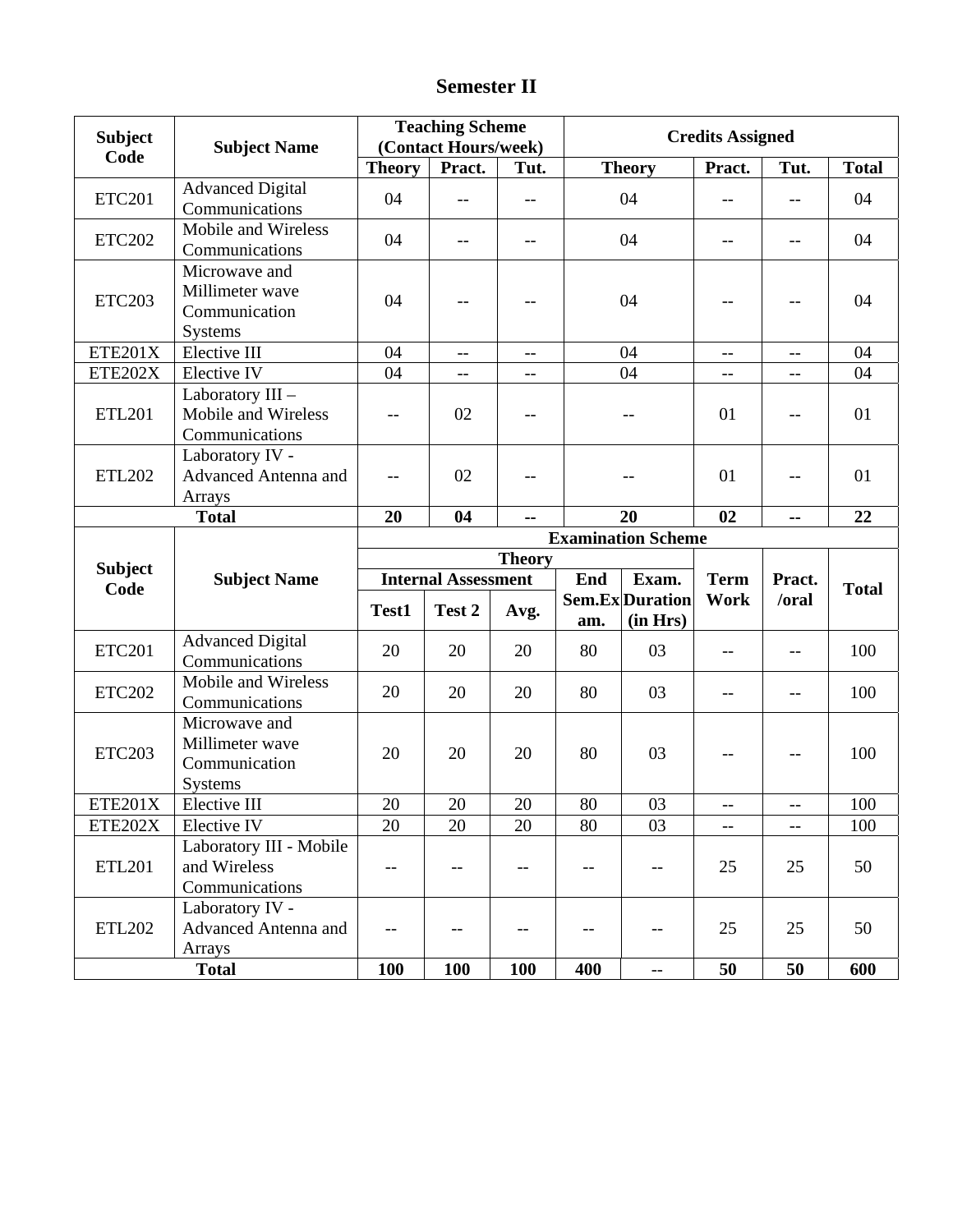| <b>Subject</b><br>Code | <b>Elective III</b>                | <b>Subject</b><br>Code | <b>Elective IV</b>           |
|------------------------|------------------------------------|------------------------|------------------------------|
| ETE <sub>2031</sub>    | <b>Adaptive Signal Processing</b>  | ETE2041                | <b>Wavelets</b>              |
| ETE2032                | Nano-electronics                   | ETE2042                | Cloud Computing              |
| ETE2033                | <b>Advanced Antenna and Arrays</b> | ETE2043                | <b>Sensor Array Networks</b> |
| ETE2034                | <b>Optical Networks</b>            | ETE2044                | <b>Network Security</b>      |

# **Semester III**

| <b>Subject</b><br>Code | <b>Subject Name</b> |                            | <b>Teaching Scheme</b><br>(Contact Hours/week) |               | <b>Credits Assigned</b> |             |                                                                 |              |  |
|------------------------|---------------------|----------------------------|------------------------------------------------|---------------|-------------------------|-------------|-----------------------------------------------------------------|--------------|--|
|                        |                     | <b>Theory</b>              | Pract.                                         | Tut.          | <b>Theory</b>           | Pract.      | Tut.<br>--<br>$- -$<br>--<br>Pract.<br>/ Oral<br>50<br>--<br>50 | <b>Total</b> |  |
| <b>ETS301</b>          | Seminar             | --                         | 06                                             | --            | --                      | 03          |                                                                 | 03           |  |
| <b>ETD301</b>          | Dissertation I      | --                         | 24                                             | --            | $- -$                   | 12          |                                                                 | 12           |  |
|                        | <b>Total</b>        | --                         | 30                                             | --            |                         | 15<br>15    |                                                                 |              |  |
|                        |                     | <b>Examination Scheme</b>  |                                                |               |                         |             |                                                                 |              |  |
|                        |                     |                            |                                                | <b>Theory</b> |                         |             |                                                                 |              |  |
| <b>Subject</b><br>Code | <b>Subject Name</b> | <b>Internal Assessment</b> |                                                |               | End                     | <b>Term</b> |                                                                 | <b>Total</b> |  |
|                        |                     | Test1                      | Test 2                                         |               | Work<br>Sem.Exa         |             |                                                                 |              |  |
|                        |                     |                            |                                                | Avg.          | m.                      |             |                                                                 |              |  |
| <b>ETS301</b>          | Seminar             | --                         | --                                             | --            | --                      | 50          |                                                                 | 100          |  |
| <b>ETD301</b>          | Dissertation I      | --                         | --                                             | --            | --                      | 100         |                                                                 | 100          |  |
|                        | <b>Total</b>        | --                         | --                                             | --            | --                      | 150         |                                                                 | 200          |  |

# **Semester IV**

| <b>Subject</b><br>Code | <b>Subject Name</b> | <b>Teaching Scheme</b><br>(Contact Hours/week) |               |       | <b>Credits Assigned</b> |            |                                                                 |              |  |
|------------------------|---------------------|------------------------------------------------|---------------|-------|-------------------------|------------|-----------------------------------------------------------------|--------------|--|
|                        |                     | <b>Theory</b>                                  | Pract.        | Tut.  | <b>Theory</b>           | Pract.     | Tut.<br>$- -$<br>$- -$<br>Pract.<br>/ Oral<br>100<br><b>100</b> | <b>Total</b> |  |
| <b>ETD401</b>          | Dissertation II     | --                                             | 30            | $- -$ | --                      | 15         |                                                                 | 15           |  |
|                        | <b>Total</b>        | --                                             | 30            | --    | --                      | 15<br>15   |                                                                 |              |  |
|                        |                     | <b>Examination Scheme</b>                      |               |       |                         |            |                                                                 |              |  |
|                        |                     | <b>Theory</b>                                  |               |       |                         |            |                                                                 |              |  |
| <b>Subject</b><br>Code | <b>Subject Name</b> | <b>Internal Assessment</b>                     |               |       | End<br><b>Term</b>      |            |                                                                 | <b>Total</b> |  |
|                        |                     | <b>Test1</b>                                   | Test 2        | Avg.  | Work<br>Sem.Exa         |            |                                                                 |              |  |
|                        |                     |                                                |               |       | m.                      |            |                                                                 |              |  |
| <b>ETD401</b>          | Dissertation II     | $\sim$ $\sim$                                  | --            | --    | $- -$                   | 100        |                                                                 | 200          |  |
|                        | <b>Total</b>        | --                                             | $\sim$ $\sim$ | --    | --                      | <b>100</b> |                                                                 | 200          |  |

#### **Note:**

- o In case of Seminar (ETD301), 01 Hour / week / student should be considered for the calculation of load of a teacher
- o In case of Dissertation I (ETD301) and Dissertation II (ETD401), 02 Hour / week / student should be considered for the calculation of load of a teacher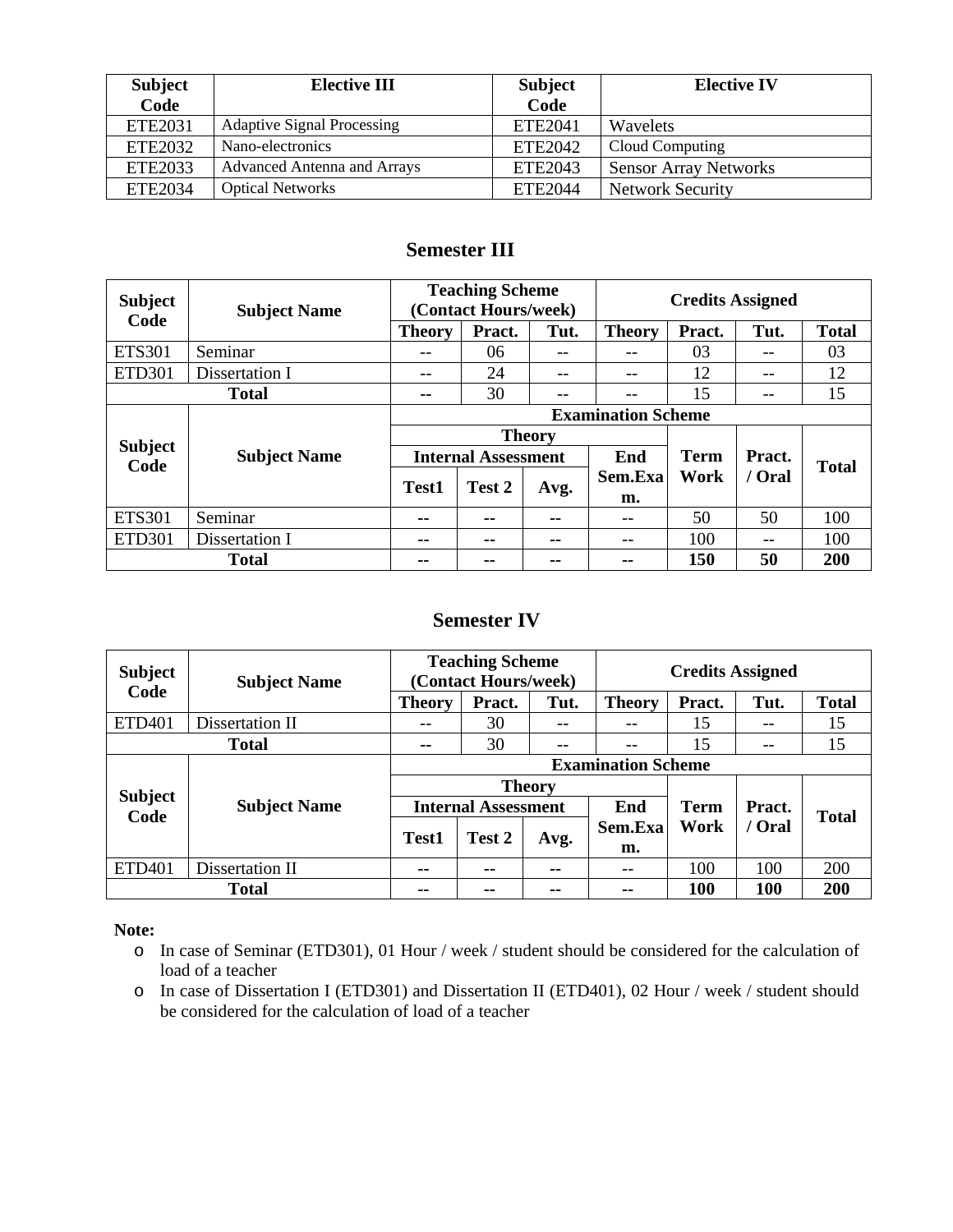| Subject Code   |           | <b>Subject Name</b>                                                                                                                   | Credits      |
|----------------|-----------|---------------------------------------------------------------------------------------------------------------------------------------|--------------|
| <b>ETC101</b>  |           | <b>Statistical Signal Analysis</b>                                                                                                    |              |
| <b>Module</b>  |           | <b>Detailed content</b>                                                                                                               | <b>Hours</b> |
| 1              |           | <b>Review of following topics</b>                                                                                                     | 14           |
|                |           | Basic concepts of probability theory (definitions, conditional                                                                        |              |
|                |           | probability, independent of events, sequential experiments)                                                                           |              |
|                |           | Random variables (cumulative distribution function, probability                                                                       |              |
|                |           | density function, some important random variables, functions of                                                                       |              |
|                |           | random variables, the expected value of random variable, transform<br>methods)                                                        |              |
|                |           |                                                                                                                                       |              |
|                |           | Multiple random variables (vector random variables, conditional<br>probability<br>and<br>conditional expectation, joint distribution, |              |
|                |           | independence, functions of several random variables, expected                                                                         |              |
|                |           | value of functions of random variables)                                                                                               |              |
|                |           | Sums of random variables (mean, variance, &pdf of random                                                                              |              |
|                |           | variables, the central limit theorem proof, confidence intervals)                                                                     |              |
| $\overline{2}$ |           | <b>Random processes</b>                                                                                                               | 10           |
|                |           | Definition of random process                                                                                                          |              |
|                |           | Specifying a random process                                                                                                           |              |
|                |           | Examples of discrete- and continuous-time random processes                                                                            |              |
|                | $\bullet$ | Stationary random processes                                                                                                           |              |
|                |           | Time averages of random processes & ergodic theorems                                                                                  |              |
| 3              |           | Analysis and processing of random signals                                                                                             | 10           |
|                | $\bullet$ | Power spectral density                                                                                                                |              |
|                |           | Response of linear systems to random signals                                                                                          |              |
|                |           | Amplitude modulation by random signals                                                                                                |              |
|                |           | Optimum linear systems                                                                                                                |              |
| $\overline{4}$ |           | The Kalman filter<br><b>Markov</b> chains                                                                                             |              |
|                |           | Markov processes                                                                                                                      | 06           |
|                |           | Discrete Markov chains                                                                                                                |              |
|                |           | Continuous time Markov chains                                                                                                         |              |
| 5              |           | Introduction to queueing theory                                                                                                       | 08           |
|                |           | The elements of queueing system                                                                                                       |              |
|                |           | Little's formula                                                                                                                      |              |
|                |           | The M/M/1 queue                                                                                                                       |              |
|                |           | Multi-server systems                                                                                                                  |              |
|                | $\bullet$ | Finite-source queueing systems                                                                                                        |              |
|                |           | M/G/1 queueing systems                                                                                                                |              |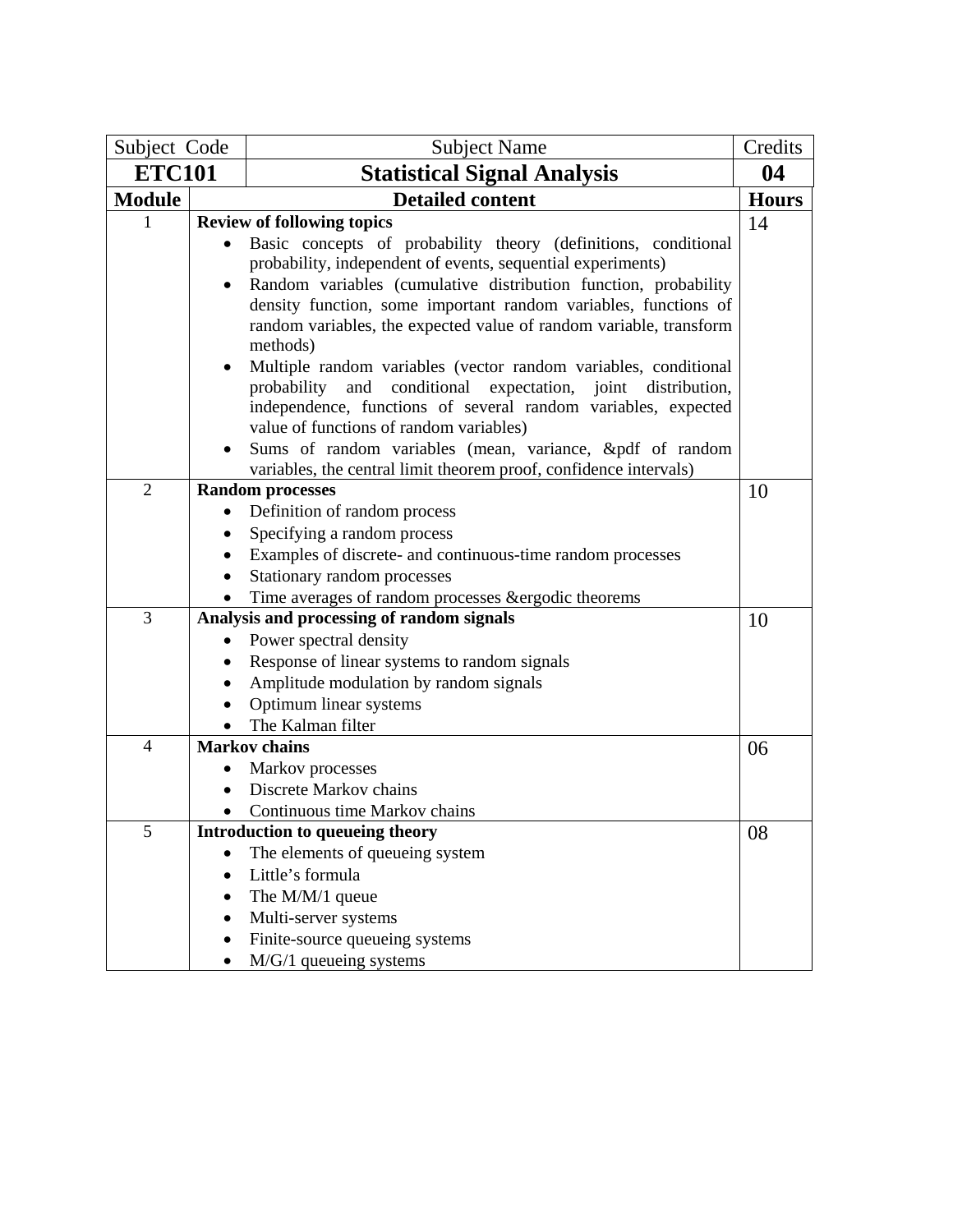#### **Text Books:**

- 1. *Probability and Random Processes for Electrical Engineer* byAlberto Leon-Garcia*, Pearson*   $Education$ , 2007 ( $2<sup>nd</sup>$ ed).
- 2. *Probability and Random Processes with Applications to Signal Processing & Communications* by Scott L. Miller and Donald G. Childers, *Academic Press*, 2004.
- 3. *Probability, Random Variables and Stochastic Processes* by A. Papoulis and S.U. Pillai, 4th Edition, McGraw-Hill, 2002.
- 4. *Probability and Random Processes with Applications to Signal Processing* by H. Stark and J.W. Woods, 3e, Pearson Education.

#### **Reference Book:**

1. *Random Processes: A Mathematical Approach for Engineers* by R. M. Gray and L. D. Davisson , Prentice-Hall, Englewood Cliffs, N.J., 1986.

#### **Assessment:**

**Internal:** Assessment consists of two tests out of which; one should be compulsory class test and the other is either a class test or assignment on live problems or course project. **End Semester Examination:** Some guidelines for setting the question papers are as, six questions to be set each of 20 marks, out of these any four questions to be attempted by students.Minimum 80% syllabus should be covered in question papers of end semester examination.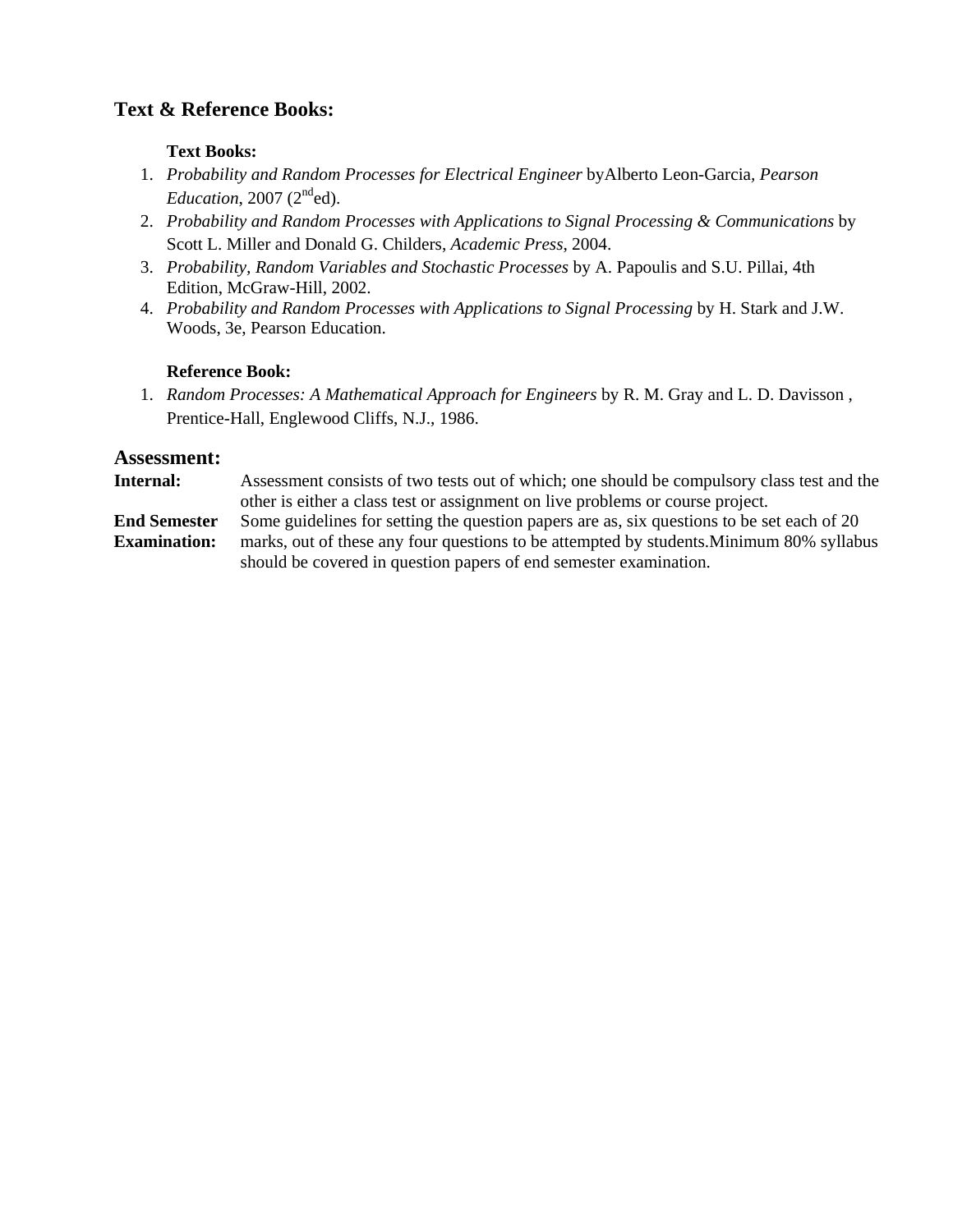| Subject Code  | Subject Name                       | Credits |
|---------------|------------------------------------|---------|
| <b>ETC102</b> | <b>Optical Fiber communication</b> | 04      |

| <b>Module</b>  | <b>Detailed content</b>                                               | <b>Hours</b> |
|----------------|-----------------------------------------------------------------------|--------------|
|                | <b>A Review of Optical Fibers</b>                                     | 04           |
|                | Introduction<br>$\bullet$                                             |              |
|                | Ray theory<br>$\bullet$                                               |              |
|                | Theory of optical wave propagation                                    |              |
|                | Classification of optical fibers<br>$\bullet$                         |              |
|                | <b>Signal Degradation</b><br>٠                                        |              |
|                | Non Zero Dispersion Shifted Fibers<br>٠                               |              |
|                | Plastic optical fibers<br>$\bullet$                                   |              |
|                | Splicing efficiency and optical fiber alignment<br>$\bullet$          |              |
|                | Fiber optic cable                                                     |              |
| $\overline{2}$ | <b>Advanced Optical Sources and Detectors</b>                         | 08           |
|                | Quantum well lasers                                                   |              |
|                | Charge capture in Quantum well lasers<br>٠                            |              |
|                | Multi Quantum well Laser diodes<br>$\bullet$                          |              |
|                | Surface Emitting Lasers: Vertical cavity Surface Emitting Lasers<br>٠ |              |
|                | Resonant cavity enhancement (RCE) Photo Detector<br>$\bullet$         |              |
|                | Material requirement for RCEPD<br>٠                                   |              |
|                | Wavelength selectivity<br>٠                                           |              |
|                | High speed comparison of conventional and RCEPD<br>$\bullet$          |              |
|                | <b>RCE Schottky Photodiode</b><br>$\bullet$                           |              |
|                | <b>RCE Avalanche Photodiode</b>                                       |              |
| 3              | <b>Optical Amplification</b>                                          | 08           |
|                | Properties of Erbium Doped glass                                      |              |
|                | <b>Optical Pumping</b><br>$\bullet$                                   |              |
|                | Erbium Doped Amplifier<br>٠                                           |              |
|                | Semiconductor Laser Amplifier<br>$\bullet$                            |              |
|                | Raman Amplifier<br>٠                                                  |              |
|                | Raman Gain and Bandwidth<br>$\bullet$                                 |              |
|                | Multiple pump Raman Amplifier<br>$\bullet$                            |              |
|                | Raman Induced signal gain<br>$\bullet$                                |              |
|                | Noise Figure of Raman Amplifier                                       |              |
|                | Optical Signal to noise ratio                                         |              |
|                | Electrical Signal to noise ratio                                      |              |
|                | Application                                                           |              |
| $\overline{4}$ | <b>Integrated Optics</b>                                              | 06           |
|                | Planar and channel waveguides<br>$\bullet$                            |              |
|                | Coupled mode theory for waveguides<br>٠                               |              |
|                | Beam Splitters, Directional couplers and Photonic Switch              |              |
|                | <b>Optical Modulators</b>                                             |              |
|                | Arrayed waveguide Grating (AWG)                                       |              |
|                | Multimode interference coupler (MMI)<br>$\bullet$                     |              |
|                | Opto Electronic Integration                                           |              |
|                | <b>Fabrication Techniques</b>                                         |              |
|                | Material<br>$\bullet$                                                 |              |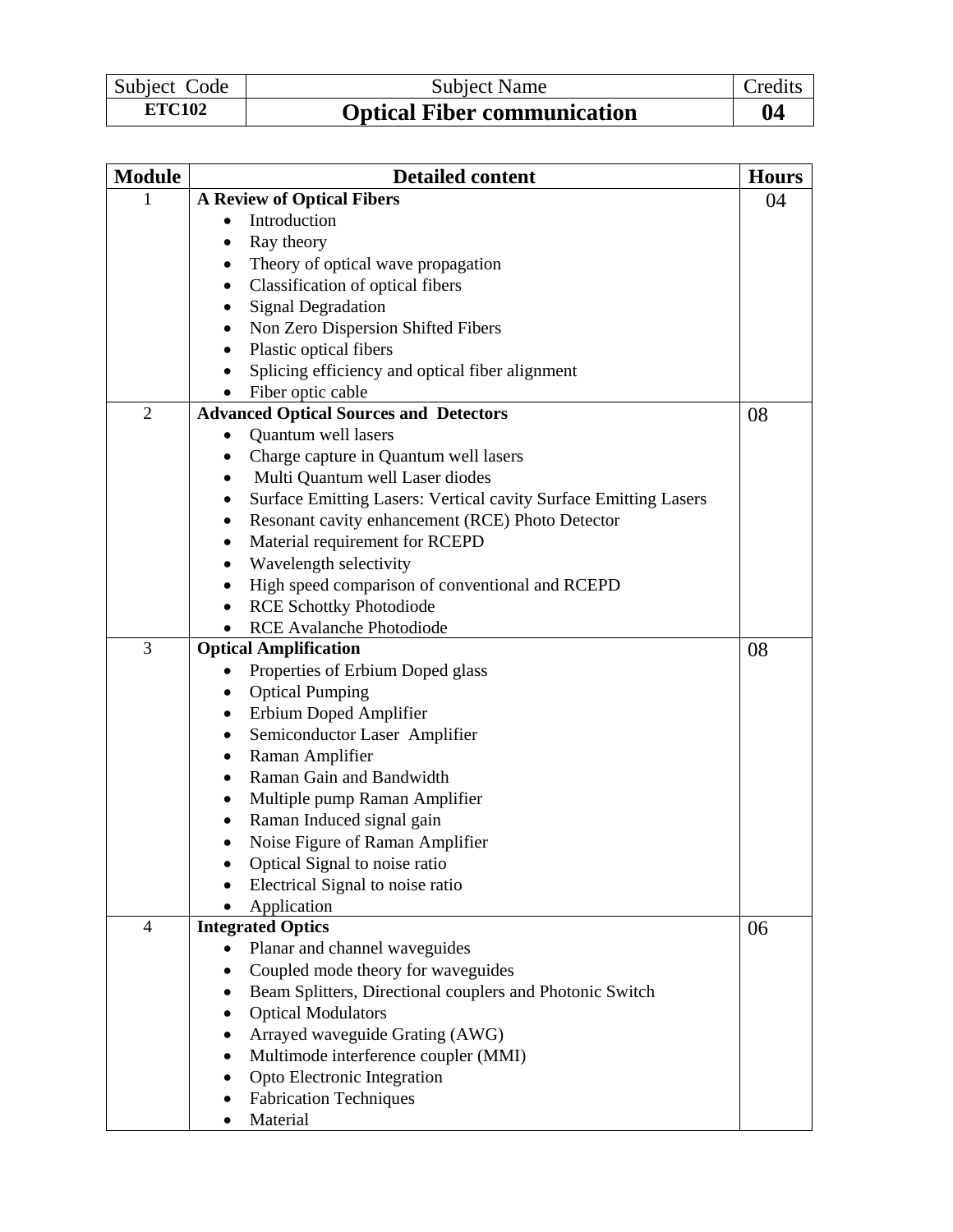| 5 | <b>Non linear Optics</b>                        | 10 |
|---|-------------------------------------------------|----|
|   | General Overview of nonlinearties               |    |
|   | Effective area and length<br>$\bullet$          |    |
|   | <b>Stimulated Raman Scattering</b><br>$\bullet$ |    |
|   | <b>Stimulated Brillouin Scattering</b>          |    |
|   | Self Phase modulation<br>$\bullet$              |    |
|   | Cross-Phase modulation                          |    |
|   | Four wave mixing and its mitigation             |    |
|   | Solitons<br>$\bullet$                           |    |
|   | Properties of Solitons                          |    |
|   | Loss managed Soliton                            |    |
|   | Dispersion managed Soliton                      |    |
|   | <b>Dispersion Management:</b>                   |    |
|   | Dispersion problems and its solution,           |    |
|   | Dispersion compensating Fibers ,its design,     |    |
|   | Fiber Brag Grating,                             |    |
|   | <b>Dispersion Equalizing Filters</b>            |    |
|   | <b>Optical Phase conjugation</b>                |    |
|   | <b>PMD</b> Compensation                         |    |
| 6 | <b>Optical Networks</b>                         | 06 |
|   | Network concepts                                |    |
|   | <b>Network Topologies</b>                       |    |
|   | <b>FDDI</b>                                     |    |
|   | <b>SONET/SDH</b>                                |    |
|   | <b>DWDM Networks</b>                            |    |
| 7 | <b>Advanced Topics in OFC:</b>                  | 06 |
|   | <b>Biophotonics</b>                             |    |
|   | Optical computing                               |    |
|   | <b>Optical MEMS</b>                             |    |
|   | Photonics Crystals Fibers and Waveguides        |    |

**#-Common for Electronics and Telecommunication Engineering and Electronics Engineering**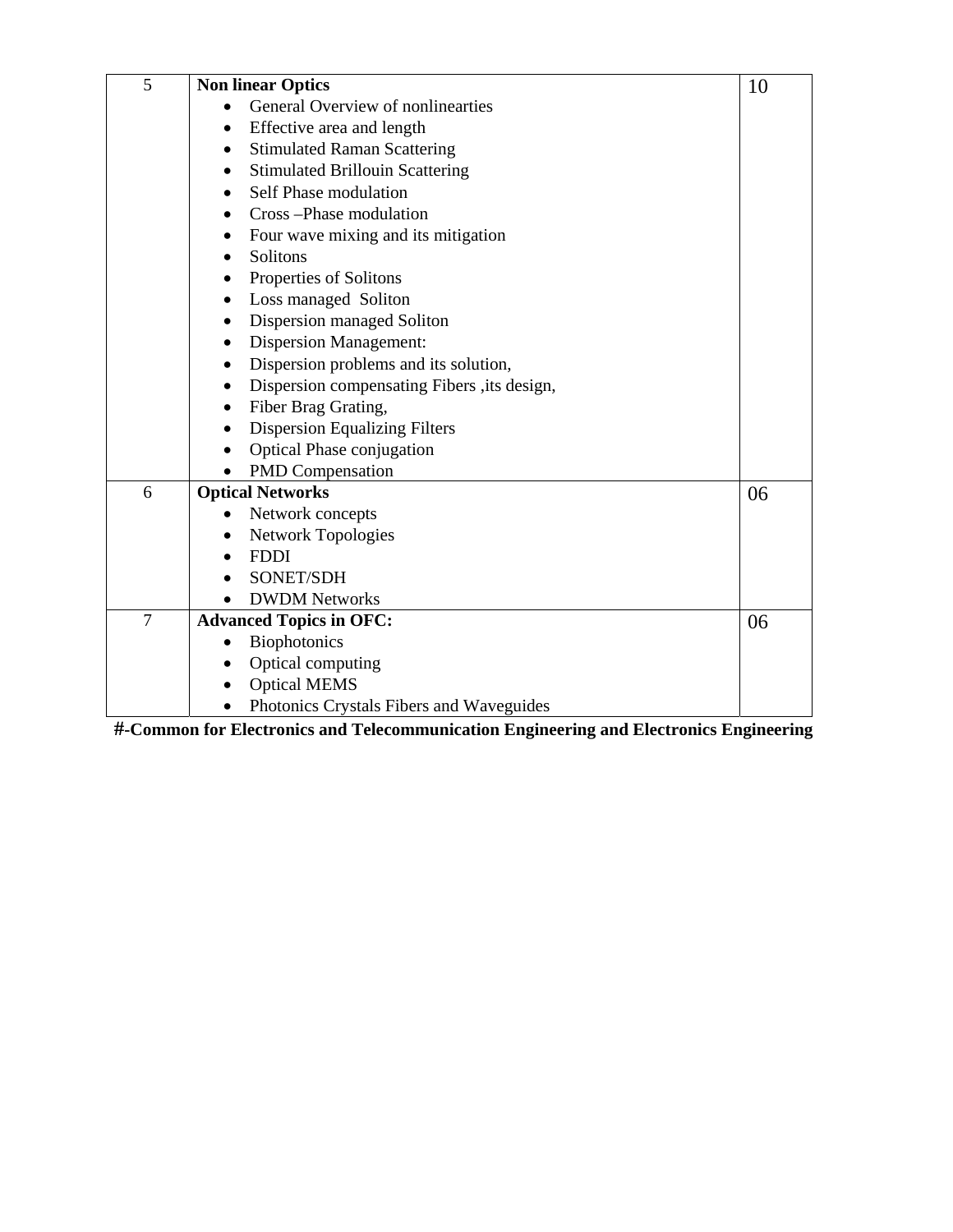- 1. "Optical Fiber Communications"-Gerd Keiser-Fourth Edition-TATA McGRAW HILL
- 2. "Fiber Optics Communication System"-G.P.Agarwal-Wiley Publications
- 3. "An Introduction to Fiber Optic Systems"-John Power-McGrawHill-
- 4. "Fiber Optics Communications"- Harold Kolimbris-Pearson Education
- 5. "Optical Fiber Communications Principles and Practice"-John.M.Senior-Pearson Education
- 6. "Fundamentals of Optoelectronics"-Pollock-Irwin Publications
- 7. "Opto-Electronics, an introduction"-Wilson and Hawkes,Prentice Hall
- 8. "Nonlinear Fiber Optics" G.P.Agarwal-Academic Press
- 9. "An Introduction to Nonlinear Optics"-Geoffrey New-Cambridge University Press
- 10. "Photonic Crystal Fibers"-Anders,Bjarkler and JesBrong-Kluwer Academic Publishers
- 11. "Optical Fiber Communication System: Theory and Practice with MATLAB and Simulink" by Le Nguyen Binh, CRC Press, 2010
- 12. "Introduction to Biophotonics", Paras N. Prasad, Wiley-Interscience, 2003

#### **Assessment:**

**Internal:** Assessment consists of two tests out of which; one should be compulsory class test and the other is either a class test or assignment on live problems or course project.

**End Semester Examination:** Some guidelines for setting the question papers are as, six questions to be set each of 20 marks, out of these any four questions to be attempted by students.Minimum 80% syllabus should be covered in question papers of end semester examination.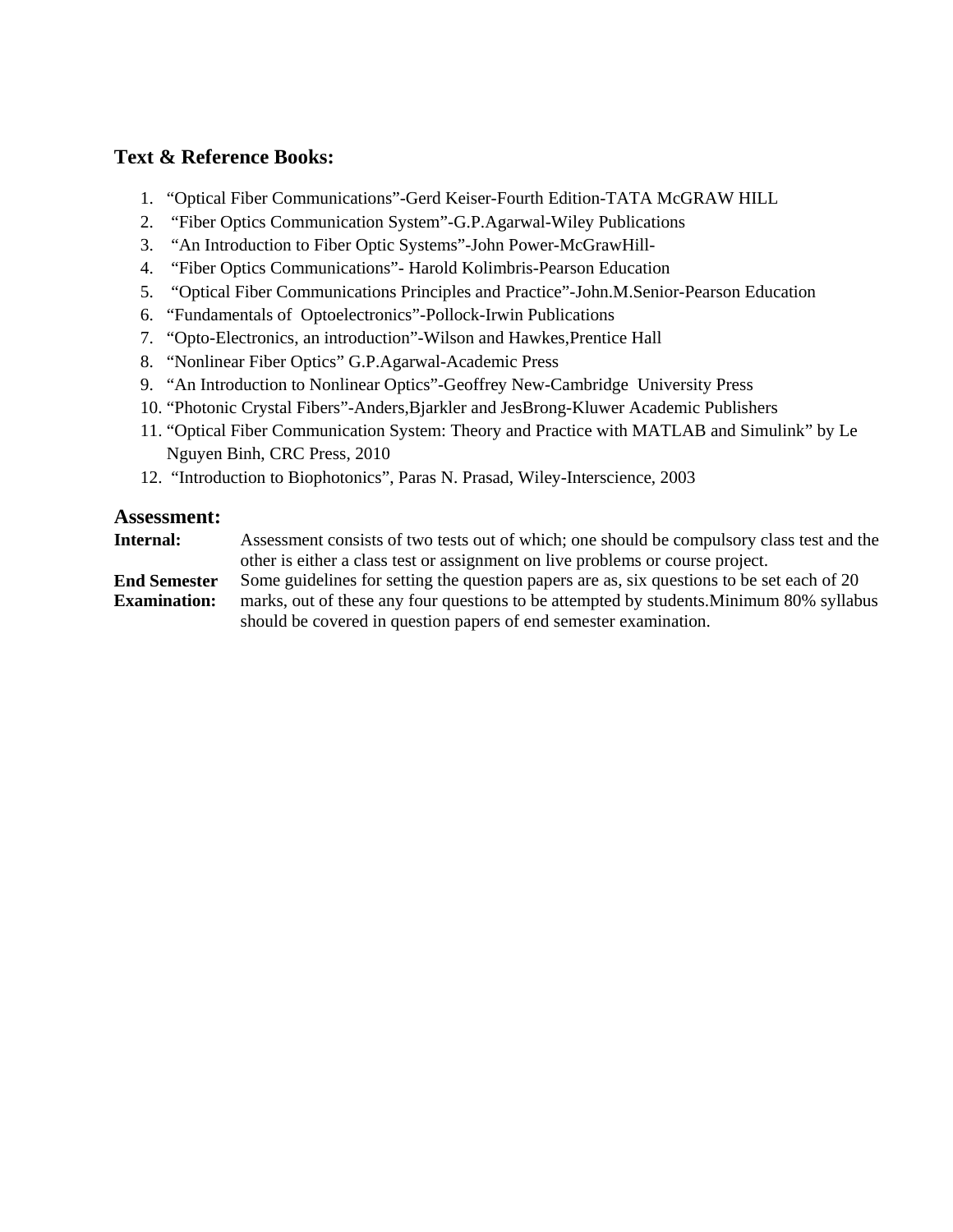| Subject Code  | Subject Name                                          | Credits |
|---------------|-------------------------------------------------------|---------|
| <b>ETC103</b> | <b>Digital Signal Processing and its Applications</b> | 04      |

| <b>Module</b>  | <b>Detailed content</b>                                             | <b>Hours</b> |
|----------------|---------------------------------------------------------------------|--------------|
|                | Review of following topics with relevant numerical examples         | 14           |
|                | A typical real-time DSP system                                      |              |
|                | DFT, its computation (DIT & DIF algorithms), & important            |              |
|                | properties                                                          |              |
|                | FIR filter design-Window & frequency sampling method                |              |
|                | IIR filter design - Impulse invariant & Bilinear z-transform method |              |
|                | Realization structures for FIR & IIR filters                        |              |
| $\overline{2}$ | <b>Multirate DSP</b>                                                | 08           |
|                | Introduction & concept of multirate processing                      |              |
|                | Design of practical sampling rate converters                        |              |
|                | Sample rate conversion using polyphase filter structure             |              |
| 3              | Spectrum estimation & analysis                                      | 08           |
|                | Introduction                                                        |              |
|                | Principles of spectrum estimation                                   |              |
|                | <b>Traditional methods</b>                                          |              |
|                | Modern parametric estimation methods                                |              |
|                | Autoregressive spectrum estimation                                  |              |
| $\overline{4}$ | General- and special-purpose digital signal processors              | 06           |
|                | Introduction<br>$\bullet$                                           |              |
|                | Computer architecture for signal processing                         |              |
|                | General purpose digital signal processors                           |              |
|                | Selecting digital signal processors                                 |              |
|                | Special purpose DSP hardware                                        |              |
| 5              | Analysis of finite wordlength effect in fixed-point DSP systems     | 08           |
|                | Introduction                                                        |              |
|                | DSP arithmetic                                                      |              |
|                | ADC quantization noise $\&$ signal quality<br>$\bullet$             |              |
|                | Finite wordlength effects in IIR & FIR digital filters              |              |
| 6              | Overview of real-world applications of DSP                          | 04           |
|                | Audio applications of DSP                                           |              |
|                | Telecommunication applications of DSP<br>$\bullet$                  |              |
|                | Biomedical applications of DSP                                      |              |

#### **Text Books:**

- *1.* Digital Signal Processing, A Practical Approach by Emmanuel C. Ifeachor, Barrie W. Jervis*, Pearson Education*
- *2.* Discrete Time signal Processing by Alan V. Oppenheim, Ronald Schafer, *Pearson Education*
- 3. Digital Signal Processing, Principles, algorithms and applications J. Proakis, D. G. Manolakis, D. Sharma, *Pearson Education*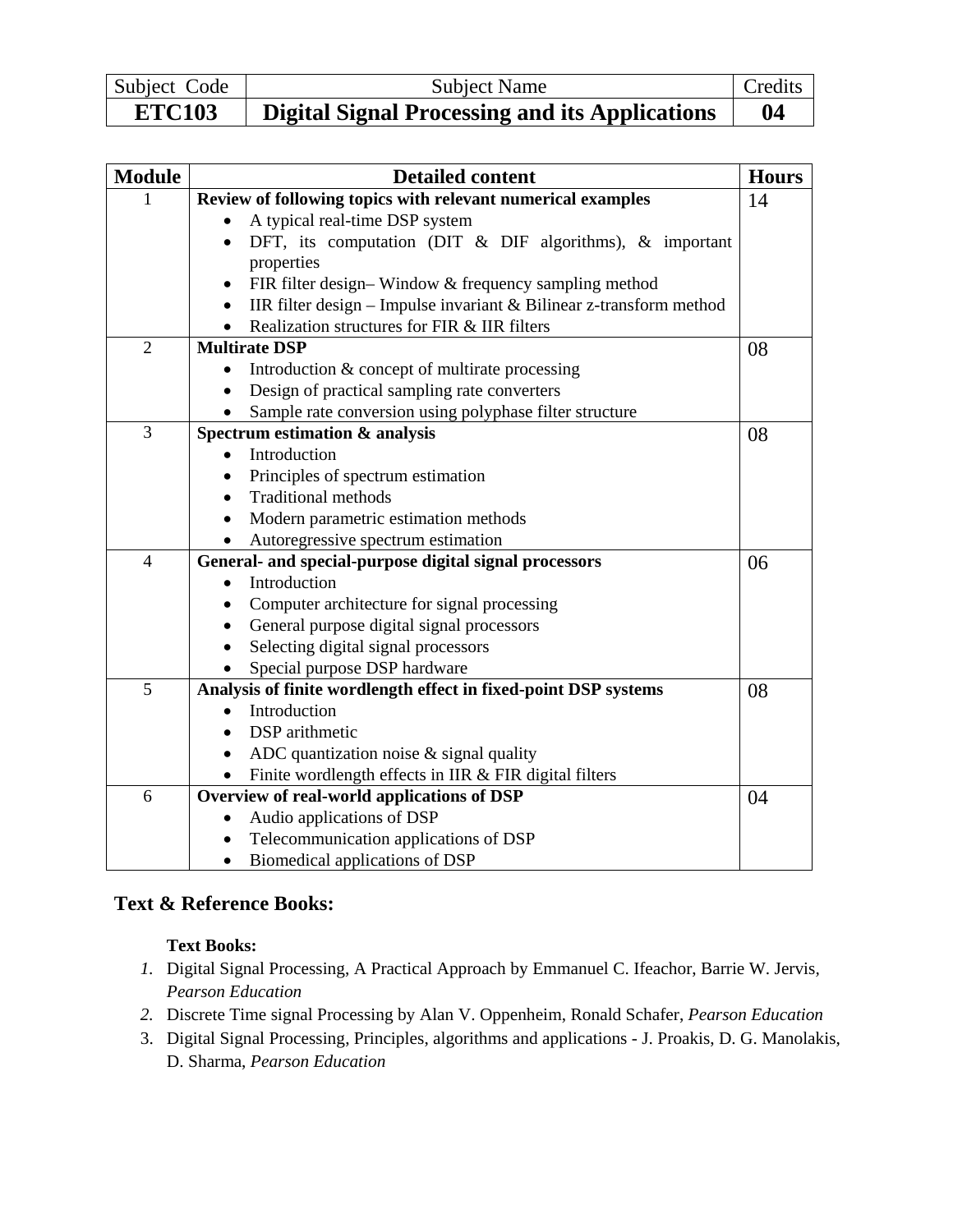#### **Reference Books:**

- 1 Fundamentals of Digital Signal Processing using MATLAB- Robert Schilling, Sandra Harris, *Cengage Learning*
- 2. Digital Signal Processing, S. K. Mitra, *Tata McGraw Hill Publication 2001*
- 3. Digital Signal Processing by Chen, OxfordUniversity Press
- 4. A Practical Approach to Digital Signal Processing, Padmanabhan K., New Age International

#### **Assessment:**

**Internal:** Assessment consists of two tests out of which; one should be compulsory class test and the other is either a class test or assignment on live problems or course project.

**End Semester Examination:** Some guidelines for setting the question papers are as, six questions to be set each of 20 marks, out of these any four questions to be attempted by students.Minimum 80% syllabus should be covered in question papers of end semester examination.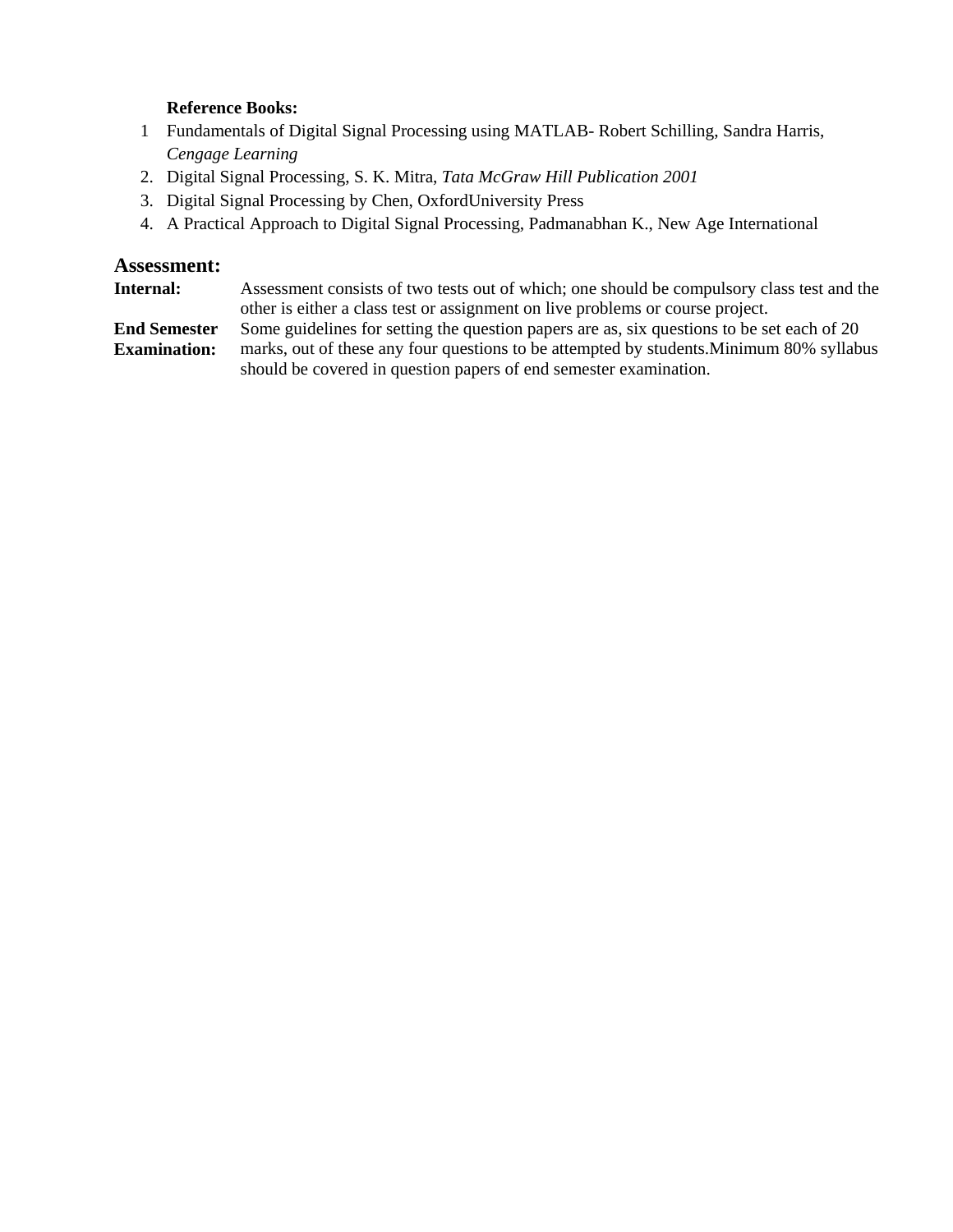| Subject Code  | Subject Name                       | <b>Credits</b> |
|---------------|------------------------------------|----------------|
| <b>ETL101</b> | <b>Optical Fiber Communication</b> |                |

| <b>Module</b> | <b>Detailed content</b>                                       |
|---------------|---------------------------------------------------------------|
|               | <b>Simulation of the Following</b>                            |
|               | Designing of Single mode fiber                                |
| 2             | Designing of Planar Channel waveguides                        |
| $\mathbf{R}$  | Designing of AWG                                              |
| 4             | Designing of Fiber Brag Grating                               |
| 5             | Designing of MZI modulator                                    |
| 6             | Performance analysis of Optical Link upto 40 Gbps             |
| 7             | Performance Analysis of Optical Link with Different Sources   |
| 8             | Performance Analysis of Optical Link with Different Detectors |
| 9             | Performance Analysis of Optical Amplifier                     |
| 10            | Performance Analysis of DWDM System                           |
| 11            | Performance Analysis of Soliton Communication System          |
| 12            | Designing of Optical MEMS                                     |

• Out of 12 Modules any 8 Modules have to be performed.

#### **Assessment:**

**End Semester Examination:** Practical/Oral examination is to be conducted by pair of internal and external examiners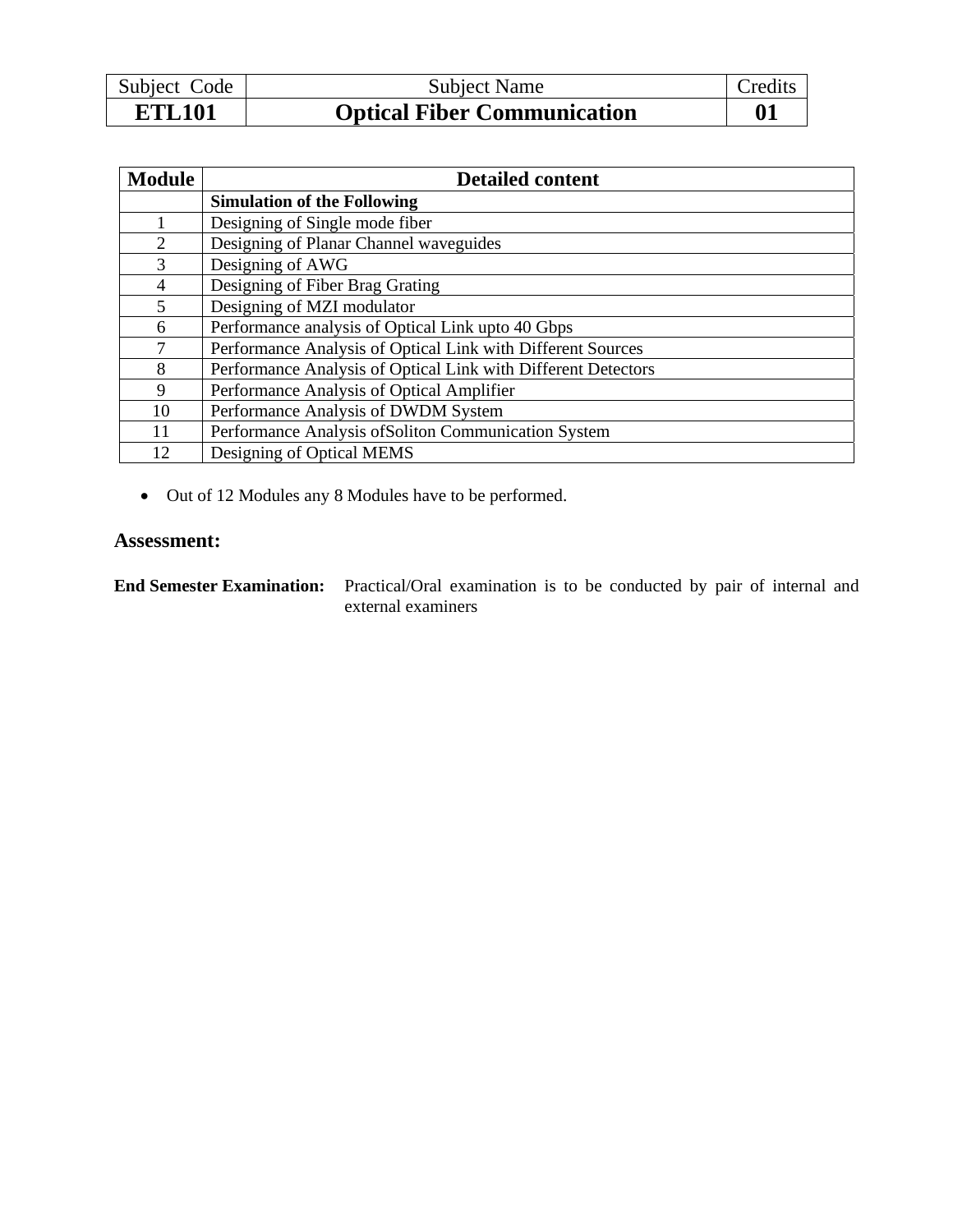| Subject       | <b>Subject Name</b>               | Credits      |
|---------------|-----------------------------------|--------------|
| Code          |                                   |              |
| <b>ETL102</b> | <b>Modeling and Simulation of</b> | $\mathbf{0}$ |
|               | <b>Communication System</b>       |              |

| <b>Module</b> | <b>Detailed content</b>                                                                |
|---------------|----------------------------------------------------------------------------------------|
| 1             | Study and Analysis of different types of Analog Communication Circuit using Simulation |
|               | Software (any two circuits)                                                            |
| 2             | Study and Analysis of different of Digital Communication Systems using Simulation      |
|               | Software (any three)                                                                   |
| 3             | Study and Analysis of Frequency hopped Spread Spectrum System                          |
| 4             | Study and Analysis of Direct Sequence Spread Spectrum System                           |
| 5             | Study and Designing of Equalizers for Digital Communication                            |
| 6             | Study of Eye Pattern using Simulation                                                  |
| 7             | Study and Implementation of Convolution Codes using Simulation                         |
| 8             | Study and Implementation of Cyclic Codes using Simulation Method                       |
| 9             | Study and Implementation of Linear Block Codes using Simulation                        |
| 10            | Study and Implementation of Optimum Receiver used for Digital Communication            |
| 11            | Study and Implementation of Lempel Algorithm using Simulation                          |
| 12            | Study and Design of Band Limited Signals with controlled ISI                           |

• Out of 12 Modules any 8 Modules have to be performed.

| End Semester Examination: Practical/Oral examination is to be conducted by pair of internal and |
|-------------------------------------------------------------------------------------------------|
| external examiners                                                                              |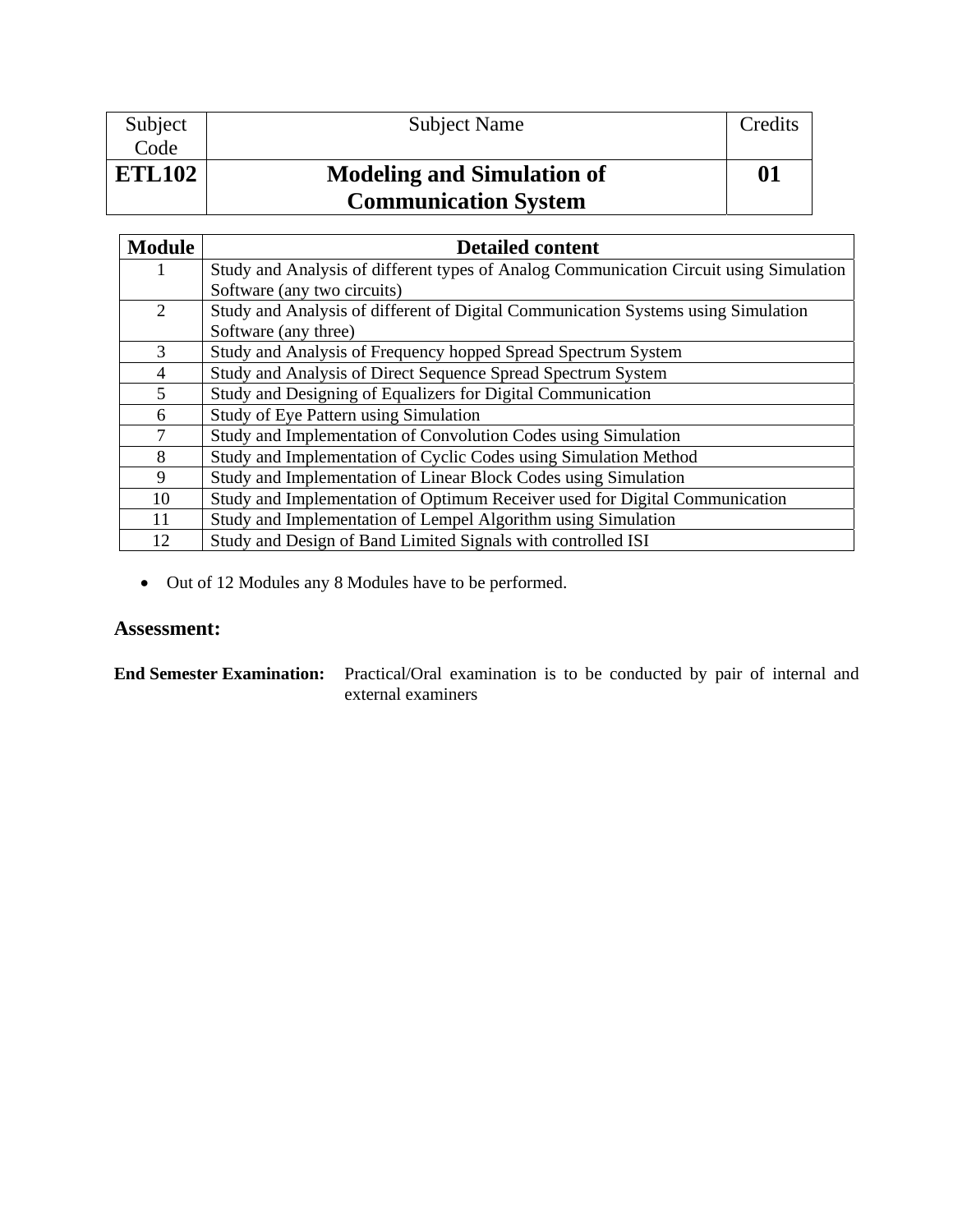**Subject** Code

# **ETE 1011 Image and Video Processing and Broadcasting**

| <b>Module</b>  | <b>Detailed Content</b>                                                                                                                                                                                                                                                                                                                                                                 | <b>Hours</b>   |
|----------------|-----------------------------------------------------------------------------------------------------------------------------------------------------------------------------------------------------------------------------------------------------------------------------------------------------------------------------------------------------------------------------------------|----------------|
|                | <b>Digital Signal</b><br>Processing, Frequency Domain Image Filtering and Enhancement:<br>2-D signals and systems, 2D symmetry and periodicity, 2D DFT,<br>symmetry and other properties, 2-D FIR filters, frequency response,<br>circular symmetry, Visual Perception and Color Spaces (1 week)<br>Physiological characteristics of the eye and image formation,<br>Human color vision | 10             |
| 2              | <b>Spatial Domain Image Enhancement and Filtering&amp; Restoration:</b><br>Image decimation and interpolation, multi-resolution pyramids<br>Image sampling, Spatio-temporal (M-D) sampling theory<br>detection,<br>Image<br>enhancement,<br>Noise filtering,<br>Edge<br>Image<br>restoration: Image degradation model,<br>Inverse Filtering, Wiener filtering                           | 10             |
| $\overline{3}$ | <b>Fundamentals of image Compression Entropy coding:</b><br>Lossless image compression, JPEG image compression, JPEG-2000<br>image compression, Multi-resolution and Wavelet Transform                                                                                                                                                                                                  | 8              |
| $\overline{4}$ | <b>Video Processing:</b><br>Video sampling, flicker, spatial frequency response, Motion modeling<br>and estimation, Optical flow modeling and estimation, Block matching,<br>feature matching, Parametric motion estimation, Video filtering,<br>Deinterlacing, Denoising)                                                                                                              | 8              |
| 5              | <b>Video Compression &amp; Broadcasting Standards:</b><br>MC-DCT video compression: MPEG-1, MPEG-2 video compression,<br>H.263/MPEG-4 video compression: Compression efficiency, MPEG-4<br>AVC/H.264 video compression, Scalable video coding (SVC), Error-<br>resilient compression, Video over IP                                                                                     | 8              |
| 6              | <b>Color models:</b><br>Color models: CIE, RGB, CMYK, HSI, HSV, L*a*b*                                                                                                                                                                                                                                                                                                                  | $\overline{4}$ |

# **Text & Reference Books:**

# **Text Books:**

**[** 

- 1. **Handbook of Image and Video Processing**, Ed. Al Bovik, Academic Press, 2000. ISBN 0-12- 119790-5
- 2. **Digital Image Processing**, Gonzalez and Woods, Addison-Wesley, 2001. ISBN 0201-18075-8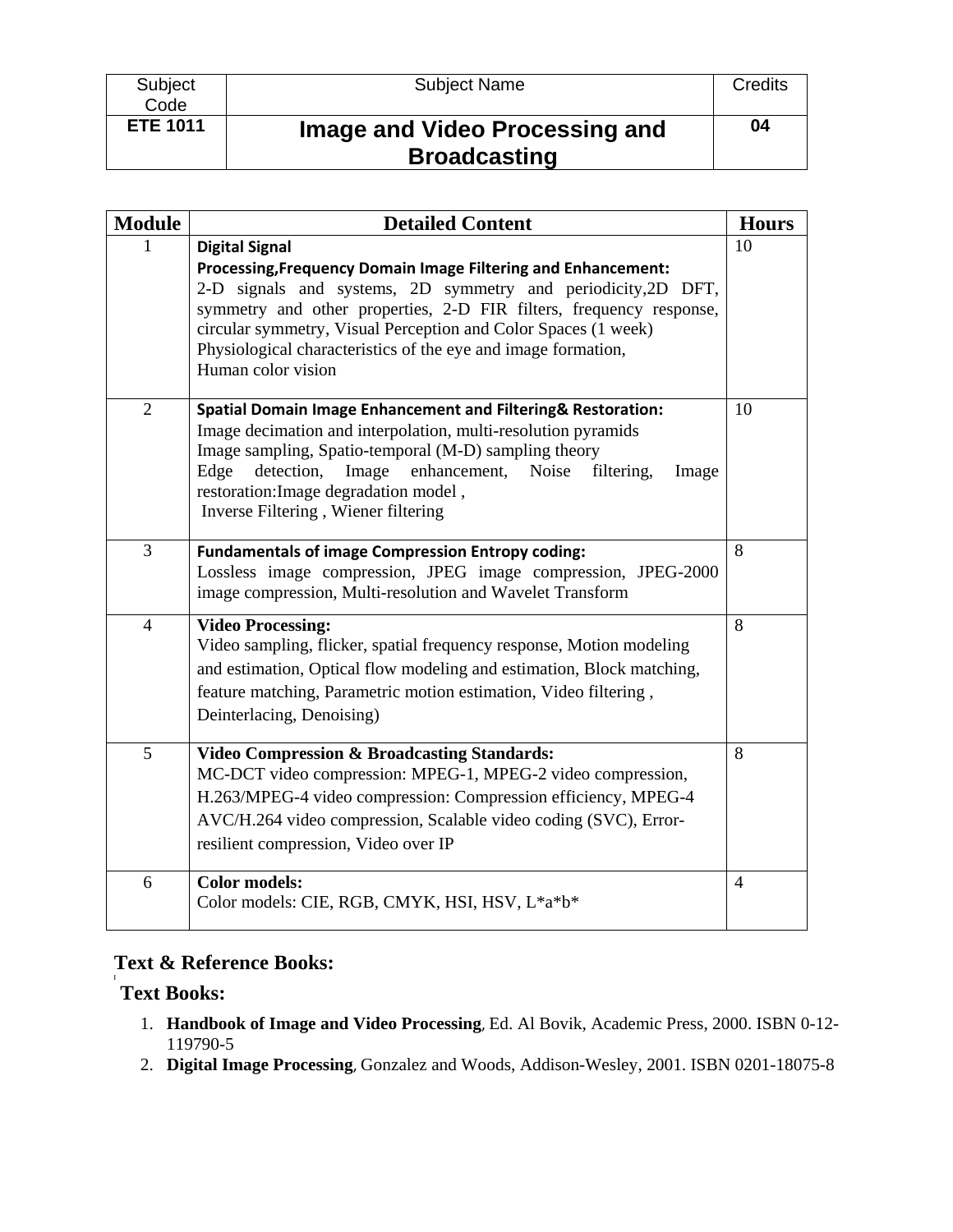#### **Reference Books:**

- 1. **Multidimensional Signal, Image and Video Processing and Coding,** J. W. Woods, Academic Press, 2006. ISBN 0-12-088516-6
- 2. **Video Processing and Communications,** Y. Wang, J. Ostermann, and Y.-Q. Zhang, Prentice Hall, 2002. ISBN 0-13-017547-1
- 3. **Digital Video Processing,**A. M. Tekalp, Prentice Hall, 1995. ISBN 0-13-190075-7

#### **Assessment:**

**Internal:** Assessment consists of two tests out of which; one should be compulsory class test and the other is either a class test or assignment on live problems or course project.

**End Semester**  Some guidelines for setting the question papers are as, six questions to be set each of 20

**Examination:** marks, out of these any four questions to be attempted by students. Minimum 80% syllabus should be covered in question papers of end semester examination.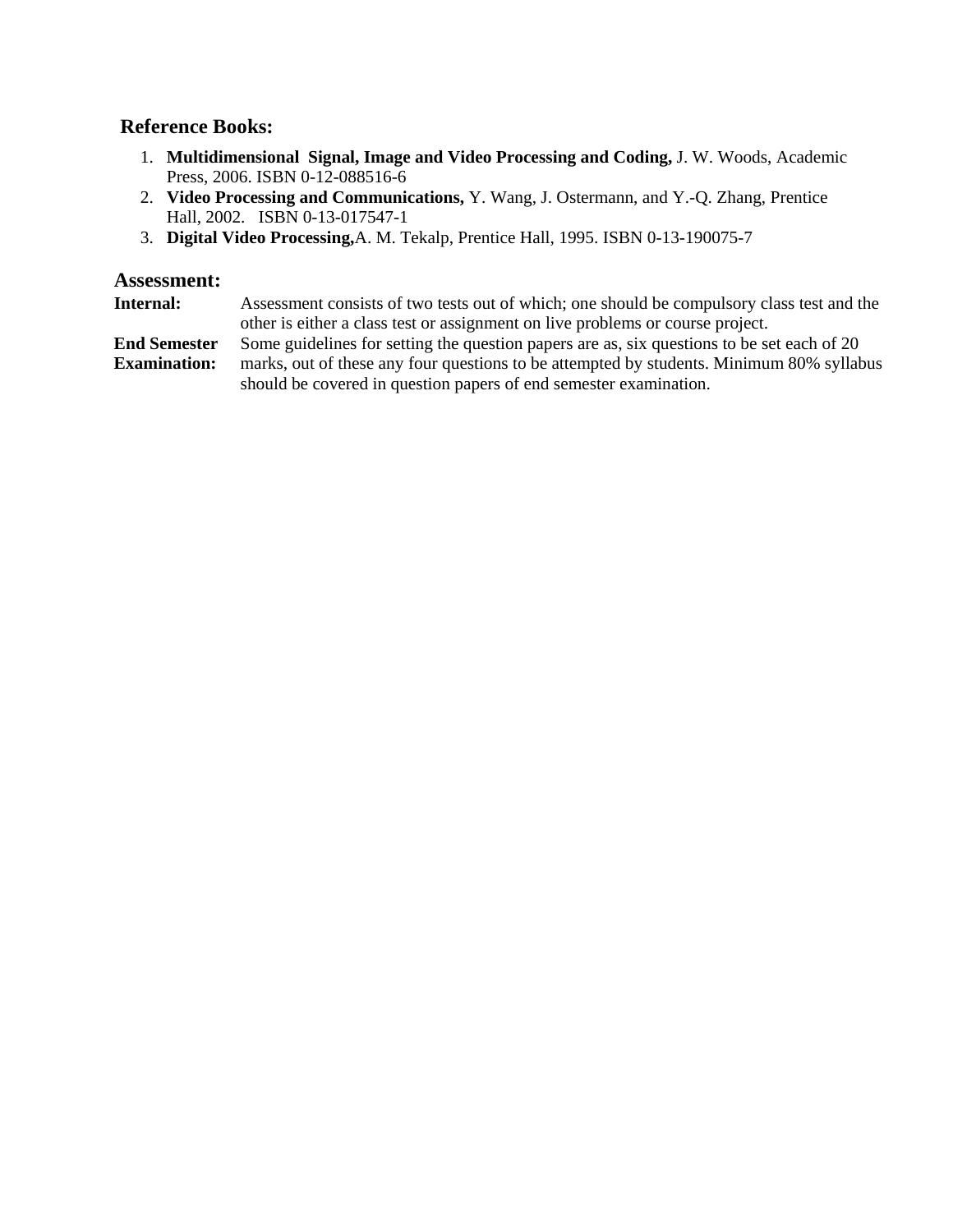| Subject Code    | <b>Subject Name</b>                             | Credits |
|-----------------|-------------------------------------------------|---------|
| <b>ETE 1012</b> | <b>Modeling and Simulation of Communication</b> | 04      |
|                 | <b>System</b>                                   |         |

| <b>Module</b>           | <b>Detailed content</b>                                                                                         | <b>Hours</b> |
|-------------------------|-----------------------------------------------------------------------------------------------------------------|--------------|
| $\mathbf{1}$            | <b>Introduction:</b>                                                                                            | 08           |
|                         | Concept of simulation and modeling, Roles of Simulation, Types of                                               |              |
|                         | Simulation, Limits of Simulation, Simulation Languages (High Level                                              |              |
|                         | versus Low Level), Real-time Simulation                                                                         |              |
| $\overline{2}$          | <b>Simulation Methodology</b>                                                                                   | 08           |
|                         | Problem solving in Simulation Environment, Performance evaluation                                               |              |
|                         | techniques, Parameters                                                                                          |              |
|                         | Estimation, What-if Questions, Design, Validation                                                               |              |
|                         | Error Sources in Simulation, Validation, Consistency                                                            |              |
|                         | Replication, Elimination of Initial Bias, Variance Reduction Techniques                                         |              |
|                         | Design of Simulation Experiment: Data Stream Selection, Simulation                                              |              |
|                         | Length of Run,                                                                                                  |              |
|                         | Simulation                                                                                                      |              |
|                         | <b>Sampling Frequency</b>                                                                                       |              |
| 3                       | <b>Digital Issues in Simulation</b>                                                                             | 08           |
|                         | Quantization, Number representation, Underflow, Overflow, Processing                                            |              |
|                         | Delay, Signal Scaling                                                                                           |              |
| $\overline{\mathbf{4}}$ | <b>Generation of Data Signals, Random Numbers and Processes</b>                                                 | 08           |
|                         | Data Sources, Symbol Mapping, Pulse Shaping, Pseudo Random Numbers,                                             |              |
|                         | Generation of                                                                                                   |              |
|                         | Random Numbers, Generation of Random Variables using Common                                                     |              |
|                         | Distributions,<br>Generation of                                                                                 |              |
|                         |                                                                                                                 |              |
|                         | Random Processes, Generation of Correlated Noise.<br><b>Representation of Signals and Systems in Simulation</b> | 08           |
| 5                       | Analog / Discrete, Baseband / Passband, Deterministic / Stochastic, Time                                        |              |
|                         | Domain / Frequency                                                                                              |              |
|                         | Domain                                                                                                          |              |
|                         | Elements of Communication Systems, Basic building blocks                                                        |              |
| 6                       | <b>Monte Carlo Methods</b>                                                                                      | 08           |
|                         | Fundamental Concepts, Monte Carlo Estimations, Monte Carlo Integration,                                         |              |
|                         | Convergence,                                                                                                    |              |

- 1. "Principles of Communication systems Simulation with Wireless Applications", W.H. Tranter, K.S. Shanmugan, T.S. Rappaport, K.L. Kosbar, Prentice Hall, 2004, ISBN 0-13-494790-8.
- 2. "Simulation of Communication Systems, Modeling, Methodology and Techniques", M.C. Jeruchim, P.Balaban, K.S. Shanmugan, Cluwer Academic Publishers, 2<sup>nd</sup> Edition 2002, ISBN 0-306-46267-2.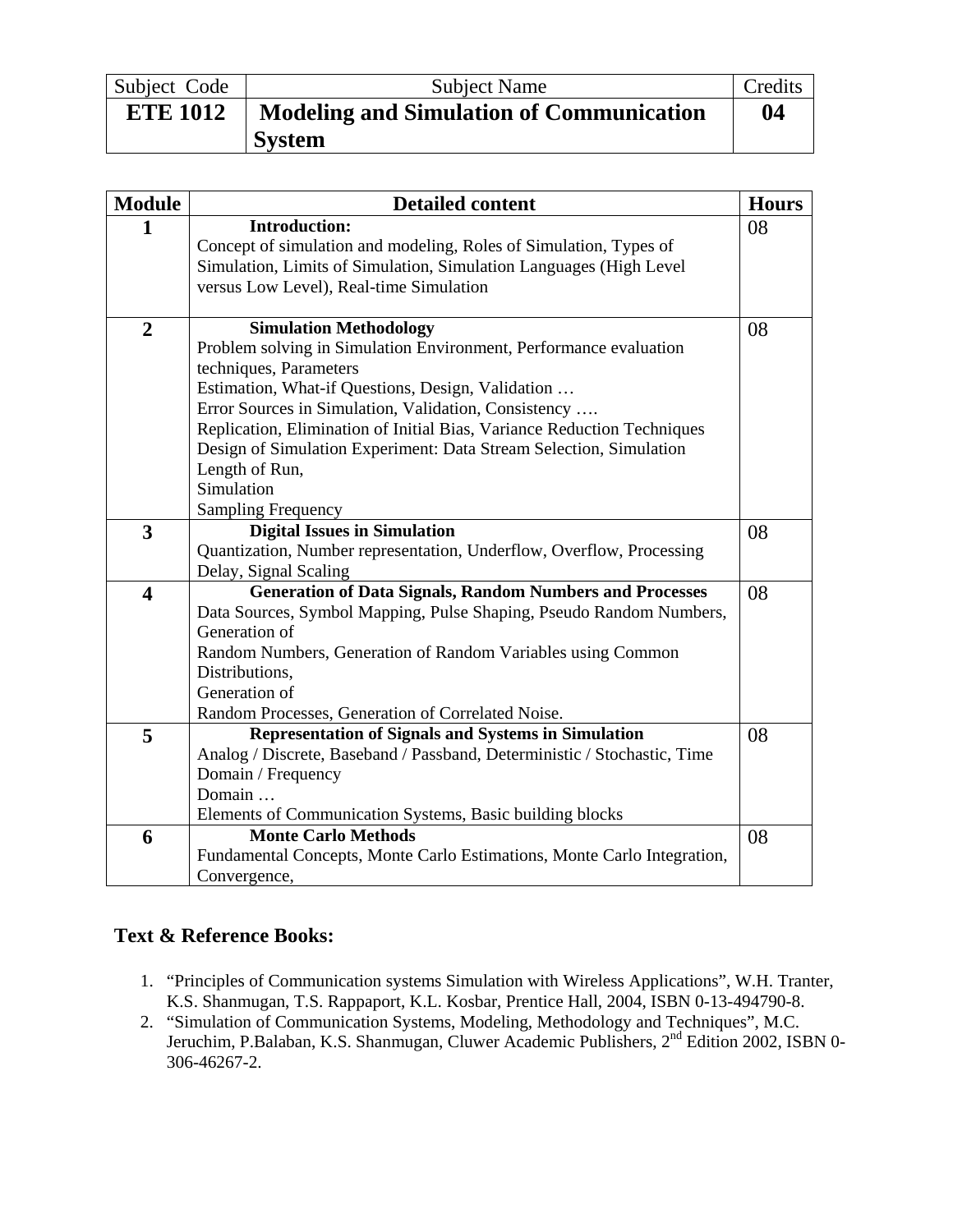#### **References:**

- 1. "Simulation Techniques, Models of Communications, Signals and Process", F.M. Gardner, J.D. Baker, John Wiley & Sons Inc. 1997, ISBN 0-471-51764-9
- 2. "Contemporary Communication Systems Using Matlab and Simulink", J.G. Proakis, M.Salehi, G.Bauch, CL-Engineering 2003, ISBN 0-534-40617-3.

#### **Assessment:**

**Internal:** Assessment consists of two tests out of which; one should be compulsory class test and the other is either a class test or assignment on live problems or course project. **End Semester Examination:** Some guidelines for setting the question papers are as, six questions to be set each of 20 marks, out of these any four questions to be attempted by students.Minimum 80% syllabus should be covered in question papers of end semester examination.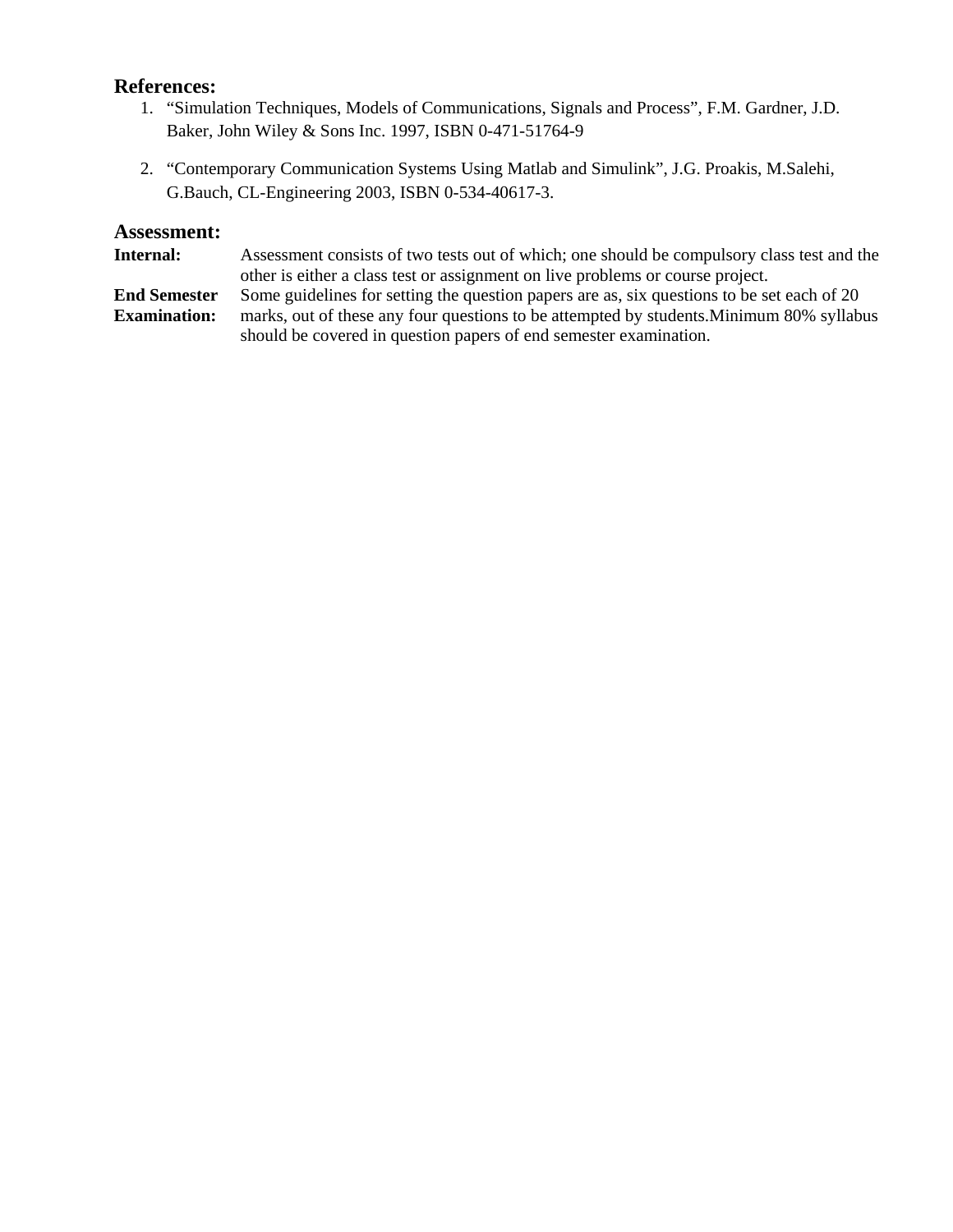| Subject Code   | Subject Name                                     | Credits |
|----------------|--------------------------------------------------|---------|
| <b>ETE1013</b> | <b>VLSI and Mixed Signal Circuits and System</b> | 04      |

| <b>Module</b> | <b>Detailed Content</b>                                                                                                                                                                                                                                                                                                                                                                                                                                                                                              | <b>Hours</b> |
|---------------|----------------------------------------------------------------------------------------------------------------------------------------------------------------------------------------------------------------------------------------------------------------------------------------------------------------------------------------------------------------------------------------------------------------------------------------------------------------------------------------------------------------------|--------------|
| 1             | <b>Motivation for AMS Design:</b><br>Review of Moore's law and CMOS scaling, benefits of system-on-chip<br>integration in terms of cost, power, and performance. Comparison on<br>System-on-Board, System-on-Chip, and System-in-Package.<br>Typical goals in AMS design - cost reduction, power reduction, design<br>effort reduction, performance maximization. Productivity gap issues and<br>the ways to improve the gap - IP based design and design reuse.                                                     | 6            |
| 2             | <b>Basics of Digital CMOS Design:</b><br>Combinational MOS Logic circuits-Introduction, CMOS logic circuits<br>with a MOS load, CMOS logic circuits, complex logic circuits,<br><b>Transmission Gate.</b><br>Sequential MOS logic Circuits - Introduction, Behaviour of hi stable<br>elements, SR latch Circuit, clocked latch and Flip Flop Circuits, CMOS D<br>latch and triggered Flip Flop.<br>Dynamic Logic Circuits - Introduction, principles of pass transistor<br>circuits, Dynamic CMOS circuit techniques | 10           |
| 3             | <b>Basics of Analog CMOS Design:</b><br>Basic integrated circuit building blocks, switches, active resistors, current<br>source and sink, passive and active current mirror , differential amplifier,<br>output amplifier, two stage operational amplifier(OTA) analysis and<br>design                                                                                                                                                                                                                               | 10           |
| 4             | <b>Analog signal Processing circuits:</b><br>Switched capacitive circuits -General considerations, sampling switches<br>, Switched capacitor amplifier and integrator.<br>Oscillator - types of oscillator, Voltage controlled oscillator.<br>Simple PLL -Phase detector, Basic PLL topology ,Dynamics of PLL,<br>Charged pump PLL                                                                                                                                                                                   | 12           |
| 5             | Short channel effects and device models:<br>Scaling theory, short channel effects, MOS device models: Level1,<br>Level2 and Level3, BSIM. Analog design in the digital world                                                                                                                                                                                                                                                                                                                                         | 5            |
| 6             | <b>AMS Design Flow:</b><br>Design rules, Analog layout techniques, verification and integration,<br>hardware-software<br>co-design,<br>interconnects,<br>power<br>management<br>problems, and packaging related problems.                                                                                                                                                                                                                                                                                            | 5            |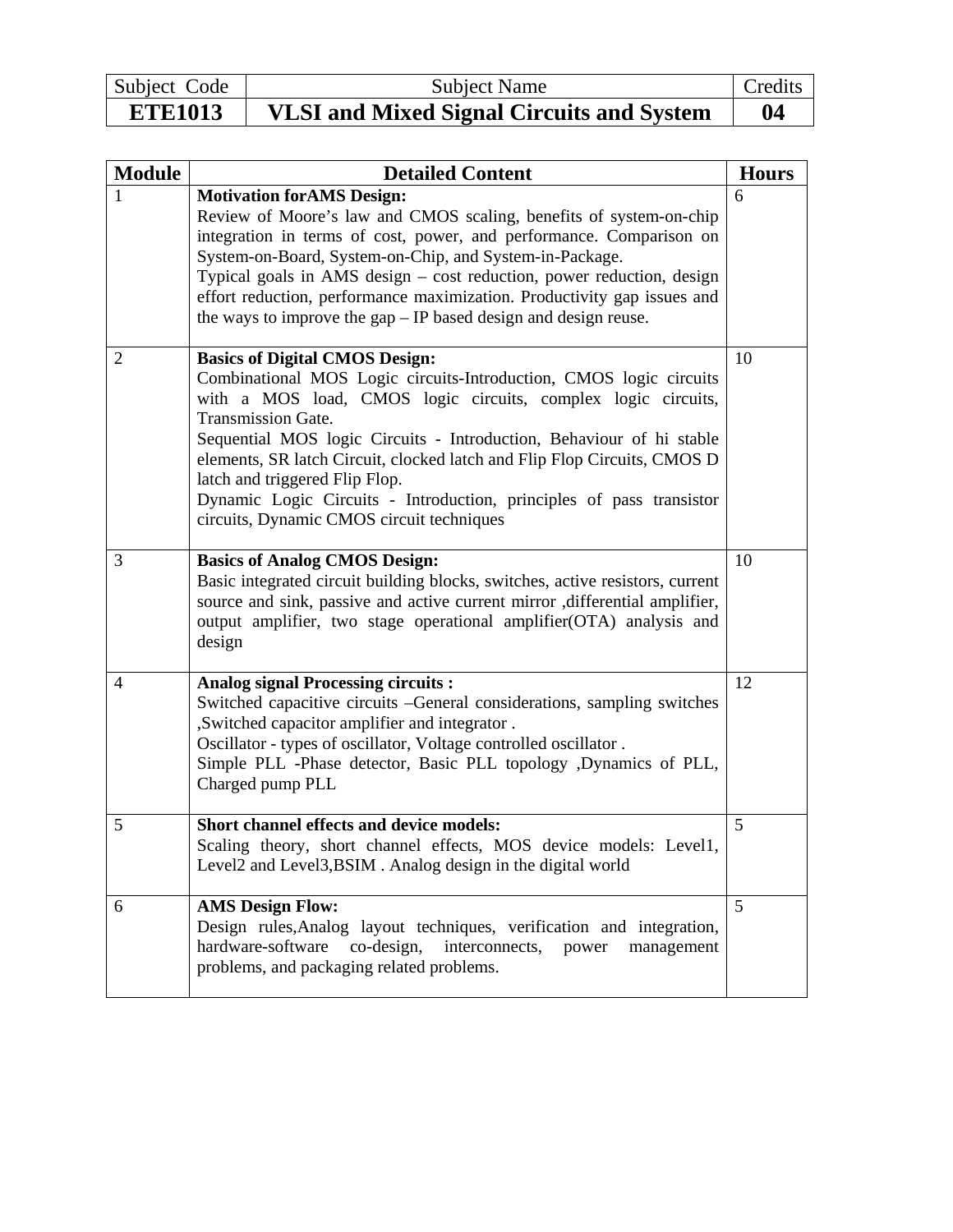#### **Text Books:**

- 1.P. Uyemura, **Introduction to VLSI Circuits and Systems**, John Wiley & Sons, 2002.
- 2.Neil Weste and K. Eshragian, **Principles of CMOS VLSI Design: A System Perspective**, 2nd edition, Pearson Education (Asia) Pte. Ltd., 2000.
- 3. B. Razavi, **Design of Analog CMOS Integrated Circuits**, Tata McGraw Hill 2002
- 4.David A Johns, Ken MartinR. Jacob Baker,**CMOS: Mixed-Signal Circuit Design**,John Wiley & Sons,
- 5. Phillip E. Allen, Douglas R. Holberg, **CMOS analog circuit design**,"Oxford University Press, 2002.
- 6.Sung Mo Kang &YosufL, **CMOS Digital Integrated Circuits: Analysis and Design**, McGraw-Hill (Third Edition)
- 7. Wayne, Wolf, "**Modern VLSI design: System on Silicon" Pearson Education**", Second Edition

#### **Reference Books:**

- 1. Jan M Abaey, **Digital integrated Circuits :A design perspective**, Prentice Hall of India Pvt L<sub>td</sub>
- 2. R. JacbobBaker ,**CMOS circuit design, layout and simulation**, Wiley Publication
- 3.Yuan Taur**, Fundamentals of Modern VLSI Devices**, Cambridge University Press
- 4. Douglas A Pucknell& Kamran Eshragian,**Basic VLSI Design**, PHI 3rd Edition (original Edition – 1994)
- 5. R. Best,**Phase Locked Loops**, second edition, New york;McGraw hill,1999

#### **Assessment:**

**Internal:** Assessment consists of two tests out of which; one should be compulsory class test and the other is either a class test or assignment on live problems or course project.

**End Semester Examination:** Some guidelines for setting the question papers are as, six questions to be set each of 20 marks, out of these any four questions to be attempted by students.Minimum 80% syllabus should be covered in question papers of end semester examination.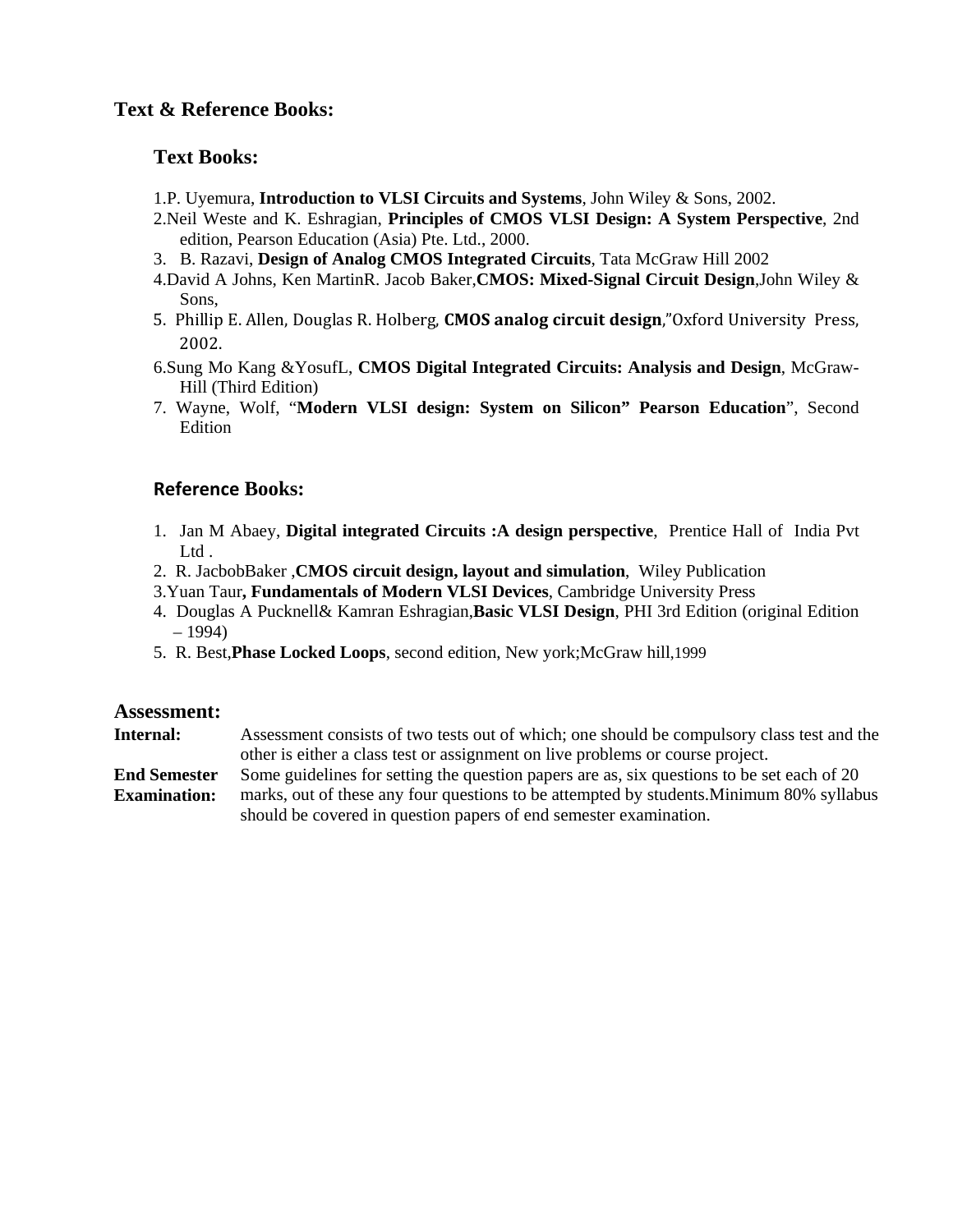| Subject Code    | Subject Name                            | Credits |
|-----------------|-----------------------------------------|---------|
| <b>ETE 1014</b> | <b>Advanced Satellite Communication</b> | 04      |

| <b>Module</b>  | <b>Detailed content</b>                                                       | <b>Hours</b> |
|----------------|-------------------------------------------------------------------------------|--------------|
| 1              | <b>Introduction:</b>                                                          | 08           |
|                | Origin of satellite communication,                                            |              |
|                | Development, Space segment, Ground segment,<br>$\bullet$                      |              |
|                | Types of orbit,                                                               |              |
|                | Evolution of satellite communications, Development of service.                |              |
| $\overline{2}$ | <b>Link Analysis:</b>                                                         | 10           |
|                | Characteristic parameters of an antenna, Received signal power at             |              |
|                | receiver input,                                                               |              |
|                | Carrier to noise ratio fat the receiving input, Influence of the              |              |
|                | propagation medium,                                                           |              |
|                | Compensation for the effects of the propagation medium                        |              |
|                | constraints, Signal to noise ratio for a station-to-station link              |              |
| 3              | <b>Regenerative Satellite Networks</b>                                        | 10           |
|                | Transparent and regenerative repeaters,                                       |              |
|                | Comparison of link budgets on board processing, Impact to the                 |              |
|                | earth segment.                                                                |              |
|                | <b>Orbits</b>                                                                 |              |
|                | Keplerian orbits Useful orbits for satellite communication.                   |              |
|                | Perturbations of the orbits.                                                  |              |
| $\overline{4}$ | <b>Earth Stations:</b>                                                        | 08           |
|                | Station organization, Radio frequency characteristics, Antenna                |              |
|                | subsystems,                                                                   |              |
| $\overline{5}$ | Radio frequency subsystem, Communication subsystem.                           |              |
|                | <b>Communication Payload</b>                                                  | 08           |
|                | Mission and characteristics of the payload,<br>$\bullet$                      |              |
|                | Transparent repeaters, Multibeam satellite repeaters, Regenerative            |              |
|                | $-$ repeater,                                                                 |              |
|                | Antenna coverage, Antenna Characteristics.<br><b>Platform</b>                 |              |
|                | Subsystems, Attitude control, Propulsion subsystem, Electric power            |              |
|                | supply, Telemetry, tracking and command, Thermal control and structure.       |              |
| 6              | <b>Satellite Installation And Space Environment</b>                           | 08           |
|                | Installation in orbit, Vacuum, Mechanical environment, Radiation<br>$\bullet$ |              |
|                | flux of high energy particles, Environment during installation,               |              |
|                | Satellite system availability, Component reliability.                         |              |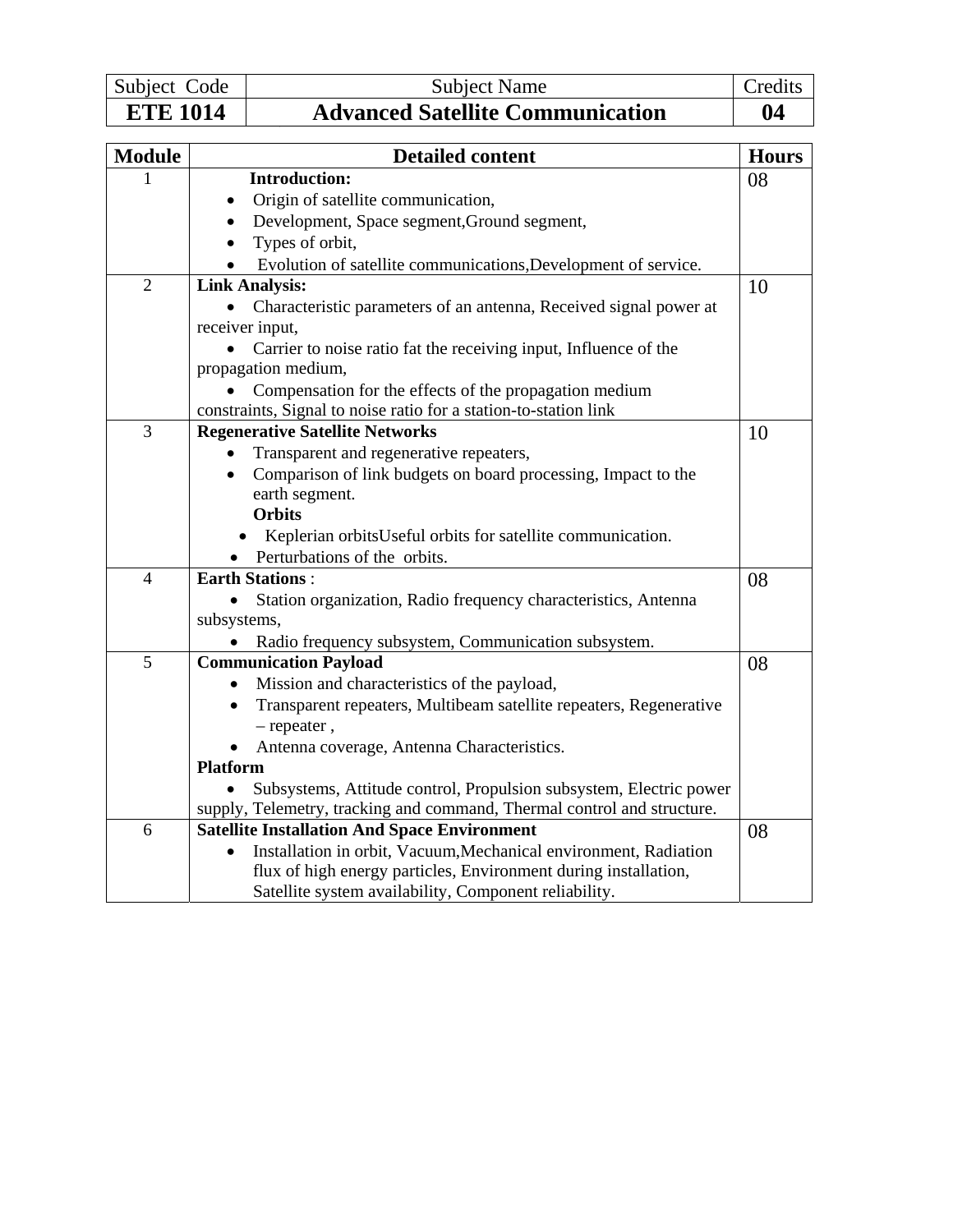1. Satellite Communication Systems Techniques and Technology (3rd edition, Maral and M. Bousquet. John Wiley and sons

2. VASAT Networks G. Maral, John Wiley and sons

3. Satellite Communication. Firs quarter century of service David W.E. Rees John Wiley and Sons

4. Satellite Communications Systems Design principles – Richard M. McGraw Hill

5. CDMA, Principles of Spread Spectrum Communication – Andrew J Virebi, Addision – wiley 1995.

#### **Assessment:**

**Internal:** Assessment consists of two tests out of which; one should be compulsory class test and the other is either a class test or assignment on live problems or course project. **End Semester Examination:** Some guidelines for setting the question papers are as, six questions to be set each of 20 marks, out of these any four questions to be attempted by students.Minimum 80% syllabus should be covered in question papers of end semester examination.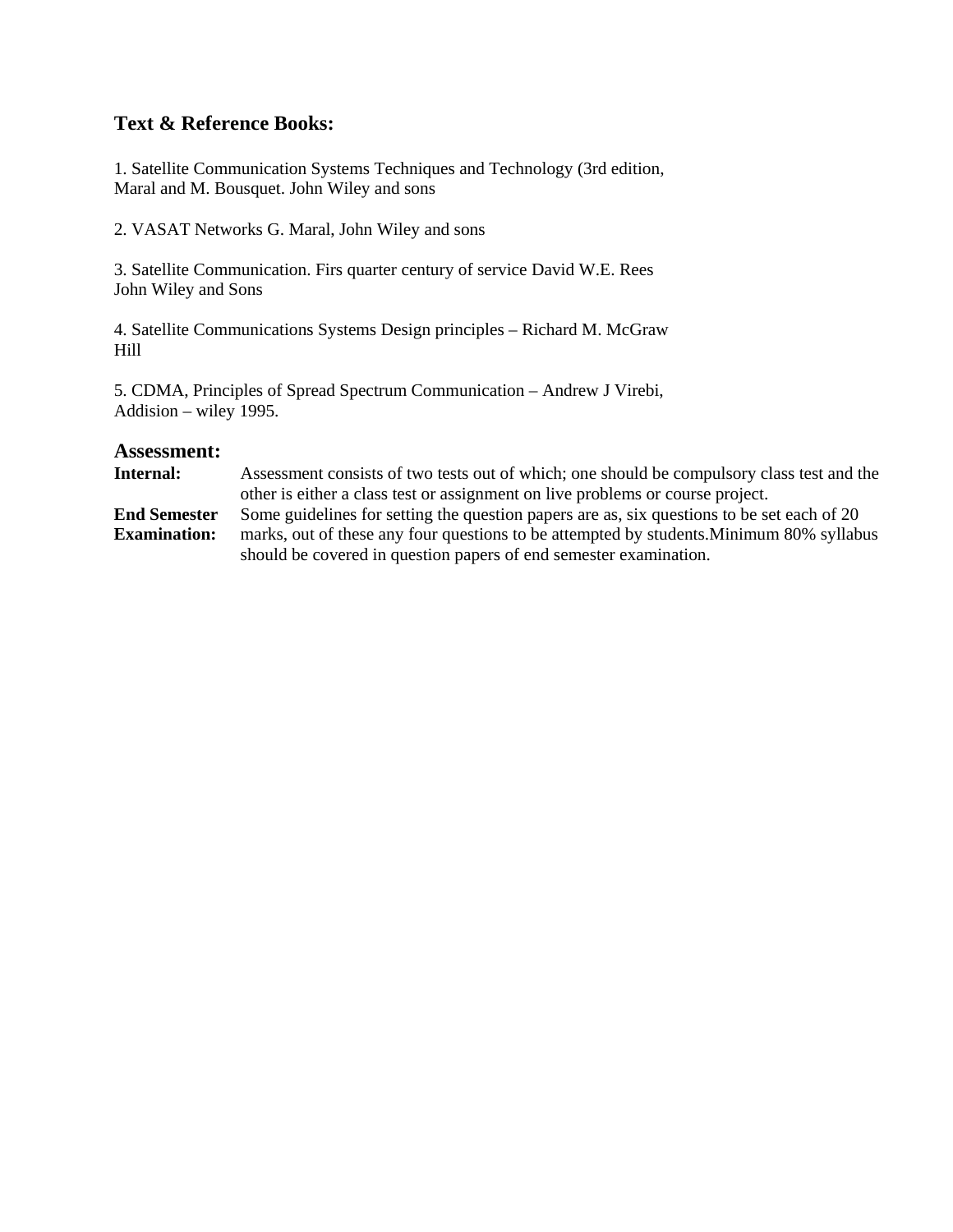| <b>Subject</b> | <b>Subject Name</b>                                                                                                                                                                                                                                                         | <b>Credits</b> |
|----------------|-----------------------------------------------------------------------------------------------------------------------------------------------------------------------------------------------------------------------------------------------------------------------------|----------------|
| Code           |                                                                                                                                                                                                                                                                             |                |
| ETE1021        | <b>Speech Processing</b>                                                                                                                                                                                                                                                    | 04             |
|                |                                                                                                                                                                                                                                                                             |                |
| <b>Module</b>  | <b>Contents</b>                                                                                                                                                                                                                                                             | <b>Hours</b>   |
|                | <b>SPEECH PRODUCTION AND ACOUSTIC PHONETICS</b>                                                                                                                                                                                                                             |                |
| 1              | The process of speech production, Acoustic theory of speech production,<br>Digital models of speech signals of speech signal, Articulator phonetics,<br>Acoustic Phonetics, Co- articulation, Prosody                                                                       | 10             |
|                | <b>SPEECH ANALYSIS</b>                                                                                                                                                                                                                                                      |                |
| $\overline{2}$ | Time and frequency domain analysis of speech, Linear predictive coding<br>(LPC) analysis, Cepstral analysis, Speech parameter (pitch) estimation,                                                                                                                           | 08             |
| 3              | <b>SPEECH SYNTHESIS</b>                                                                                                                                                                                                                                                     |                |
|                | Principles of speech synthesis, Articulatory synthesis, Formant synthesis<br>and LPC synthesis                                                                                                                                                                              | 06             |
|                | <b>CODING OF SPEECH SIGNALS</b>                                                                                                                                                                                                                                             |                |
| 4              | Introduction, Quantization, Speech redundancies, Time domain waveform<br>coding, Linear predictive coding, Linear delta modulation, Adaptive delta<br>modulation, Adaptive differential pulse code modulation, Filter bank<br>analysis, Phase vocoders and Channel vocoders | 10             |
|                | <b>SPEECH ENHANCEMENT</b>                                                                                                                                                                                                                                                   |                |
| 5              | Introduction, Nature of interfering sounds, speech enhancement<br>techniques, spectral subtraction and filtering, harmonic filtering, Spectral<br>subtraction, Adaptive noise cancellation                                                                                  | Ub             |
| 6              | <b>SPEECH RECOGNITION</b><br>Introduction, Baye's rule, Segmental feature extraction, MFCC,<br>DTW, HMM approaches for speech recognition                                                                                                                                   | 08             |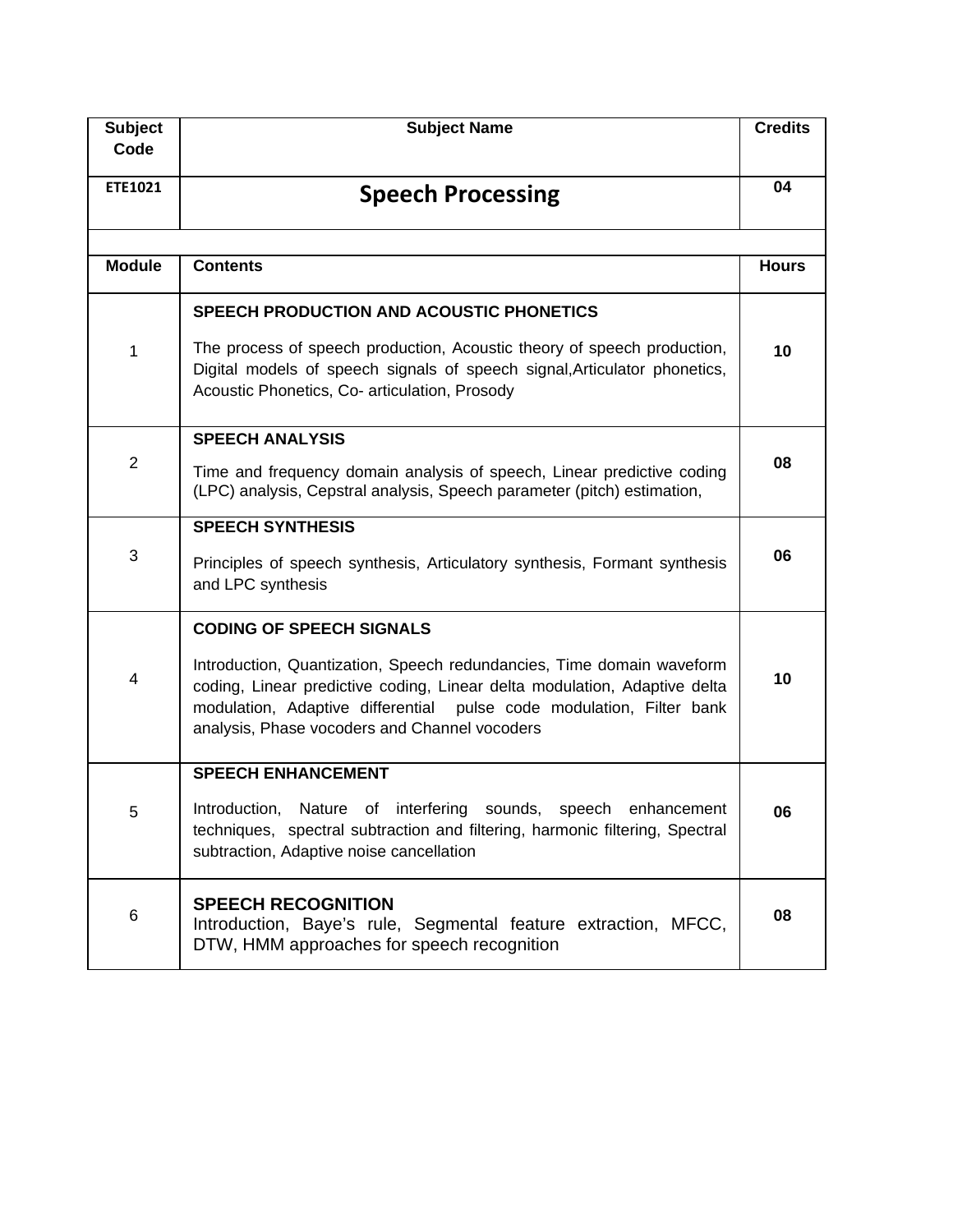#### **Recommended Books**:

**Text:** 

- **1.** Speech Communications: Human & Machine, Douglas O'Shaughnessy, Universities Press.
- **2.** Digital Processing of Speech Signals, Rabiner and Schafer, Prentice Hall, 1978.

#### **References**

- **1.** Discrete-Time Speech Signal Processing: Principles and Practice , Thomas F. Quatieri , Publisher: Prentice Hall
- **2.** Speech and Audio Signal Processing : Processing and Perception of Speech and Music , Nelson Morgan and Ben Gold, John Wiley & Sons
- **3.** Speech Analysis Synthesis and Perception, J. L. Flanagan, Second edition, Springer-Verlag (1972).
- **4.** Speech and Audio Signal Processing, Gold & Morgan, 1999, Wiley and Sons

- **Internal:** Assessment consists of two tests out of which; one should be compulsory class test and the other is either a class test or assignment on live problems or course project.
- **End Semester Examination:** Some guidelines for setting the question papers are as, six questions to be set each of 20 marks, out of these any four questions to be attempted by students.Minimum 80% syllabus should be covered in question papers of end semester examination.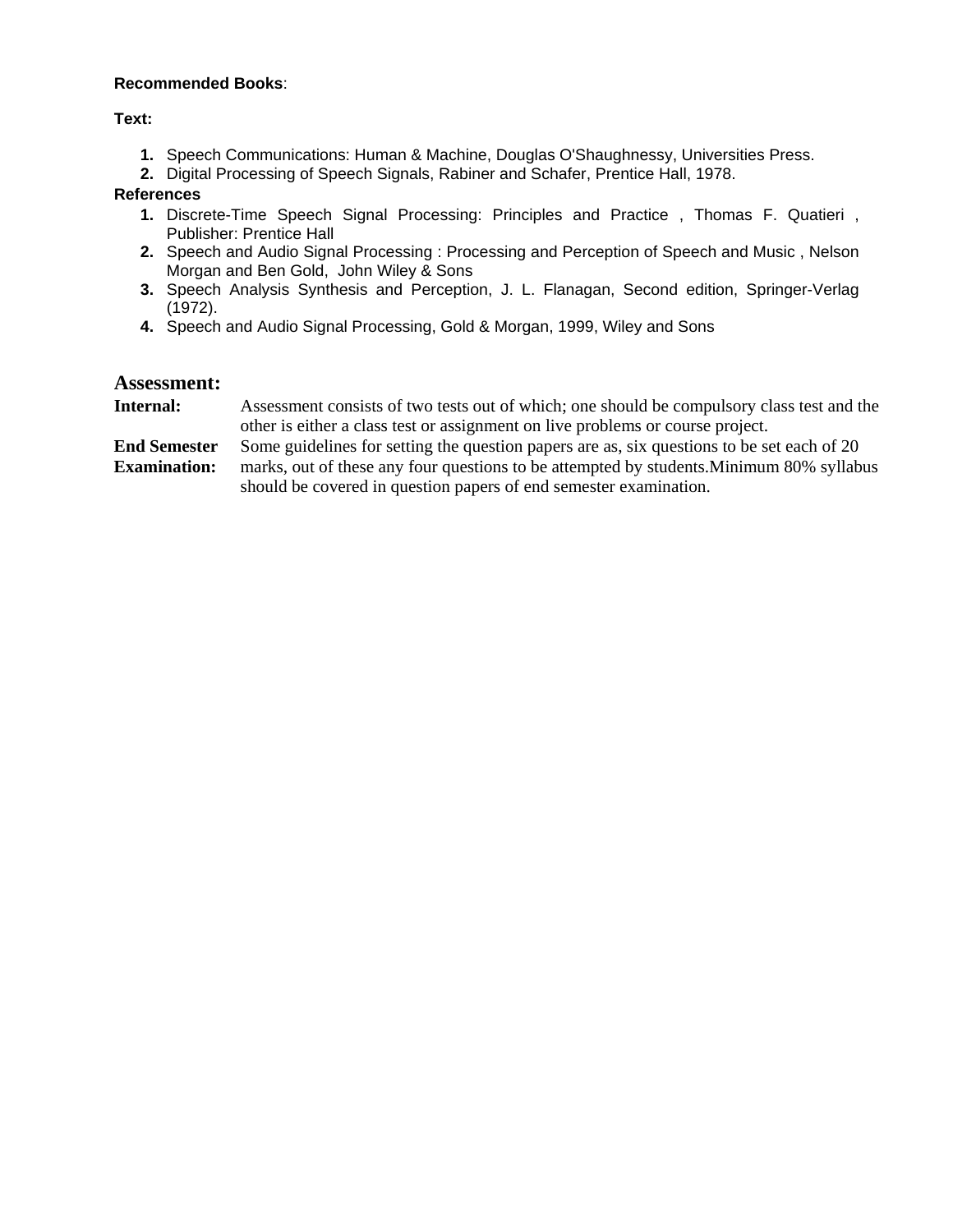| <b>Subject Code</b>     | <b>Subject Name</b>                                                                                                                                                                                                                       | <b>Credits</b> |
|-------------------------|-------------------------------------------------------------------------------------------------------------------------------------------------------------------------------------------------------------------------------------------|----------------|
| <b>ETE1022</b>          | <b>Micro Electro Mechanical Systems</b>                                                                                                                                                                                                   |                |
| <b>Module</b>           | <b>Detailed content</b>                                                                                                                                                                                                                   | <b>Hours</b>   |
| 1                       | <b>SWITCHING:</b><br>RF MEMS relays and switches: Switch parameters,<br>Actuation mechanisms, Bistable relays and micro<br>actuators, Dynamics of switching operation.                                                                    | 9              |
| $\overline{2}$          | <b>COMPONENTS - I:</b><br>MEMS inductors and capacitors: Micromachined<br>inductor, Effect of inductor layout, Modeling and design<br>issues of planar inductor, Gap tuning and area tuning<br>capacitors, Dielectric tunable capacitors. | 9              |
| 3                       | <b>COMPONENTS - II</b><br>MEMS phase shifters: Types. Limitations, Switched<br>delay lines, Micromachined transmission lines, coplanar<br>lines, Micromachined directional coupler and mixer.                                             | 10             |
| $\overline{\mathbf{4}}$ | <b>FILTERS</b><br>Micromachined RF filters: Modeling of mechanical<br>filters, Electrostatic comb drive, Micromechanical filters<br>comb drives, Electrostatic<br>using<br>coupled<br>beam<br>structures.                                 | 10             |
| 5                       | <b>ANTENNAS</b><br>Micromachined antennas: Microstrip antennas - design<br>parameters, Micromachining to improve performance,<br>Reconfigurable antennas.                                                                                 | 10             |

## **REFERENCES:**

- **1.** V.K.Varadanetal, RFMEMS and their Applications,John Wiley & Sons, Ltd, 2003.
- **2.** H.J. De LOS SANTOS, RF MEMS circuit Design for Wireless Communications, Artech House, 2002.
- **3.** G.M.REBEIZ, RF MEMS Theory, Design and Technology, John Wiley& Sons, Ltd, 2003.

| Internal:           | Assessment consists of two tests out of which; one should be compulsory class test and the |
|---------------------|--------------------------------------------------------------------------------------------|
|                     | other is either a class test or assignment on live problems or course project.             |
| <b>End Semester</b> | Some guidelines for setting the question papers are as, six questions to be set each of 20 |
| <b>Examination:</b> | marks, out of these any four questions to be attempted by students. Minimum 80% syllabus   |
|                     | should be covered in question papers of end semester examination.                          |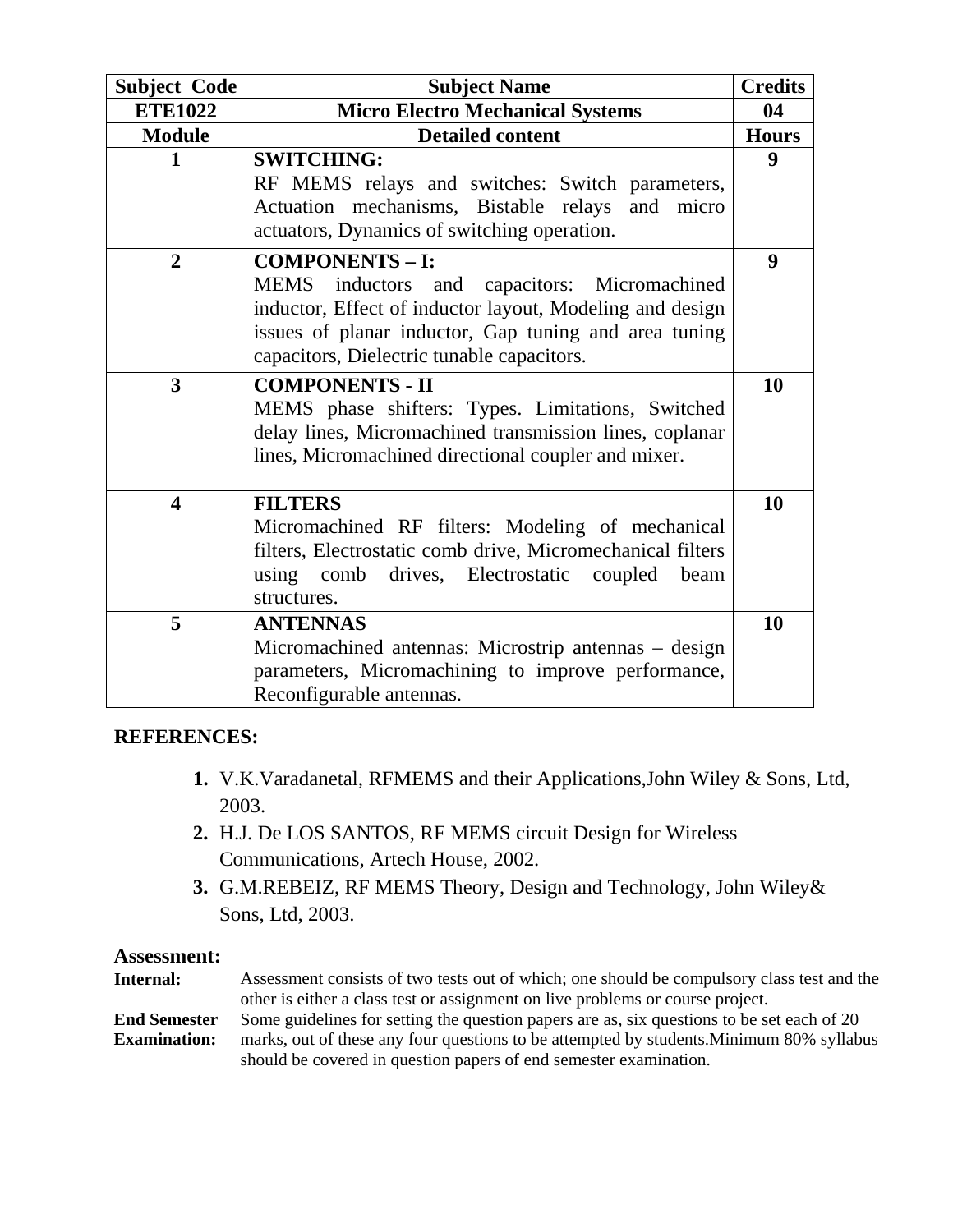Subject Code Subject Name Credits<br>
ETE1023 Embedded Systems 04

# **Embedded Systems 04**

| <b>Module</b>  | <b>Detailed content</b>                                                                                                                                                                                                                                                                                                                                                                                                                                                                               | <b>Hours</b> |
|----------------|-------------------------------------------------------------------------------------------------------------------------------------------------------------------------------------------------------------------------------------------------------------------------------------------------------------------------------------------------------------------------------------------------------------------------------------------------------------------------------------------------------|--------------|
|                | <b>EMBEDDED ARCHITECTURE</b>                                                                                                                                                                                                                                                                                                                                                                                                                                                                          | 04           |
|                | Embedded Computers – Characteristics of Embedded Computing<br>Applications - Challenges in Embedded Computing system design-<br>Embedded memories - Embedded System design process - Requirements -<br>Specification – Architectural Design – Designing Hardware and Software<br>Components - System Integration - Design Example                                                                                                                                                                     |              |
| $\overline{2}$ | <b>EMBEDDED PROCESSOR AND COMPUTING PLATFORM</b>                                                                                                                                                                                                                                                                                                                                                                                                                                                      | 08           |
|                | MSP 430 RISC Controllers, parallel I/O, external interrupts.<br>ARM processor fundamentals - introduction to ARM and THUMB<br>instruction set--processor and memory organization - CPU Bus<br>configuration - ARM Bus - Memory devices - Input/output devices -<br>Component interfacing – designing with microprocessor development and<br>debugging -Design Example.                                                                                                                                |              |
|                | Instruction set with enhanced DSP features with ARM core, mix mode<br>programming as Thumb+ ARM core, Assembly programming concept,                                                                                                                                                                                                                                                                                                                                                                   |              |
| 3              | compare with ARM7, ARM9, ARM11 with new features additions.<br><b>INTERFACING</b>                                                                                                                                                                                                                                                                                                                                                                                                                     | 08           |
|                | Sensors and interfacing techniques, Analog interfacing and data acquisition<br>, Timing generation and measurements, --Distributed Embedded<br>Architecture – Networks for Embedded Systems- serial bus protocols like<br>I2C, RS485, CAN and USB--wireless protocols and interfacing of IRDA<br>and SMART card - Design Example wireless protocols and interfacing of<br>IRDA and SMART card - Serial communications: I2C - CAN Bus -<br>Design Example                                              |              |
| $\overline{4}$ | <b>REAL TIME CONCEPTS</b>                                                                                                                                                                                                                                                                                                                                                                                                                                                                             | 08           |
|                | Real-time concepts, hard and soft real time systems, real-time operating<br>systems, Required RTOS services/capabilities (in contrast with traditional<br>OS).<br>Resource Management/scheduling paradigms: static priorities, static<br>schedules, dynamic scheduling<br>Real-world issues: blocking, unpredictability, interrupts, caching, Examples<br>of OSs for embedded systems                                                                                                                 |              |
| 5              | <b>SYSTEM DESIGN</b>                                                                                                                                                                                                                                                                                                                                                                                                                                                                                  | 08           |
|                | Design Methodologies – Requirement Analysis – Specification – System<br>Analysis and Architecture Design – modeling techniques --Testing and<br>debugging ---Quality Assurance – Design Example: Data base applications<br>(smart cards), process-control (Fuzzy logic), robotics (wireless), CCD<br>camera (data compression), network appliances (e-server), MSP 430<br>applications e.g. electricity metering, wireless communication, capacitive<br>touch screen as examples of embedded systems. |              |

**\$- Common for Electronics and Telecommunication Engineering and Electronics Engineering**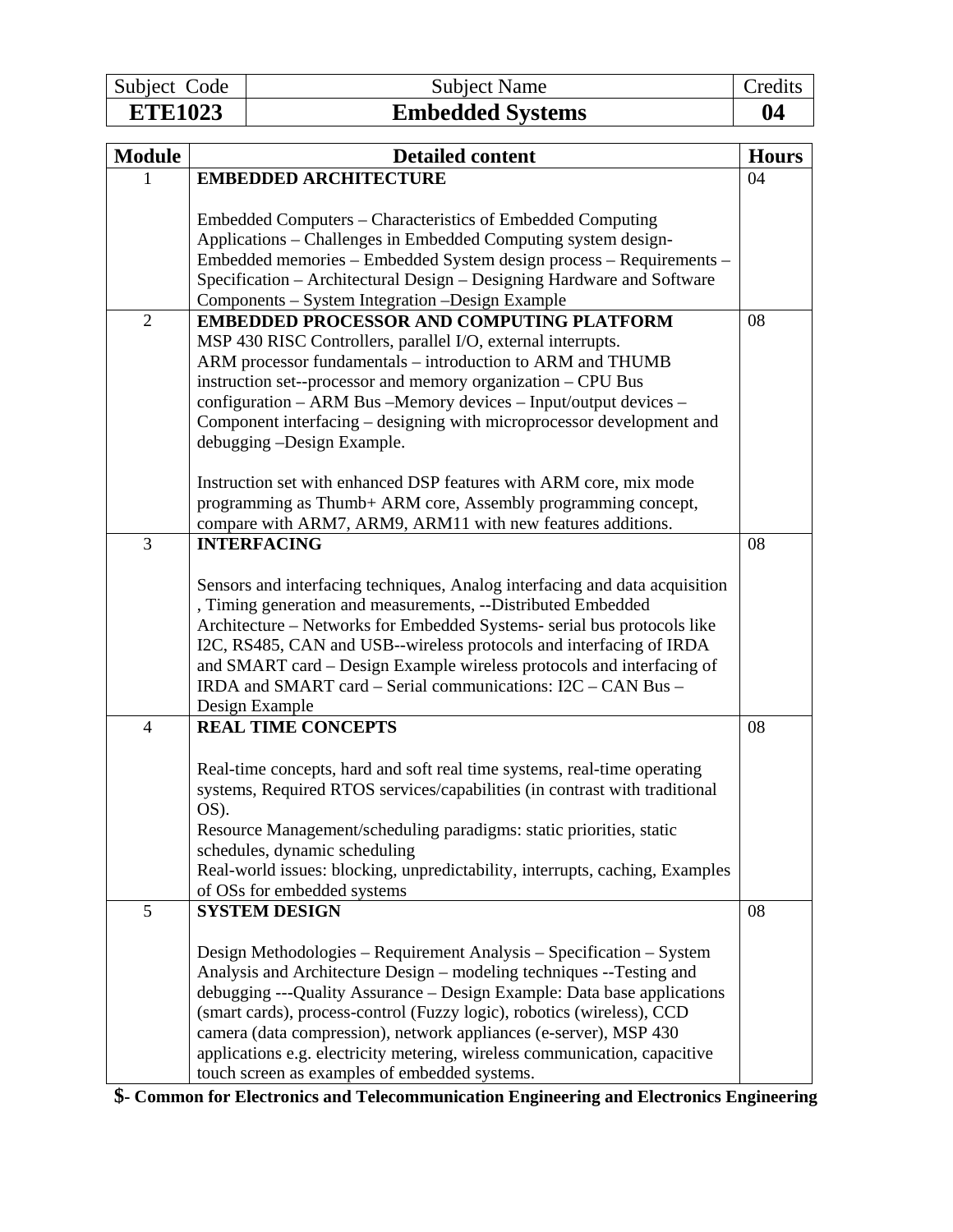#### **References:**

- 1. Introduction to Embedded Systems, Jonathan W. Valvano , Cengage 2009,
- 2. ARM System Developer's Guide, 1st Edition, Sloss&Symes& Wright , 2004, Morgan Kaufmann
- 3. Embedded Real Time Systems: Concepts, Design & Programming, Dr.K.V.K.K. Prasad, Dreamtech Publication.
- 4. Introduction to embedded systems, shibu k v, 2009, McGraw-Hill
- 5. An Embedded Software Primer, David E. Simon, Pearson Education Publication.
- 6. Embedded Systems-James K Peckol(Wiley)
- 7. Embedded Systems Design, 2nd Edition, S Heath, 2002 , Newnes Publication
- 8. Building Parallel, Embedded, and Real-Time Applications with Ada, John W. McCormick Frank Singhoff , JérômeHugues , Cambridge University Press
- 9. TEXAS MSP430, ARM Technical Publications
- 10. Embedded system design by Frank Vahid& Tony Givargis, Pearson Education
- 11. KriteeRamamritham Real Time Operating Systems, IEEE Press

#### **Assessment:**

| Internal: | Assessment consists of two tests out of which; one should be compulsory class test and the |  |  |  |  |  |
|-----------|--------------------------------------------------------------------------------------------|--|--|--|--|--|
|           | other is either a class test or assignment on live problems or course project.             |  |  |  |  |  |
| - - -     |                                                                                            |  |  |  |  |  |

**End Semester Examination:** Some guidelines for setting the question papers are as, six questions to be set each of 20 marks, out of these any four questions to be attempted by students.Minimum 80% syllabus should be covered in question papers of end semester examination.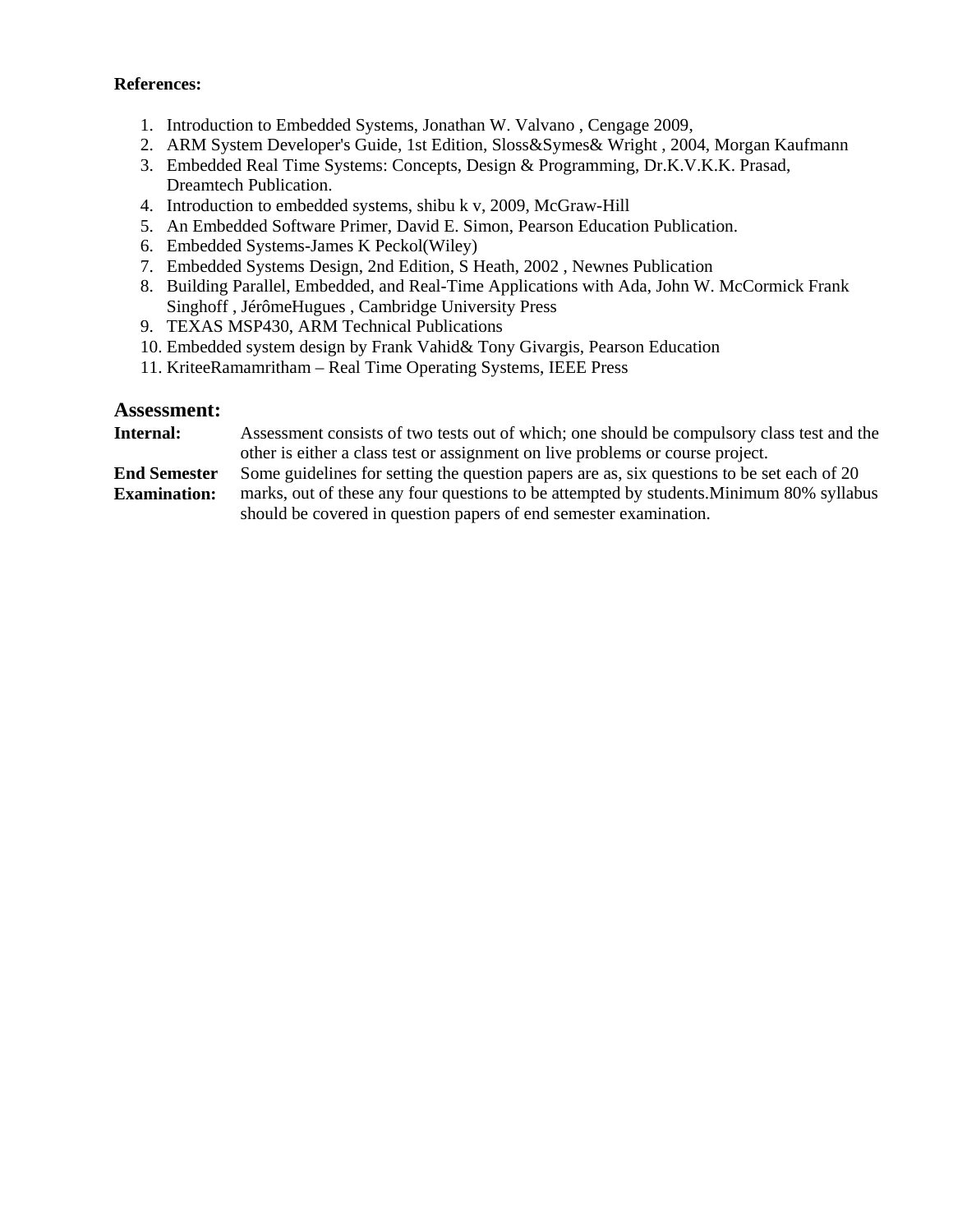| <b>Subject Code</b>     |                                                                    | <b>Subject Name</b>                                                           |    |  |  |  |
|-------------------------|--------------------------------------------------------------------|-------------------------------------------------------------------------------|----|--|--|--|
|                         | <b>ETE1024</b><br><b>Next Generation Networks</b>                  |                                                                               | 04 |  |  |  |
| <b>Module</b>           |                                                                    | <b>Detailed Content</b>                                                       |    |  |  |  |
|                         |                                                                    | <b>ITU NGN standards and architectures --</b>                                 | 04 |  |  |  |
|                         |                                                                    | Main drivers to Next Generation Networks - NGN, ITU NGN standards             |    |  |  |  |
| $\overline{2}$          |                                                                    | All-IP network concept for NGN, NGN control architectures and protocols       | 06 |  |  |  |
|                         | (TISPAN)                                                           |                                                                               |    |  |  |  |
| 3                       |                                                                    | Numbering, naming and addressing for all NGN                                  | 04 |  |  |  |
| $\overline{\mathbf{4}}$ |                                                                    | <b>NGN Services: Technology, Business and Regulatory Aspects ---</b>          | 06 |  |  |  |
|                         |                                                                    | Services and service capabilities in NGN (VoIP, IPTV, rich multimedia, future |    |  |  |  |
|                         | web), Quality of Service (QoS), Quality of Experience (QoE) in NGN |                                                                               |    |  |  |  |
| 5                       |                                                                    | Control and Signaling protocols for NGN (SIP, Diameter), NGN security         | 04 |  |  |  |
|                         |                                                                    | (AAA, identity management), Service convergence, Business and regulatory      |    |  |  |  |
|                         |                                                                    | aspects of NGN                                                                |    |  |  |  |
| 6                       |                                                                    | Mobile Next Generation Networks Next Generation Mobile Networks (LTE,         | 06 |  |  |  |
|                         |                                                                    | WiMaXAdvanced), Fixed-Mobile Convergence (FMC) in NGN, IP                     |    |  |  |  |
|                         |                                                                    | Multimedia Subsystem (IMS) for NGN                                            |    |  |  |  |
| $\overline{7}$          |                                                                    | Mobility Management in NGN (terminal, personal, session, and service          | 06 |  |  |  |
|                         |                                                                    | mobility), Next Generation mobile services (mobile TV, Mobile rich            |    |  |  |  |
|                         | multimedia, presence, location-based and content-based services    |                                                                               |    |  |  |  |
| 8                       |                                                                    | Transition to NGN and future evolution: Migration of PSTN networks to         | 06 |  |  |  |
|                         |                                                                    | NGN, Transition of IP networks to NGN, Carrier grade open environment         |    |  |  |  |
| 9                       |                                                                    | NGN business challenges, Future packet based network (IPv6 NGN), NGN          | 06 |  |  |  |
|                         | evolution                                                          |                                                                               |    |  |  |  |

#### **Text Books :**

- 1. Wireless Communications Theodore S. Rappaport, Prentice Hall of India, PTR publication
- 2. Principles of Wireless Networks-KavehPahlavan, Prashant Krishnamurthy, PHI
- 3. Wireless communication and Networking-Vijay Garg, ELSEVIER Inc.
- 2 TCP/IP Protocol Suite -Forouzan-Fourth Edition-Tata Mc

#### **Reference Books:**

- **1.** Wireless Communication Singal\_- TMH
- **2.** Next Generation Wireless Systems and Networks: Hsiao Hwa Chen, Mohsen Guizani Wiley
- **3.** Wireless and Mobile Networks-Concepts and protocols: DrSunilkumar S. Manvi, Mahabaleshwar S. Kakkasageri-- Wiley
- **4.** IP-Based Next-Generation Wireless Networks: Systems, Architectures, and Protocols- **Jyh- Cheng Chen** and Tao Zhang- Wiley
- **5.** Fundamentals of Wireless CommunicationDavid Tse**&**PramodViswanathCambridge University press

| Internal:           | Assessment consists of two tests out of which; one should be compulsory class test and the |
|---------------------|--------------------------------------------------------------------------------------------|
|                     | other is either a class test or assignment on live problems or course project.             |
| <b>End Semester</b> | Some guidelines for setting the question papers are as, six questions to be set each of 20 |
| <b>Examination:</b> | marks, out of these any four questions to be attempted by students. Minimum 80% syllabus   |
|                     | should be covered in question papers of end semester examination.                          |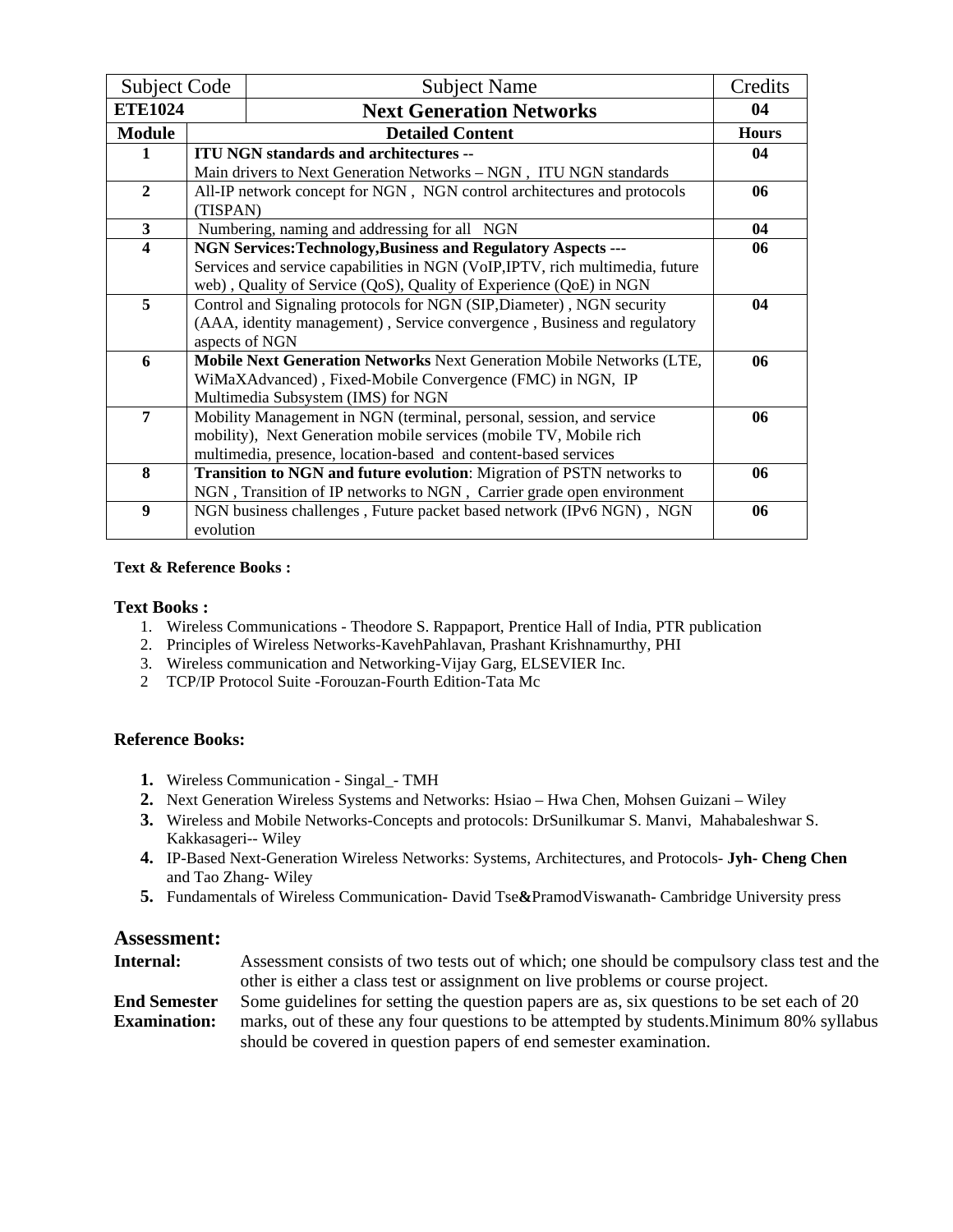| Subject Code   | Subject Name                           | Credits |
|----------------|----------------------------------------|---------|
| <b>ETC 201</b> | <b>Advanced Digital Communications</b> | 04      |

| <b>Module</b>  | <b>Detailed content</b>                                                       | <b>Hours</b> |
|----------------|-------------------------------------------------------------------------------|--------------|
|                | <b>Source coding</b>                                                          | 08           |
|                | Average , mutual information & entropy<br>٠                                   |              |
|                | Coding for discrete sources                                                   |              |
|                | The Lempel algorithm<br>$\bullet$                                             |              |
|                | Coding for analog sources temporal waveform coding<br>$\bullet$               |              |
|                | Spatial waveform coding<br>$\bullet$                                          |              |
| $\overline{2}$ | <b>Coherent Communication with waveforms</b>                                  | 08           |
|                | Optimum waveform receivers in white Gaussain Noise                            |              |
|                | Optimum waveform receivers in coloured Gaussain Noise                         |              |
|                | In Phase an quadarate modulation & demodulation<br>$\bullet$                  |              |
|                | Derivation of the symbol error probability for polyphase signals<br>$\bullet$ |              |
| 3              | <b>Non-Coherent Communication with waveforms</b>                              | 08           |
|                | Non-coherent receivers in random phase channels                               |              |
|                | Performance of non coherent receivers in random phase channels<br>$\bullet$   |              |
|                | Non coherent receivers in random amplitude & phase channels.<br>$\bullet$     |              |
|                | Performace of non-coherent receivers on random amplitude & phase<br>$\bullet$ |              |
|                | channels                                                                      |              |
|                | Useful probability density functions                                          |              |
| $\overline{4}$ | <b>Signal Design for Band limited Channel</b>                                 | 08           |
|                | Nyquist criteria for zero ISI                                                 |              |
|                | Design of band limited signals with controlled ISI                            |              |
|                | Data detection for controlled ISI<br>$\bullet$                                |              |
| 5              | <b>Optimum Detection &amp; Estimation</b>                                     | 08           |
|                | Noise vector in signal space                                                  |              |
|                | Bayes detection of received signal                                            |              |
|                | Optimum MRA receiver signal<br>$\bullet$                                      |              |
|                | Decision region & minimum error probability<br>$\bullet$                      |              |
|                | Optimum detection of several special comm. signals<br>$\bullet$               |              |
| 6              | <b>Estimation- Non linear &amp; linear estimation</b>                         | 08           |
|                | <b>Fading Channels</b>                                                        |              |
|                | Signal time spreading                                                         |              |
|                | Time variance of channel caused by motion<br>$\bullet$                        |              |
|                | Mitigating the degradation effects of fading                                  |              |
|                | Application of mitigating the effects of frequency selective trading          |              |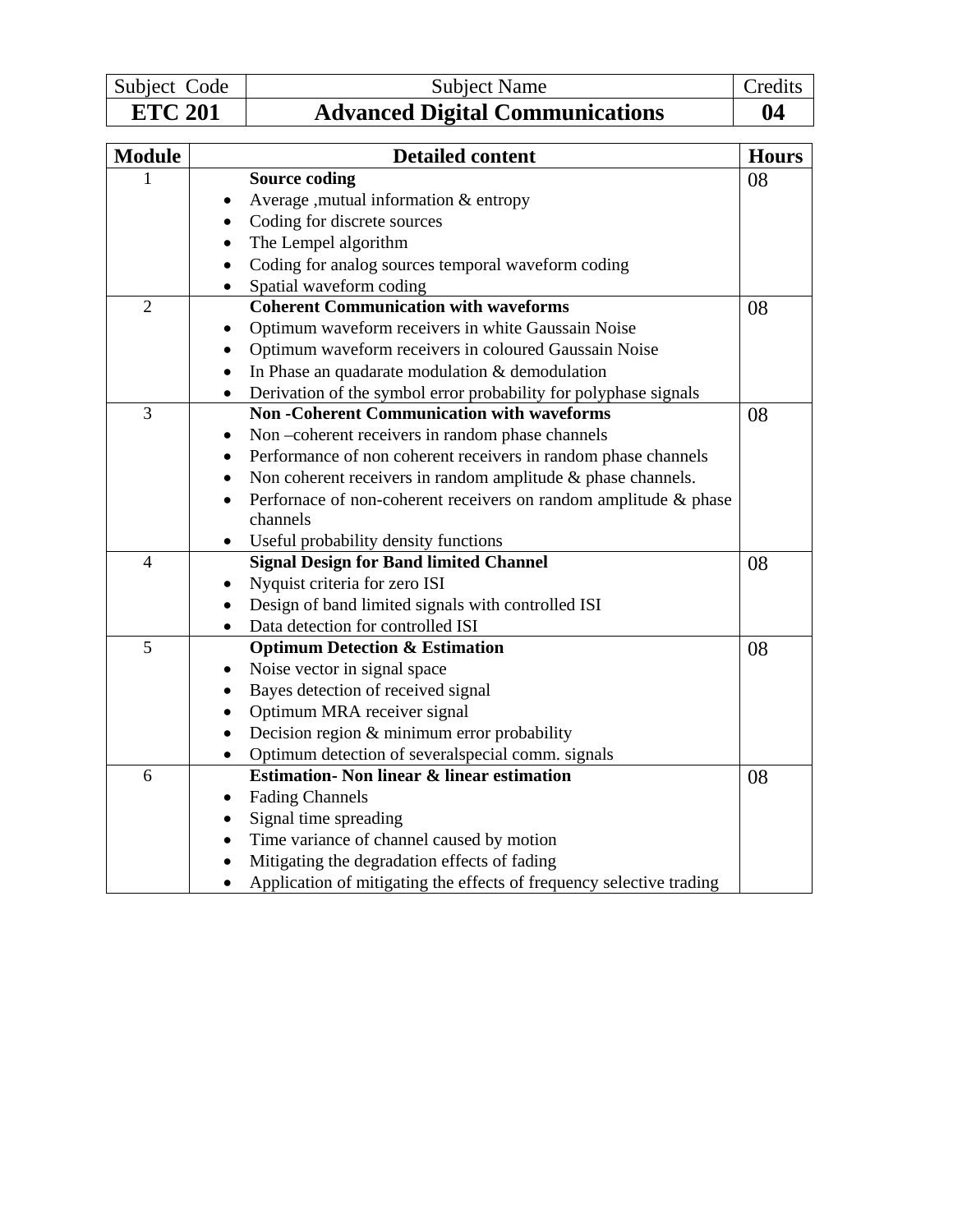- 1. Digital Communication by John G.Proakis,  $3^{rd}$  Edition McGraw –Hill International Editions.
- 2. Digital Communication Techniques Signal Design & Detection by Marvin K. Simon, Sami M Hindei, William C Lindesy , PHI Learning Private Limited.
- 3. Digital Communications, 2<sup>nd</sup> Edition Fundamental & Application by Bernard Sklar, Pabitra Kumar Ray, Pearson Publication.

| Internal:           | Assessment consists of two tests out of which; one should be compulsory class test and the |
|---------------------|--------------------------------------------------------------------------------------------|
|                     | other is either a class test or assignment on live problems or course project.             |
| <b>End Semester</b> | Some guidelines for setting the question papers are as, six questions to be set each of 20 |
| <b>Examination:</b> | marks, out of these any four questions to be attempted by students. Minimum 80% syllabus   |
|                     | should be covered in question papers of end semester examination.                          |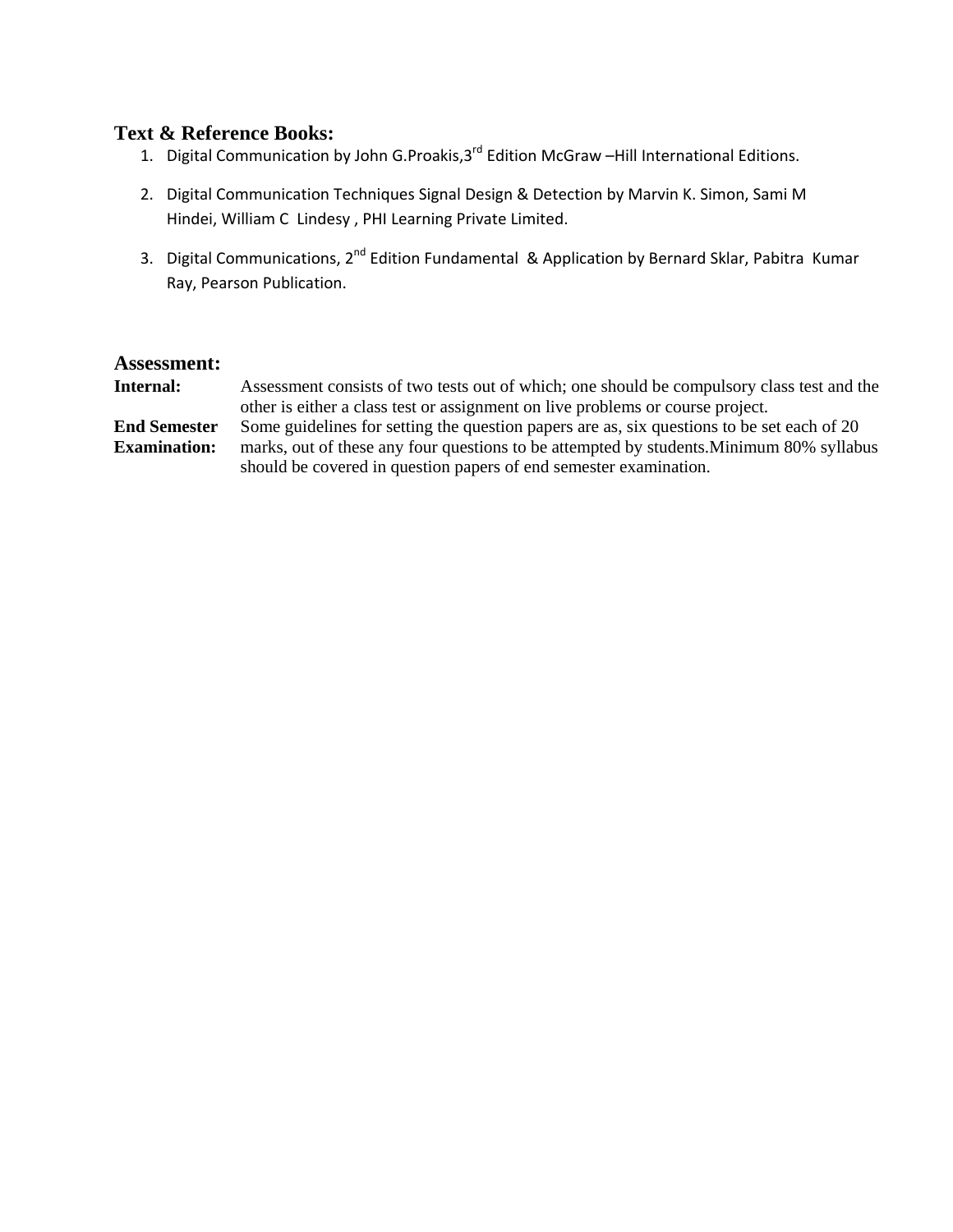| Subject Code   | <b>Subject Name</b>                                                                                                                                                                                                                                                                                                           | Credits      |
|----------------|-------------------------------------------------------------------------------------------------------------------------------------------------------------------------------------------------------------------------------------------------------------------------------------------------------------------------------|--------------|
| <b>ETC 202</b> | <b>Mobile and Wireless Communications</b>                                                                                                                                                                                                                                                                                     | 04           |
| <b>Module</b>  | <b>Detailed content</b>                                                                                                                                                                                                                                                                                                       | <b>Hours</b> |
| 1              | <b>Digital Cellular Mobile System</b><br>Introduction to Mobile communication system.<br>GSM, The EuropeanTDMA Digital cellular<br>standard.<br>IS-136 the North AmericanTDMA                                                                                                                                                 | 06           |
| $\overline{2}$ | PDC the Japanese TDMA<br>٠<br>IS-95 The North American COMA<br>$\bullet$<br><b>Mobile</b><br><b>IMT</b><br>$-2000$<br><b>Third</b><br><b>Generation</b>                                                                                                                                                                       |              |
|                | <b>Communication System</b><br>Introduction<br>2.5 G TDMA Evolution Path<br><b>GPRS</b> Technology<br><b>EDGE</b> Technology<br>2.5G CDMA one cellular N/W<br>Need of 3G Cellular N/w<br>IMT 2000 Global Standard<br><b>UNITS Technology</b><br>W-CDMA Aire interface<br>TD-SCDMA Technology<br>CDMA 2000 Cellular Technology | 08           |
| 3              | <b>Cellular</b><br><b>System</b><br><b>Design</b><br>Antenna<br><b>Consideration</b><br>Antenna Characteristics<br>Antennas at cell cite<br>Mobile Antennas<br>Design of Omni -directional Antenna cellular<br>system<br>Design of Directional Antenna cellular system                                                        | 08           |
| 4              | <b>Equalisation, Diversity and channel coding</b><br>Fundamentals of Equalisation<br>Algorithms for adaptive equalization<br><b>Diversity Techniques</b><br><b>RAKE</b> Recivers<br>Fundamental of channel coding<br>$\bullet$                                                                                                | 10           |
| 5              | <b>Intelligent Cell concept and application</b><br>Intelligent cell concept<br>Application of intelligent Microcell systems<br>In building communication<br><b>CDMA Cellular Radio Network</b>                                                                                                                                | 08           |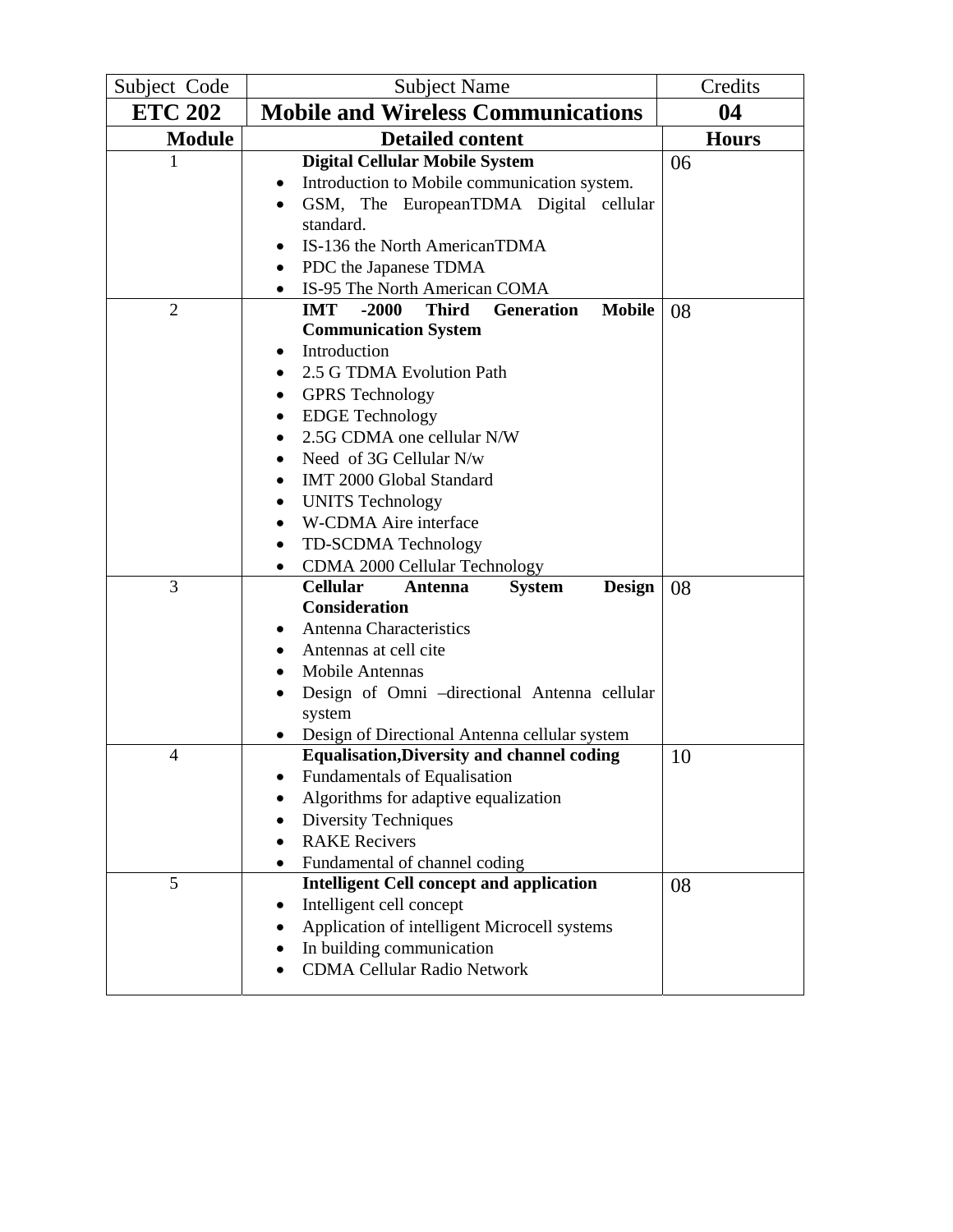| 6 | <b>Emerging Wireless Network Technology</b>    | 08 |
|---|------------------------------------------------|----|
|   | <b>IEEE 802.11 WLAN</b><br>$\bullet$           |    |
|   | • ETSI HIPER LAN Technology                    |    |
|   | IEEE 802.15 WPAN Technology<br>$\bullet$       |    |
|   | IEEE 802.16 WMANTechnology<br>$\bullet$        |    |
|   | Mobile Adhoc Network<br>$\bullet$              |    |
|   | Mobile IP and Mobility Management<br>$\bullet$ |    |
|   | Mobile TCP<br>$\bullet$                        |    |
|   | <b>Wireless Sensor Networks</b><br>$\bullet$   |    |
|   | <b>RFID Technology</b><br>$\bullet$            |    |

- 1) Mobile & Personal Communication system & Services by Raj Pandya , Prentice –Hall of India (PHI) Private Limited
- 2) Wireless Communication by T.L..Signal ,Tata McGraw Hill Publication.
- 3) Wireless Communication Principles & Practice by Rappaport Theodore S., Pearson education  $2<sup>nd</sup>$  edition.

#### **Assessment:**

**Internal:** Assessment consists of two tests out of which; one should be compulsory class test and the other is either a class test or assignment on live problems or course project.

**End Semester Examination:** Some guidelines for setting the question papers are as, six questions to be set each of 20 marks, out of these any four questions to be attempted by students.Minimum 80% syllabus should be covered in question papers of end semester examination.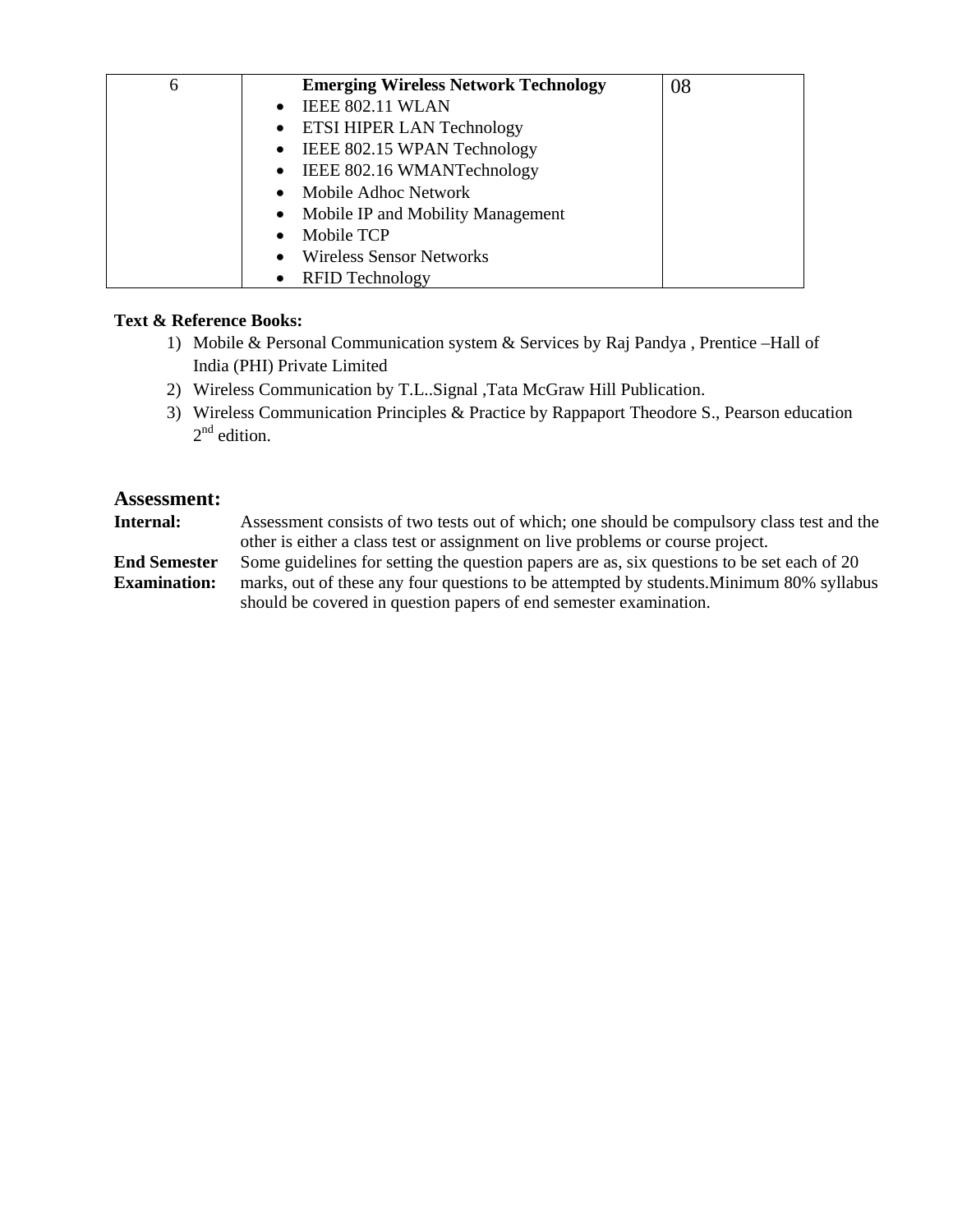| Subject        | <b>Subject Name</b>                                                                                      | Credits        |
|----------------|----------------------------------------------------------------------------------------------------------|----------------|
| Code           |                                                                                                          |                |
| <b>ETC203</b>  | <b>Microwave and Millimeter Wave</b>                                                                     | 04             |
|                | <b>Communication Systems</b>                                                                             |                |
| <b>Module</b>  | <b>Detailed content</b>                                                                                  | <b>Hours</b>   |
| L              | Transmitter<br><b>MICROWAVE</b><br>RADIO SYSTEM:<br>$\&$                                                 | 8              |
|                | receivers block diagram, FM microwave repeater, diversity                                                |                |
|                | protection switching microwave terminal station, repeater                                                |                |
|                | station<br>links:<br>Microwave<br><b>Block</b><br>diagram, path                                          |                |
|                | characteristics, system gain, free space path loss, S/N ratio.                                           |                |
| $\overline{2}$ | <b>MILLIMETER WAVE CHARACTERISTICS:</b>                                                                  | 6              |
|                | Millimeter Wave Characteristics, Channel Performance at                                                  |                |
|                | 60 GHz, Gigabit Wireless Communications, Development                                                     |                |
|                | of Millimeter Wave Standards, Coexistence with Wireless                                                  |                |
|                | Backhaul.                                                                                                |                |
|                | REVIEW OF MODULATIONS FOR MILLIMETER                                                                     |                |
|                | <b>WAVE COMMUNICATIONS:</b>                                                                              |                |
|                | On/Off Keying (OOK), Phase Shift Keying (PSK),                                                           |                |
|                | Frequency Shift Keying (FSK), Quadrature Amplitude                                                       |                |
|                | Modulation (QAM), Orthogonal Frequency Division                                                          |                |
|                | Multiplexing (OFDM).                                                                                     |                |
| $\overline{3}$ | <b>MILLIMETER WAVE TRANSCEIVERS:</b>                                                                     | $\overline{4}$ |
|                | Millimeter Wave Link Budget, Transceiver Architecture,                                                   |                |
|                | Transceiver Without Mixer, Receiver Without Local                                                        |                |
|                | Oscillator, Millimeter Wave Calibration, Research Trend:                                                 |                |
|                | Transceiver Siliconization.                                                                              |                |
| $\overline{4}$ | <b>MILLIMETER WAVE ANTENNAS:</b>                                                                         | 10             |
|                | Path Loss and Antenna Directivity, Antenna Beamwidth,                                                    |                |
|                | Maximum Possible Gain-to-Q, Polarization, Beam Steering                                                  |                |
|                | Design<br>Millimeter<br>Wave<br>Consideration,<br>Antenna,                                               |                |
|                | Production and Manufacture.                                                                              |                |
|                | MILLIMETER WAVE MIMO:                                                                                    |                |
|                | Spatial Diversity of Antenna Arrays, Multiple Antennas,                                                  |                |
|                | Multiple Transceivers, Noise Coupling in a MIMO System.<br><b>ADVANCED DIVERSITY OVER MIMO CHANNELS:</b> |                |
| 5              |                                                                                                          | $\overline{4}$ |
|                | Potential Benefits for Millimeter Wave Systems, Spatial and                                              |                |
|                | Temporal Diversity, Spatial and Frequency Diversity,                                                     |                |
|                | Dynamic Spatial, Frequency, and Modulation Allocation.                                                   |                |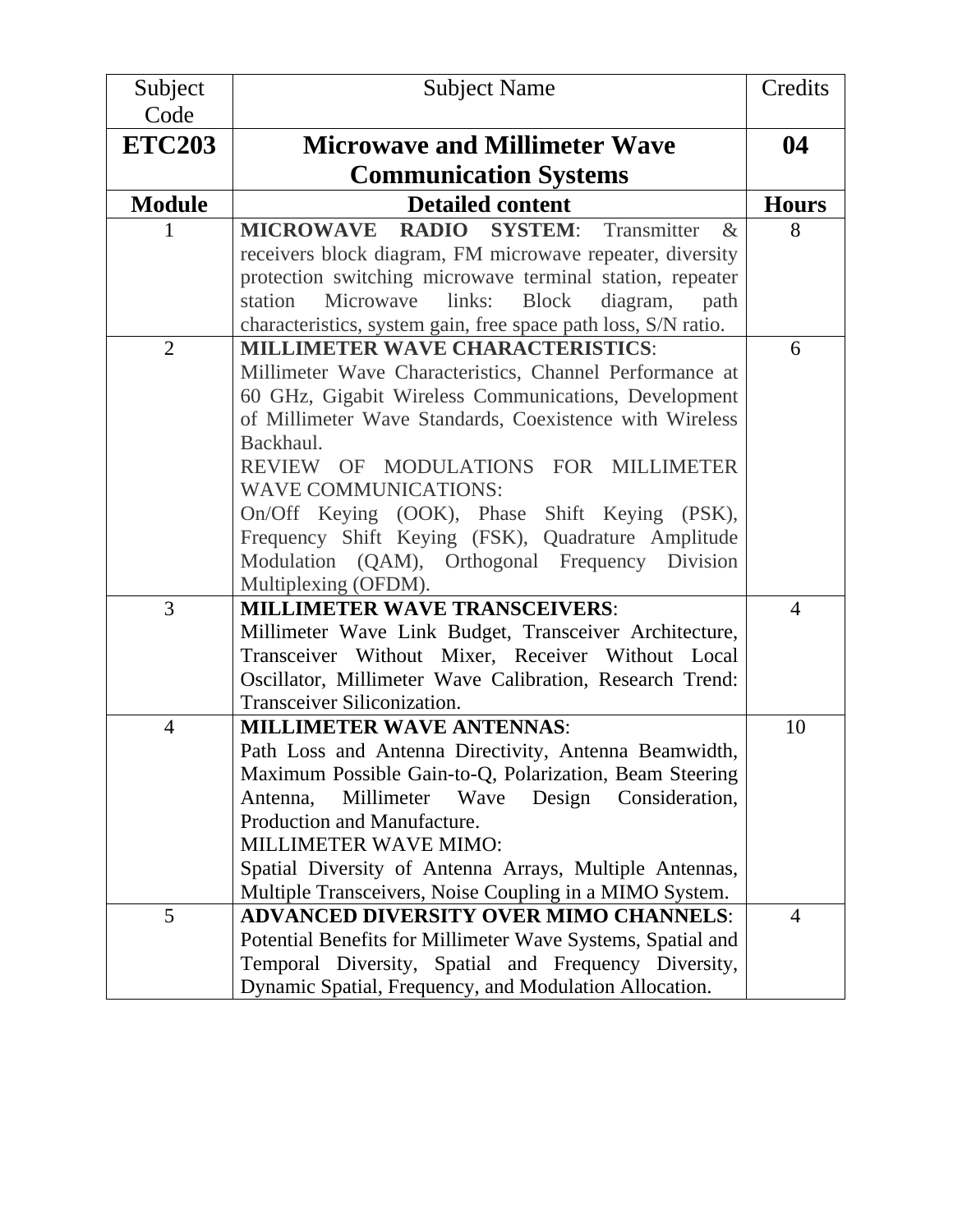| 6 | ADVANCED BEAM STEERING AND BEAM                            |   |
|---|------------------------------------------------------------|---|
|   | <b>FORMING:</b>                                            |   |
|   | The Need for Beam-Steering/Beam-Forming, Adaptive          |   |
|   | Frame Structure, Advanced Beam Steering Technology,        |   |
|   | Advanced Antenna ID Technology, Advanced Beam              |   |
|   | Forming Technology.                                        |   |
| 7 | <b>SINGLE-CARRIER</b><br><b>FREQUENCY</b><br><b>DOMAIN</b> | 6 |
|   | <b>EQUALIZATION:</b>                                       |   |
|   | Advantages of SC-FDE over OFDM for Millimeter Wave         |   |
|   | Systems, Preamble Design, Adaptive Channel Estimation,     |   |
|   | Frequency Domain Equalization, Decision Feedback           |   |
|   | Equalization.                                              |   |

# **References**

- 1. Millimeterwave communication systems. Huang K., Wang Z., Wiley-IEEE Press, 2011
- 2. Advanced Electronic Communication Systems. W Tomasi , PHI, 1988
- 3. Electronic Communication Systems, II Edition,Roy Blake Thomsar
- 4. Electronic Communication, Kemealy & Dakis, TMH

#### **Assessment:**

**Internal:** Assessment consists of two tests out of which; one should be compulsory class test and the other is either a class test or assignment on live problems or course project. **End Semester Examination:** Some guidelines for setting the question papers are as, six questions to be set each of 20 marks, out of these any four questions to be attempted by students.Minimum 80% syllabus should be covered in question papers of end semester examination.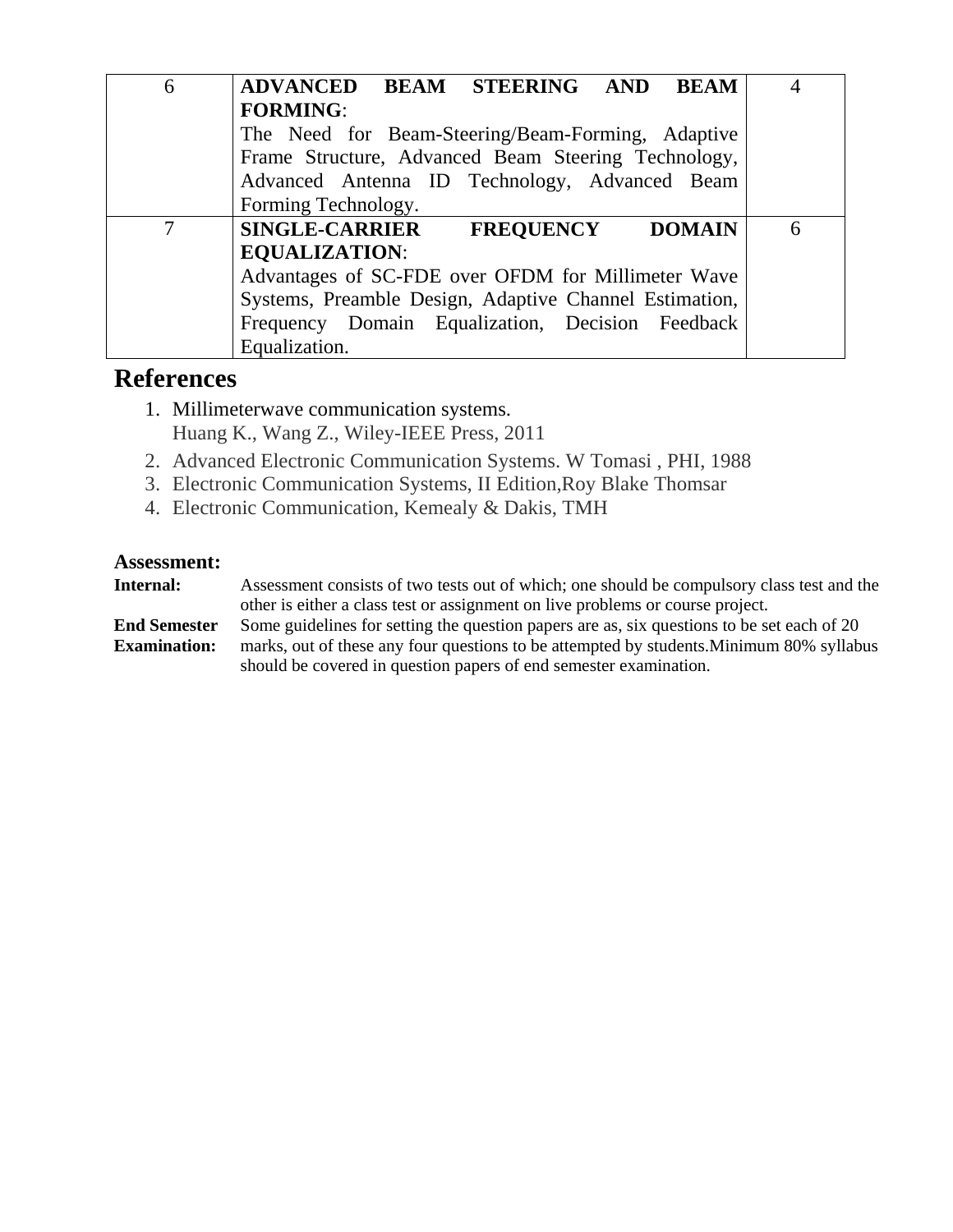| Subject Code  | Subject Name                              | Credits                   |
|---------------|-------------------------------------------|---------------------------|
| <b>ETL201</b> | <b>Mobile and Wireless Communications</b> | $\mathbf{0}^{\mathsf{T}}$ |

| <b>Module</b>  | <b>Detailed content</b>                                           |
|----------------|-------------------------------------------------------------------|
|                | Study of GSM Technology using Simulation Software                 |
| $\overline{2}$ | Study of CDMA Technology using Simulation Software                |
| 3              | Study of 3G Technology like WCDMA using Simulation Software       |
| 4              | Case study of Sim Card                                            |
| 5              | Case study of Mobile Handset used for 2G and 3G Technology        |
| 6              | Case study of Frequency Planning in 2G Technology                 |
| 7              | Case study of Close Loop and Open Loop Power Control of Mobile    |
|                | Phone in 2G Technology                                            |
| 8              | Case study on In-building Solutions                               |
| 9              | Study and Implementation of WLAN using Simulation Method          |
| 10             | Study and Implementation of WPAN using Simulation Method          |
| 11             | Case Study for RFID Technology                                    |
| 12             | Study and Implementation of RAKE Receiver using Simulation Method |

• **Out of 12 Modules any 8 Modules have to be performed.** 

## **Assessment:**

**End Semester Examination:** Practical/Oral examination is to be conducted by pair of internal and external examiners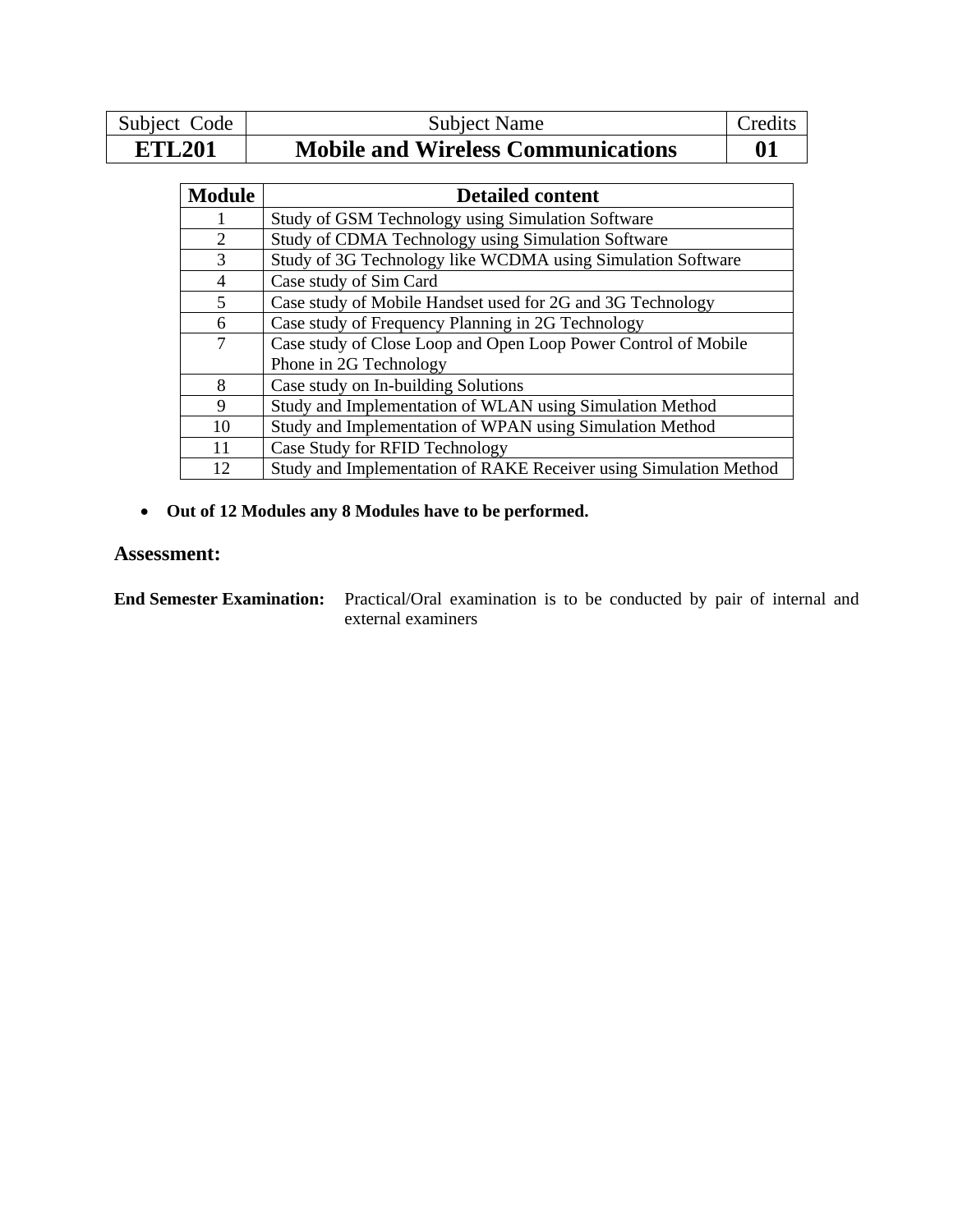| Subject Code  | <b>Subject Name</b>                | Credits |
|---------------|------------------------------------|---------|
| <b>ETL202</b> | <b>Advanced Antenna and Arrays</b> | 01      |

| <b>Module</b>  | <b>Detailed content</b>                                              |
|----------------|----------------------------------------------------------------------|
|                | Design and Analysis of Half and Full Dipole Antenna                  |
| $\overline{2}$ | Radiation Pattern for the Broadside and End Fire Array               |
| 3              | Simulation and Understanding the Pattern Multiplication Technique in |
|                | <b>End Arrays</b>                                                    |
| $\overline{4}$ | Synthesis of Antenna for Low Side Lobes and Narrow Beam.             |
| 5              | Design and Simulation of Rectangular and Circular Microstrip Antenna |
| 6              | Simulation of Broadband Antennas                                     |
|                | Design and Simulation of Shorted Microstrip Antenna                  |
| 8              | Simulation of Radiation Pattern for Monopole Antennas                |
| 9              | Smart Antennas for Cell Phone / Mobile Phones                        |
| 10             | Case Study for the Antennas using Satellite Communication            |
| 11             | Case Study for the Antennas using Radar Communication                |
| 12             | Case Study for the Antennas using Navigation and Instrument Landing  |
|                | System                                                               |

• **Out of 12 Modules any 8 Modules have to be performed.** 

#### **Assessment:**

**End Semester Examination:** Practical/Oral examination is to be conducted by pair of internal and external examiners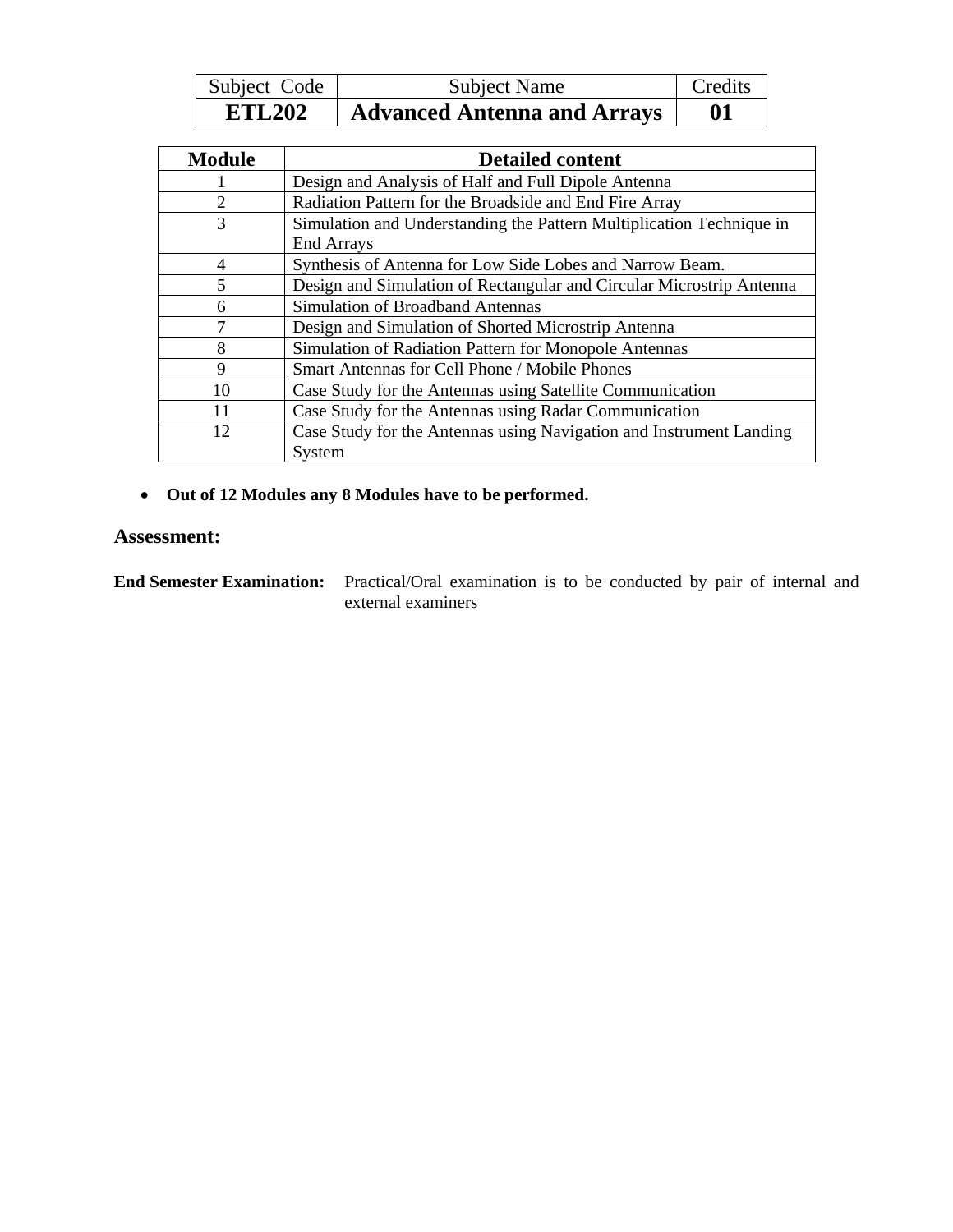| ЕТЕЗ021      | A Jantive Signal Dreasocing |  |
|--------------|-----------------------------|--|
| Subject Code | <b>Subject Name</b>         |  |

# **ETE2031** Adaptive Signal Processing 194

| <b>Module</b>  | <b>Contents</b>                                                                                                                                                                                                                                                                                                                   | <b>Hours</b> |
|----------------|-----------------------------------------------------------------------------------------------------------------------------------------------------------------------------------------------------------------------------------------------------------------------------------------------------------------------------------|--------------|
| 1              | INTRODUCTION TO ADAPTIVE SYSTEMS AND BASICS OF<br><b>ESTIMATIONTHEORY</b><br>Definitions, Characteristics, Applications, Examples of adaptive<br>systems, Gradient error, least absolute deviation, least mean square<br>minimization, Mean square error, Cramer Rao bound, Maximum<br>likelihood estimate(MLE)                   | 08           |
| $\overline{2}$ | <b>NON ADAPTIVE FILTERS</b><br>Wiener filtering, LLSE, Principle of orthogonality, Wiener-Hopf<br>equation, Solution of Wiener Hopf equation, Error performance surface<br>and MMSE. Levinson filtering, Levinson-Predictor, Levinson-Durbin<br>Recursion, Gram-Schmidt orthogonalisation, Kalman filtering and its<br>derivation | 10           |
| 3              | <b>ADAPTIVE FILTERS</b><br>Principle of adaptive filters, Method of steepest decent, Newton's type<br>of algorithm, LMS algorithm and its applications, Convergence of LMS<br>algorithm, Normalized LMS(NLMS), RLS algorithm, convergence<br>analysis of RLS algorithm, Application of RLS algorithm                              | 15           |
| 4              | <b>ADAPTIVE EQUALISATION</b><br>Decision feedback equalizer, Adaptive blind equalizer, Sato algorithm,<br>Constant modulus algorithm, CM equalizer and carrier tracking                                                                                                                                                           | 10           |
| 5              | <b>APPLICATION OF ADAPTIVE FILTERS</b><br>Echo cancellation, Equalisation of data communication channels,<br>Linear predictive coding and Noise cancellation                                                                                                                                                                      | 05           |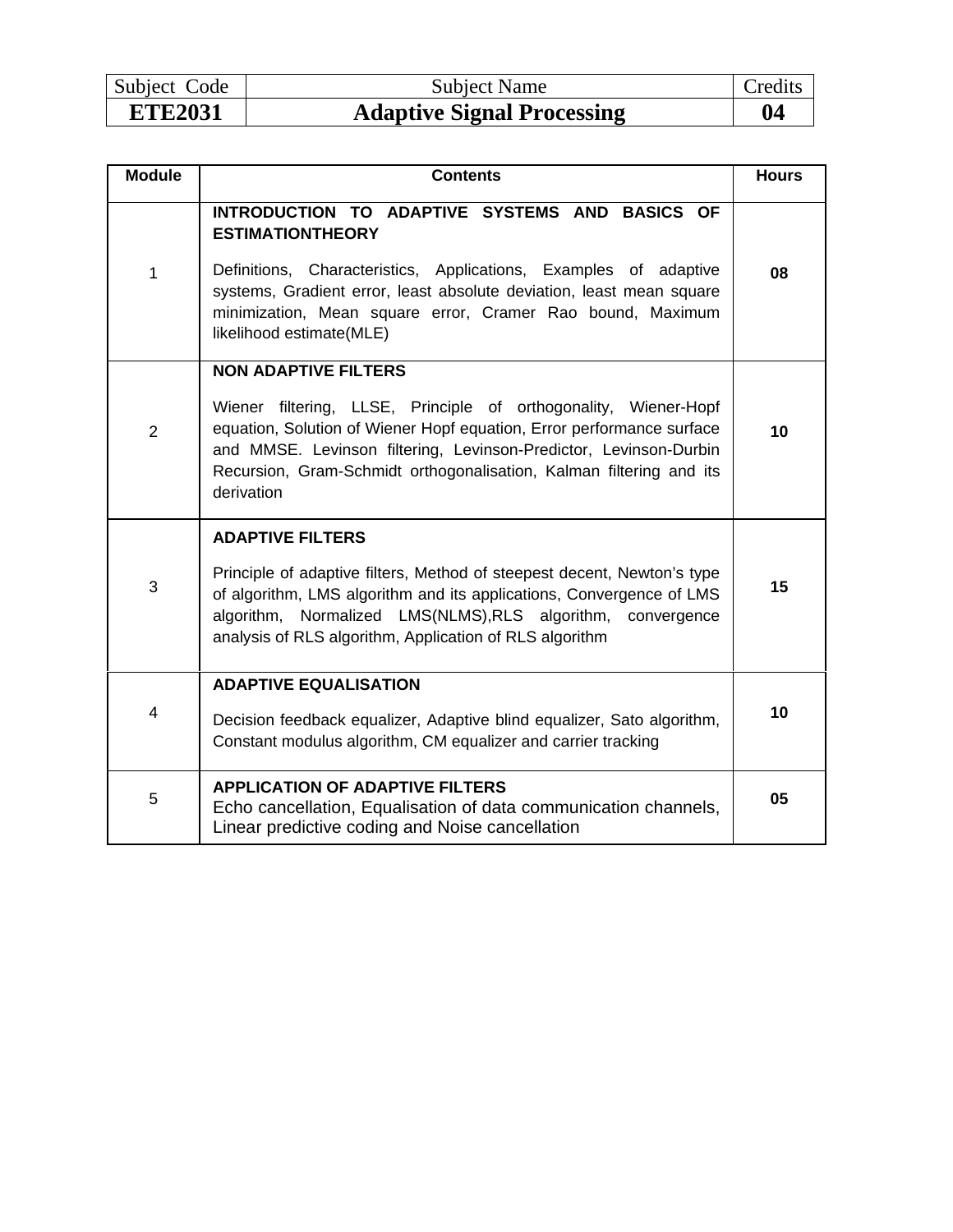#### **Recommended Books**:

#### **Text:**

- 1. Adaptive Filter Theory, S. Haykin, Prentice-Hall, 4-th edition
- 2. Statistical and Adaptive Signal Processing, Manolakis, D. G., Ingle, V. K., and Kogon, S. M. (2005), Artech House INC., 2005.

#### **References**

- 3. Adaptive Signal Processing, B. Widrow, S. Stearns, Prentice-Hall, 1985
- 4. Adaptive signal processing Theory and Applications , S Thomas Alexander,Springer-Verlag
- 5. Adaptive filters- A H Sayed, John Wiley

#### **Assessment:**

| Internal:           | Assessment consists of two tests out of which; one should be compulsory class test and the |
|---------------------|--------------------------------------------------------------------------------------------|
|                     | other is either a class test or assignment on live problems or course project.             |
| <b>End Semester</b> | Some guidelines for setting the question papers are as, six questions to be set each of 20 |
|                     | $0.001 - 111$                                                                              |

**Examination:** marks, out of these any four questions to be attempted by students.Minimum 80% syllabus should be covered in question papers of end semester examination.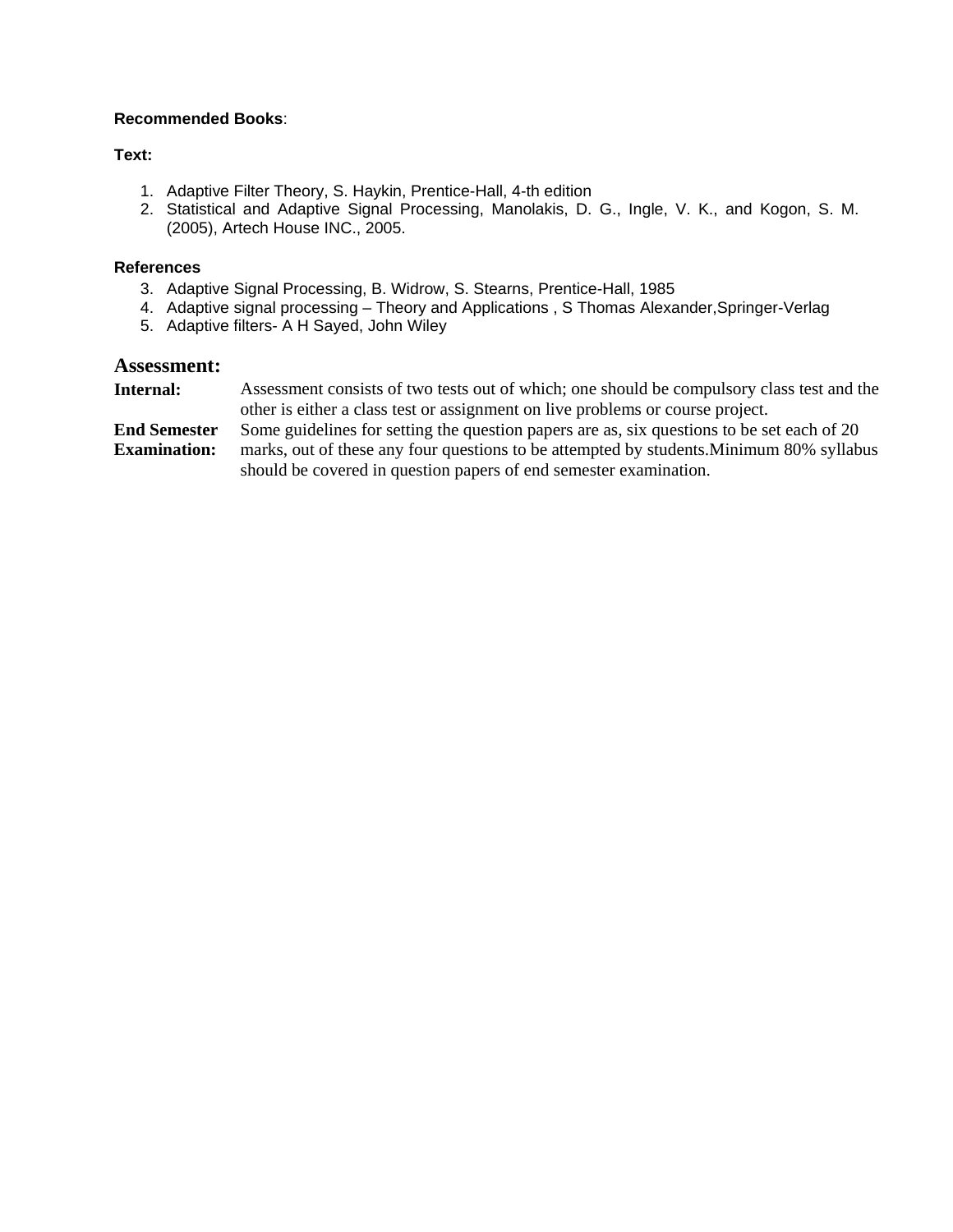| Subject Code   | <b>Subject Name</b>     | $C$ redite |
|----------------|-------------------------|------------|
| <b>ETE2032</b> | <b>Nano-electronics</b> | 04         |

| <b>Module</b>  | <b>Detailed content</b>                                                     | <b>Hours</b> |
|----------------|-----------------------------------------------------------------------------|--------------|
| 1              | Review of VLSI: basic CMOS Process flow, MOS Scaling theory, Issues in      | 06           |
|                | scaling MOS transistors, Short channel effects, Introduction to Nano        |              |
|                | electronics, requirements for Non classical MOS transistor, Nano devices,   |              |
|                | Nano materials, Nano characterization.                                      |              |
| $\overline{2}$ | MOS capacitor, Role of interface quality and related process techniques,    | 10           |
|                | Gate oxide thickness scaling trend, SiO2 vs High-k gate dielectrics.        |              |
|                | Integration issues of high-k.Interface states, bulk charge, band offset,    |              |
|                | stability, reliability, CV and IV techniques.                               |              |
| 3              | gate transistor: Motivation,<br>Metal<br>requirements,<br>Integration       | 06           |
|                | Issues. Transport in Nano MOSFET, velocity saturation, ballistic transport, |              |
|                | injection velocity, velocity overshoot.                                     |              |
| $\overline{4}$ | SOI - PDSOI and FDSOI. Ultrathin body SOI - double gate transistors,        | 08           |
|                | integration issues. Circuit Design with SOI. SOI based SRAM design.         |              |
| 5              | Vertical transistors - FinFET and Surround gate FET. Carbon                 | 12           |
|                | nanotube electronics, bandstructure $\&$ transport, devices, applications.  |              |
|                | Circuit design with FinFET and CNTFET. SRAM design.                         |              |
| 6              | Germanium Nano MOSFETs: strain, quantization, Advantages<br>of              | 06           |
|                | Germanium over Silicon, PMOS versus NMOS.                                   |              |
|                | Compound semiconductors - material properties, MESFETs Compound             |              |
|                | semicocnductors MOSFETs in the context of channel quantization and          |              |
|                | strain, Hetero structure MOSFETs exploiting novel materials, strain,        |              |
|                | quantization.                                                               |              |

#### **Text Books:**

- 1. *FinFETs and Other Multigate Transistors,* Jean-Pierre Colinge, Springer.
- 2. *Nanoelectronic Circuit Design,*Niraj K. Jha, Deming Chen, Springer.
- 3. *SOI Circuit Design Concepts,* Kerry Bernstein and N. J. Rohrer, Kluwer Academic Publishers.
- 4. *Silicon VLSI Technology*, Plummer, Deal , Griffin , Pearson Education India.

#### **Reference Books:**

- 1. *The Physics of Low-Dimensional Semiconductors*, John H. Davies, Cambridge University Press.
- 2. *Fundamentals of Modern VLSI Devices*, Y. Taur and T. Ning, Cambridge University Press

| Internal:           | Assessment consists of two tests out of which; one should be compulsory class test and the |
|---------------------|--------------------------------------------------------------------------------------------|
|                     | other is either a class test or assignment on live problems or course project.             |
| <b>End Semester</b> | Some guidelines for setting the question papers are as, six questions to be set each of 20 |
| <b>Examination:</b> | marks, out of these any four questions to be attempted by students. Minimum 80% syllabus   |
|                     | should be covered in question papers of end semester examination.                          |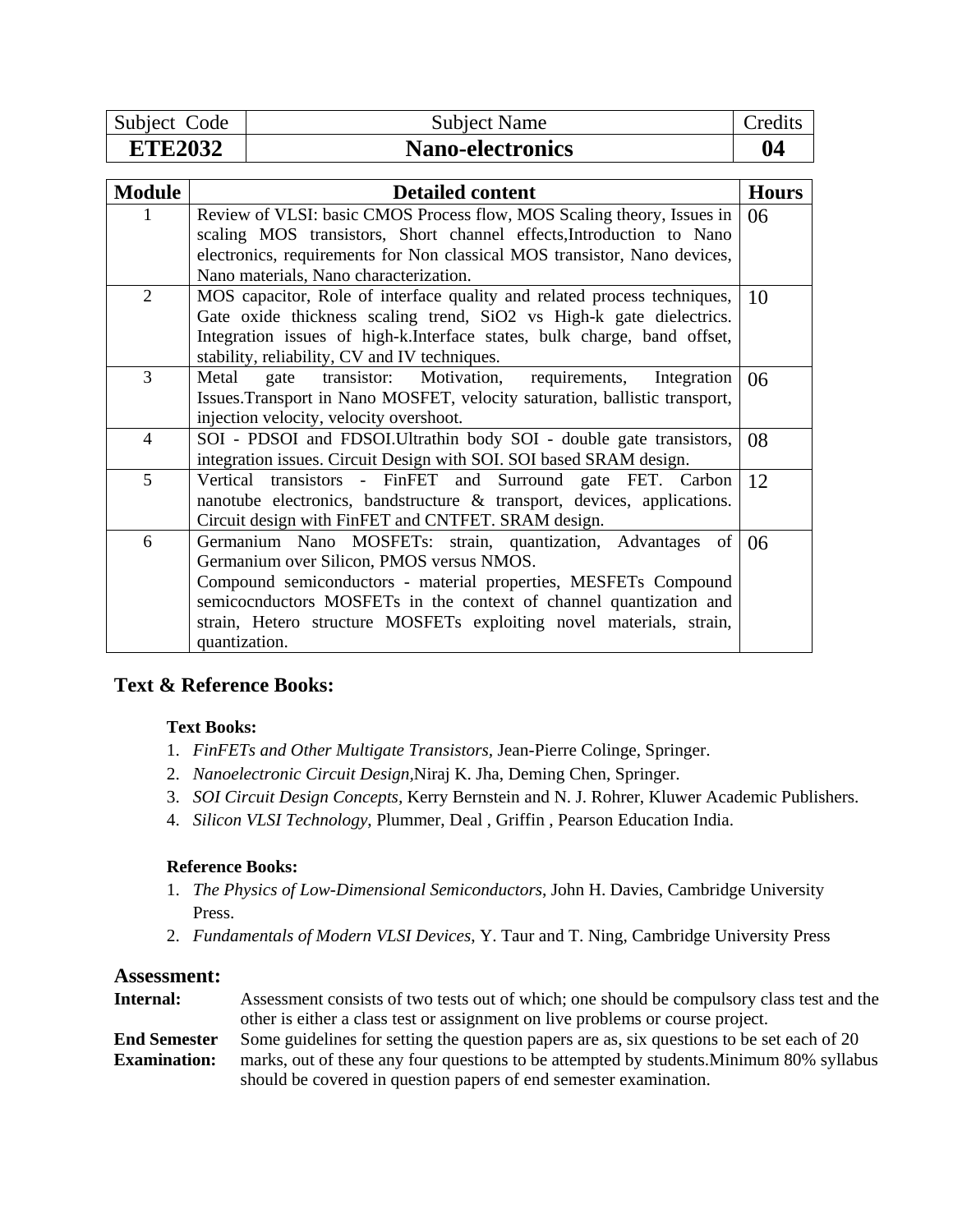| <b>Subject</b><br>Code  | <b>Subject Name</b>                                                                             | <b>Credits</b> |
|-------------------------|-------------------------------------------------------------------------------------------------|----------------|
| <b>ETE2033</b>          | <b>Advanced Antennas and Arrays</b>                                                             | 04             |
| <b>Module</b>           | <b>Detailed content</b>                                                                         | <b>Hours</b>   |
| 1                       | <b>Review of wired antennas:</b>                                                                | 3              |
|                         | Antenna Parameters, Infinitesimal dipole                                                        |                |
|                         | antenna, half wave half wave dipole antenna,                                                    |                |
|                         | small loop antenna, helical antenna.                                                            |                |
| $\overline{2}$          | <b>ANTENNA ARRAYS</b>                                                                           | 8              |
|                         | N element linear arrays – uniform amplitude                                                     |                |
|                         | and spacing- - Directivity of Broadside and End                                                 |                |
|                         | fire arrays. Three dimensional characteristics -<br>Pattern multiplication- Binomial arrays and |                |
|                         | Dolph- Tchebycheff arrays. Circular array.                                                      |                |
|                         | Mutual coupling in arrays, multidimensional                                                     |                |
|                         | arrays- phased arrays and array feeding                                                         |                |
|                         | techniques.                                                                                     |                |
| $\overline{\mathbf{3}}$ | <b>ANTENNA SYNTHESIS</b>                                                                        | 7              |
|                         | Synthesis problem-Line source based beam                                                        |                |
|                         | synthesis methods - Fourier transform and                                                       |                |
|                         | Woodward-Lawson sampling method – Linear                                                        |                |
|                         | array shaped beam synthesis method - Low side                                                   |                |
|                         | lobe, narrow main beam synthesis methods-                                                       |                |
|                         | discretization<br>of continuous<br>sources.                                                     |                |
|                         | Schelkunoff polynomial method.                                                                  |                |
| 4                       | <b>Microstrip antennas:</b>                                                                     | 6              |
|                         | Introduction, Rectangular Patch, Circular Patch,<br>Bandwidth,<br>Quality<br>Factor,<br>and     |                |
|                         | Efficiency, Input Impedance, Coupling, Circular                                                 |                |
|                         | Polarization, Arrays and Feed Networks,                                                         |                |
|                         | Corporate and Series Feeds, Reflectarray.                                                       |                |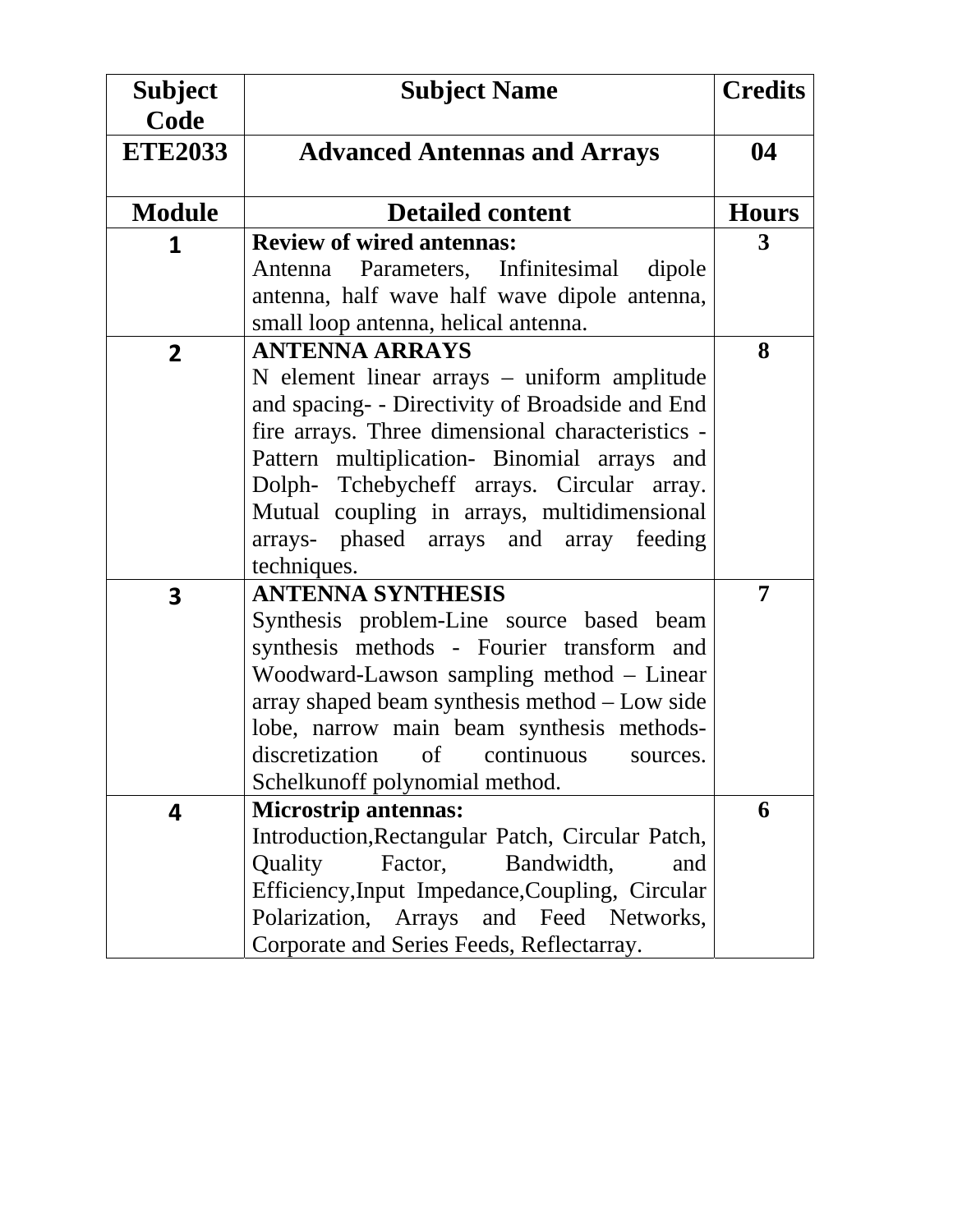| 5 | <b>Broadband</b><br>microstrip<br>antennas      | 6 |
|---|-------------------------------------------------|---|
|   | Introduction, Mechanism of Parasitic Coupling   |   |
|   | for Broad BW, Gap-Coupled RMSAs,                |   |
|   | Radiating-Edge Gap-Coupled RMSAs,               |   |
|   | Nonradiating-Edge Gap-Coupled RMSAs, Gap-       |   |
|   | Hybrid-Coupled MSA, Multilayer<br>and           |   |
|   | Broadband MSA, Electromagnetically Coupled      |   |
|   | MSAs, stack multi resonator MSA, Design         |   |
|   | Examples.                                       |   |
| 6 | <b>Compact microstrip antennas</b>              | 6 |
|   | Introduction, Compact Shorted RMSAs,            |   |
|   | Partially Shorted RMSAs, Effect of Dimensions   |   |
|   | of RMSAs with a Single Shorting Post, Effect    |   |
|   | of the Position of the Single Shorting Post,    |   |
|   | Compact Shorted CMSA and Its Variations.        |   |
| 7 | <b>Planar monopole antennas</b>                 | 6 |
|   | Introduction, Planar Rectangular and Square     |   |
|   | Monopole Antennas, RMSA Suspended in Air        |   |
|   | with Orthogonal Ground Plane, Calculation of    |   |
|   | the Lower Frequency of the Planar Monopole      |   |
|   | Antennas, Effect of Various Parameters of       |   |
|   | Planar Rectangular Monopole Antennas,           |   |
|   | Radiation Pattern of RM Antennas, Various       |   |
|   | Planar RMs with Equal Areas, Planar Circular    |   |
|   | Monopole Antennas.                              |   |
| 8 | <b>Smart antennas</b>                           | 6 |
|   | Introduction, Smart-Antenna Analogy, Cellular   |   |
|   | Radio<br>Evolution,<br><b>Systems</b><br>Signal |   |
|   | Propagation, Smart Antennas' Benefits and draw  |   |
|   | backs, Antenna Beam forming, Multiple-Input     |   |
|   | Multiple-Output<br>(MIMO)<br>System,            |   |
|   | Reconfigurable Arrays                           |   |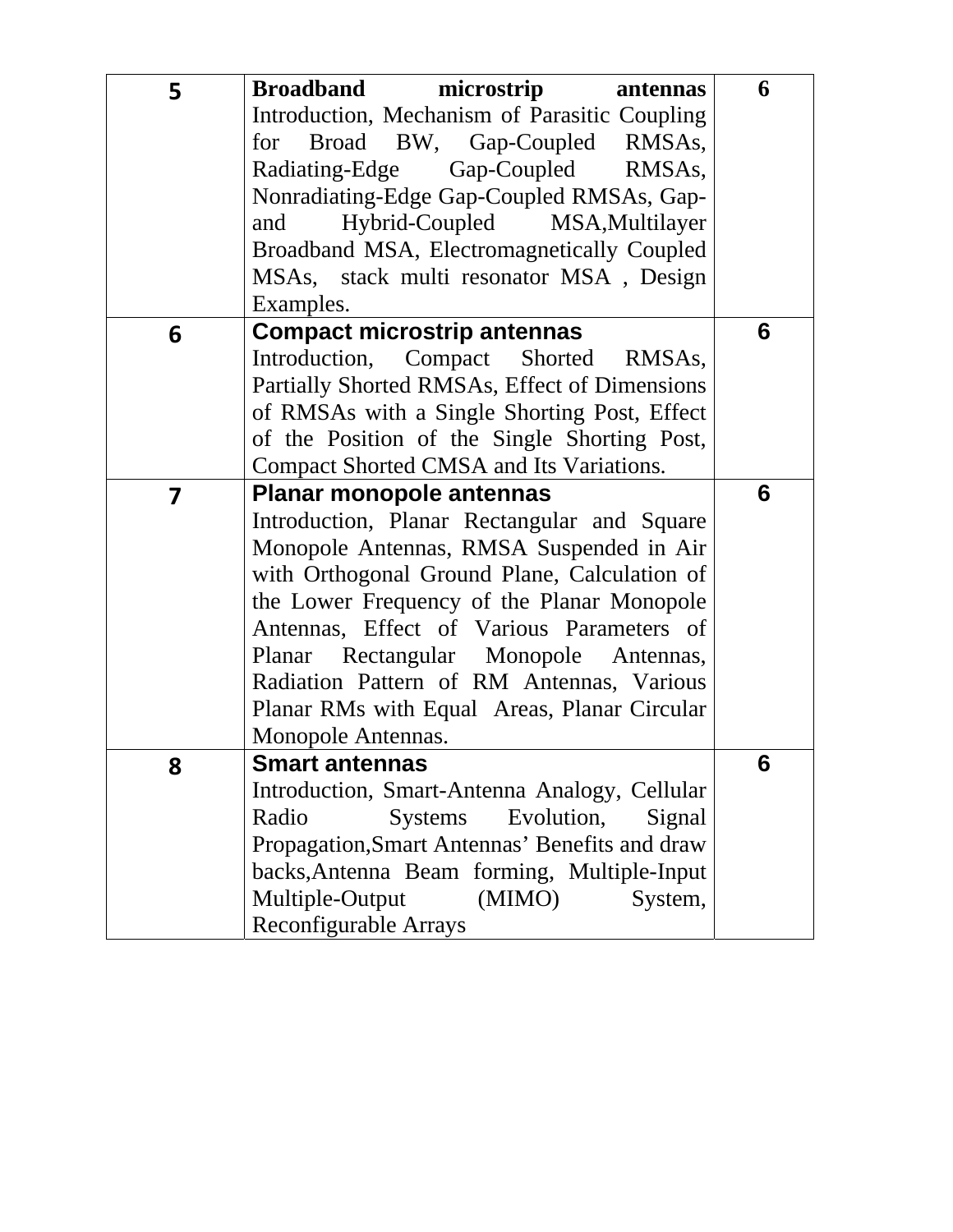# **References**

- 1. 1.Broadband Microstrip antennas Girish Kumar and K.P. Ray, Artech House
- 2. Antenna Theory- C. A. Balanis- Wiley and sons
- 3. Antennas John. D. Krauss- TMH ed.
- 4. Antenna Arrays: A Computational Approach' By Randy L.
- 5. Haupt, John Wiley and Sons

#### **Assessment:**

**Internal:** Assessment consists of two tests out of which; one should be compulsory class test and the other is either a class test or assignment on live problems or course project.

**End Semester Examination:** Some guidelines for setting the question papers are as, six questions to be set each of 20 marks, out of these any four questions to be attempted by students.Minimum 80% syllabus should be covered in question papers of end semester examination.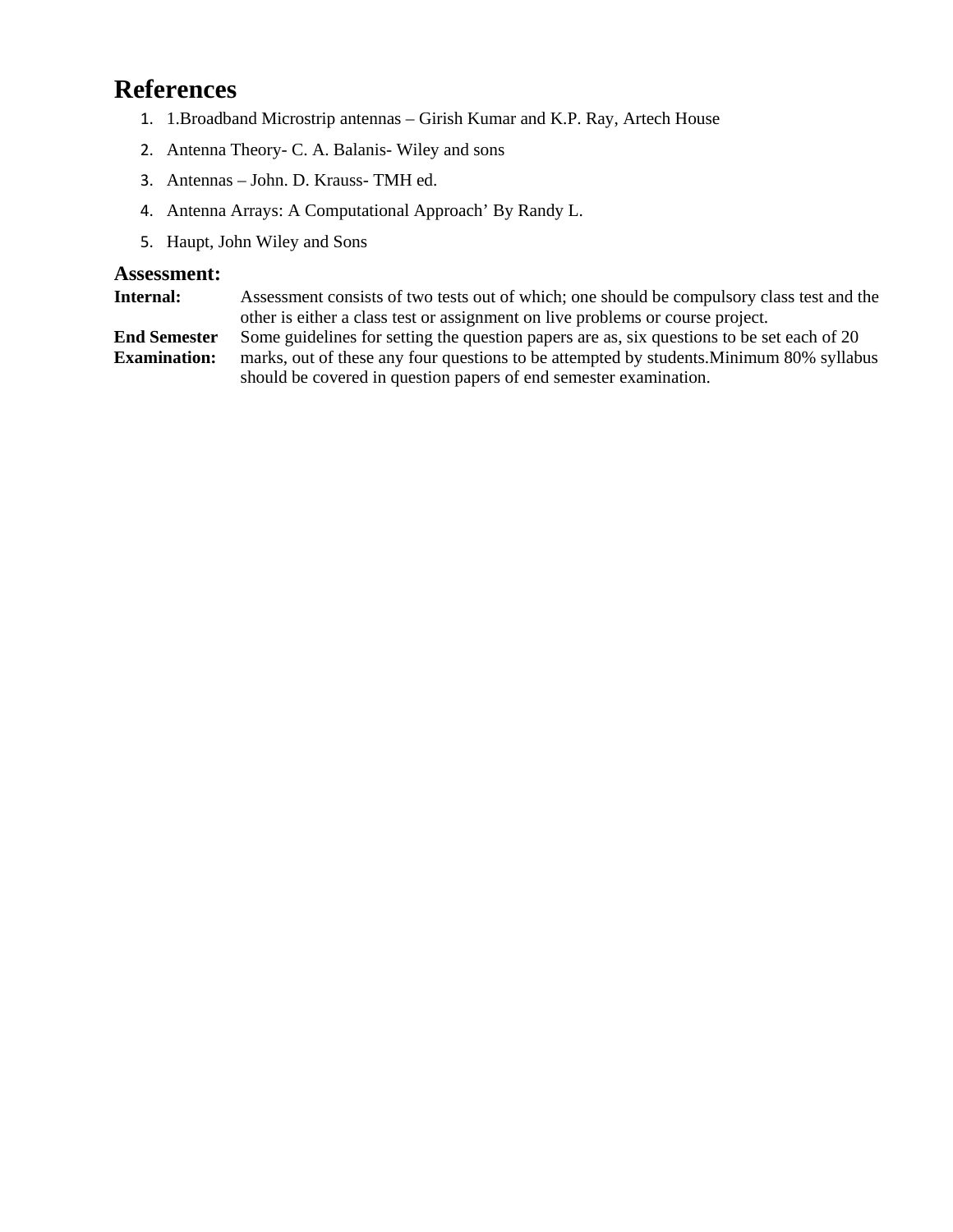| Subject Code   | Subject Name            | Credits |
|----------------|-------------------------|---------|
| <b>ETE2034</b> | <b>Optical Networks</b> | 04      |

| <b>Module</b>  | <b>Detailed Content</b>                                                                                                                                                                                                                                                                                                                                    | <b>Hours</b> |
|----------------|------------------------------------------------------------------------------------------------------------------------------------------------------------------------------------------------------------------------------------------------------------------------------------------------------------------------------------------------------------|--------------|
| $\mathbf{1}$   | SONET & SDH: Brief history of SONET& SDH, Multiplexing<br>hierarchy, Multiplexing structure - Functional components, Problem<br>detection, Virtual tributaries & containers, Concatenation.                                                                                                                                                                | 04           |
| $\mathbf{2}$   | Architecture of OTN: Digital wrapper, control planes, Control signaling,<br>Multiplexing, hierarchies, Current digital hierarchy, revised hierarchies,<br>Optical & Digital Transporthierarchies, Functionality stacks,<br>Encapsulation & Decapsulation, GFP.                                                                                             | 06           |
| 3              | WDM, DWDM Topologies: Relationship with SONET / SDH, EDF,<br>WDM Amplifiers, Multiplexers, WADM I/P & O/P ports, spanloss &<br>chromatic, dispersion, TunableDWDM lasers                                                                                                                                                                                   | 08           |
| $\overline{4}$ | <b>Network Topologies &amp; Protection schemes : Non-negotiable</b><br>requirements of robust networks, Line & Path protection switching, Type<br>of Topologies, Optical Channel Concatenation, Meshed topologies,<br>PON's, Optical Ethernets, Wide area Backbones, Metro optical<br>networking                                                           | 06           |
| 5              | MPLS & Optical networks: Label switching, FEC, Scalability &<br>granuility: labels & wavelength, MPLS nodes, Distribution & Binding<br>methods, MPLS support of virtual private networks, Traffic Engineering,<br>MPLS, Relationships of OXC, MPLS operation, MPLS & optical Traffic<br>Engineering, Similarities. Control & Dataplanes interworking       | 08           |
| 6              | Architecture of IP & MPLS based optical transport Networks : IP,<br>MPLS & Optical control planes Interworking, The three control planes,<br>Framework for IP Vs. Optical networks, Generalized MPLS use in optical<br>networks, Bidirectional LSP's in optical network, Next horizon of<br>GMPLS, ODVK General communication channels, Traffic parameters | 05           |
| 7              | Link Management protocol (LMP): What is managed, Data Bearing<br>links, Basic function of LMP, LMP messages, LMP message header,<br>TLW's control channelManagement, LPC, LCV, Fault management,<br>Extending LMP operations to optical links.                                                                                                             | 06           |
| $\,8\,$        | <b>Optical compilers:</b> Building blocks, Serial Binary adder with carry<br>delay, Fiber delay line memory loop, Bit serial, optical counter design,<br>Lumped delay design, Distributed delay design, Time multiplex<br>multiprocessor, Time slot interchange with 2 log 2 (N-1) switch, Hatch<br>design support system                                  | 05           |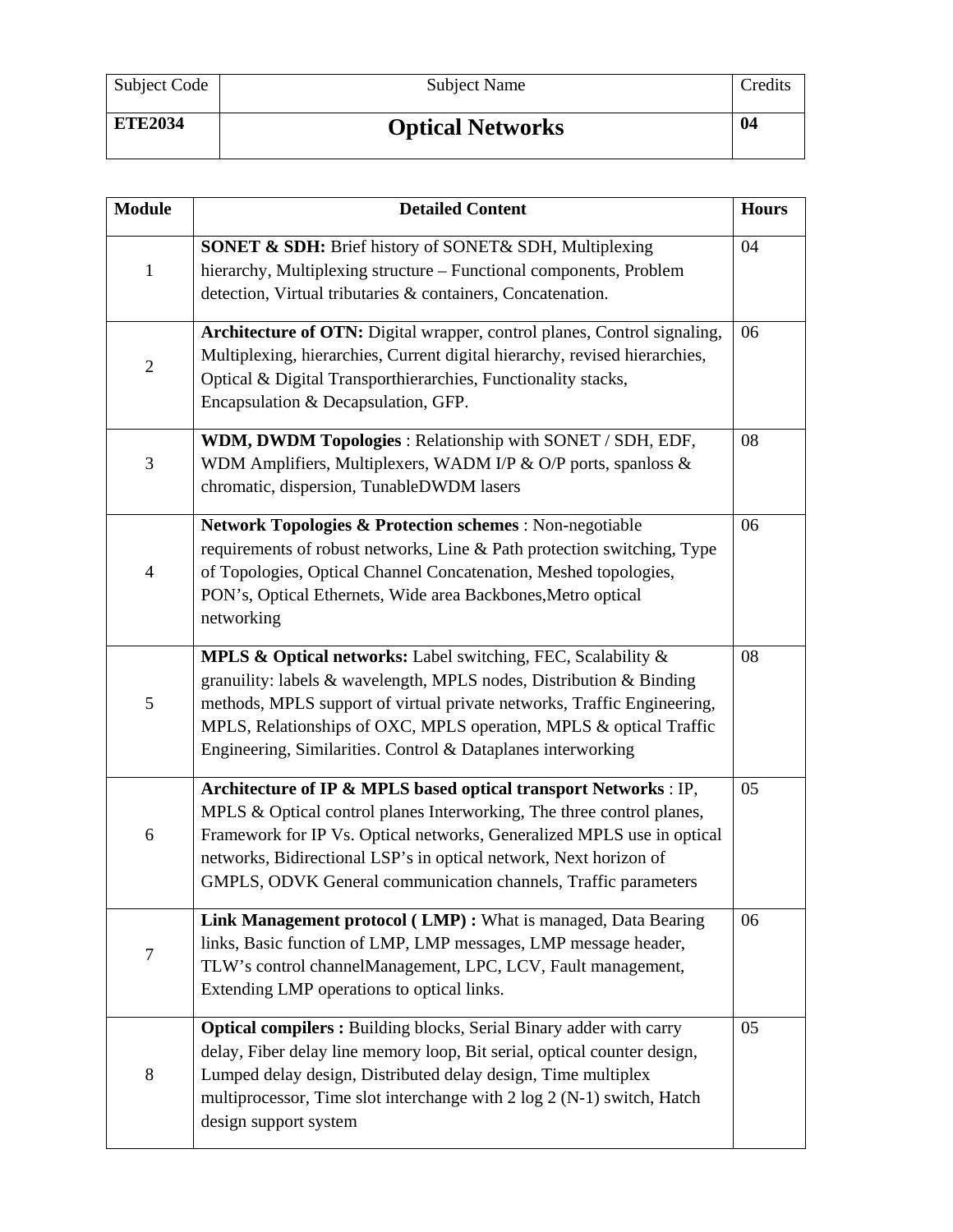#### **Text Books:**

- 1. R.Ramaswami,K.N.Sivarajan, "Optical Networks",Elsevier, 2002.
- 2. P.E Green, "Optical Networks" Prentice Hall, 1994.
- 3. "Opto Electronic-Computing System" by Jordan
- 4. Uyless Black "Optical Networks Third Generation Transport Systems" Prentice Hall

#### **Reference Books**

- 1. C.S.Murthy & M.Gurusamy, "WDM Optical Networks",PHI,2002.
- 2. TanenbaumAndrew S "Computer Networks" Prentice Hall(India).

| <b>Internal:</b>    | Assessment consists of two tests out of which; one should be compulsory class test and the |
|---------------------|--------------------------------------------------------------------------------------------|
|                     | other is either a class test or assignment on live problems or course project.             |
| <b>End Semester</b> | Some guidelines for setting the question papers are as, six questions to be set each of 20 |
| <b>Examination:</b> | marks, out of these any four questions to be attempted by students. Minimum 80% syllabus   |
|                     | should be covered in question papers of end semester examination.                          |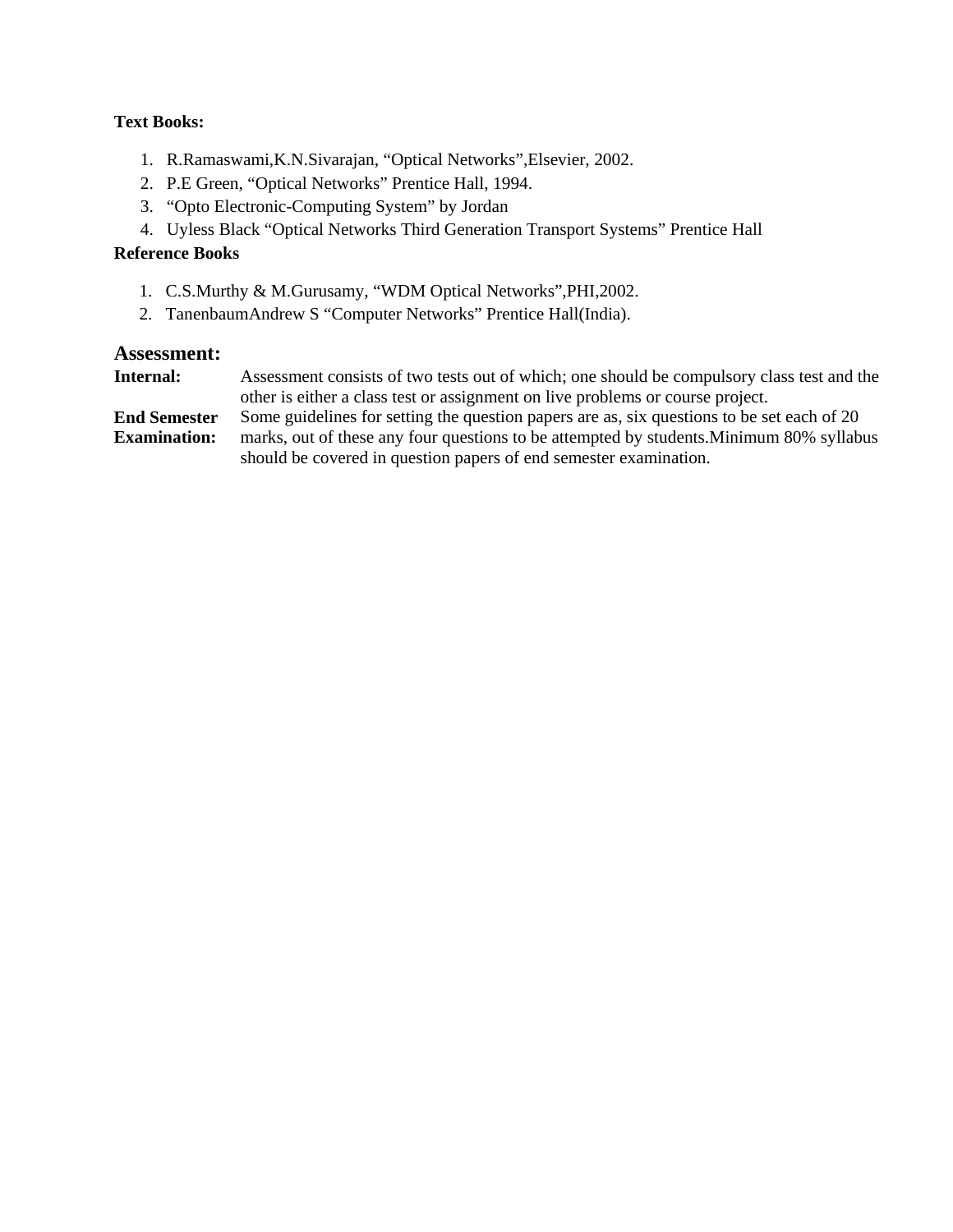| Subject        | <b>Subject Name</b>                                                                                                                                                                                                  | Credits      |
|----------------|----------------------------------------------------------------------------------------------------------------------------------------------------------------------------------------------------------------------|--------------|
| Code           |                                                                                                                                                                                                                      |              |
| <b>ETE2041</b> | <b>Wavelets</b>                                                                                                                                                                                                      | 04           |
| <b>Module</b>  | <b>Contents</b>                                                                                                                                                                                                      | <b>Hours</b> |
| $\mathbf{1}$   | Introduction to time frequency analysis; conventional methods<br>like Fourier transform their limitations andthe how, what and why<br>about wavelets.                                                                | 7            |
| $\overline{2}$ | Short-time Fourier transform, Wigner-Ville transform. Properties<br>and mathematical conditions of wavelet functions. Some popular<br>wavelet functions.                                                             | 7            |
| 3              | Continuous time wavelet transform, Discrete wavelet transform,<br>tiling of the time-frequency plane and wavepacket analysis.                                                                                        | 10           |
| $\overline{4}$ | Construction of wavelets. Multiresolution analysis. Introduction<br>to frames and biorthogonal wavelets.                                                                                                             | 10           |
| 5              | Multirate signal processing and filter bank theory.                                                                                                                                                                  | 8            |
| 6              | Application of wavelet theory in to signal denoising, image and<br>video compression, multi-tone digital communication, transient<br>detection. Commercial applications in which wavelet approach is<br>established. | 6            |

#### **Text Books:**

- 1. Y.T. Chan, Wavelet Basics, Kluwer Publishers, Boston, 1993.
- 2. M. Vetterli and J. Kovacevic, "Wavelets and Sub-band Coding," Prentice Hall, 1995.

#### **References:**

- 1. I.Daubechies, Ten Lectures on Wavelets, Society for Industrial and Applied Mathematics, Philadelphia, PA, 1992.
- 2. Gerald Kaiser, A Friendly Guide to Wavelets, Birkhauser, New York, 1995.
- 3. P. P. Vaidyanathan, Multirate Systems and Filter Banks, Prentice Hall, New Jersey, 1993.
- 4. S. Mallat, "A Wavelet Tour of Signal Processing," Academic Press, Second Edition, 1999.
- 5. G. Strang and T. Q. Nguyen, "Wavelets and Filter Banks," Wellesley-Cambridge Press, Revised Edition, 1998.
- 6. B.Boashash, Time-Frequency signal analysis, In S.Haykin, (editor), Advanced Spectral Analysis, Prentice Hall, New Jersey, 1991.

| Internal:           | Assessment consists of two tests out of which; one should be compulsory class test and the |
|---------------------|--------------------------------------------------------------------------------------------|
|                     | other is either a class test or assignment on live problems or course project.             |
| <b>End Semester</b> | Some guidelines for setting the question papers are as, six questions to be set each of 20 |
| <b>Examination:</b> | marks, out of these any four questions to be attempted by students. Minimum 80% syllabus   |
|                     | should be covered in question papers of end semester examination.                          |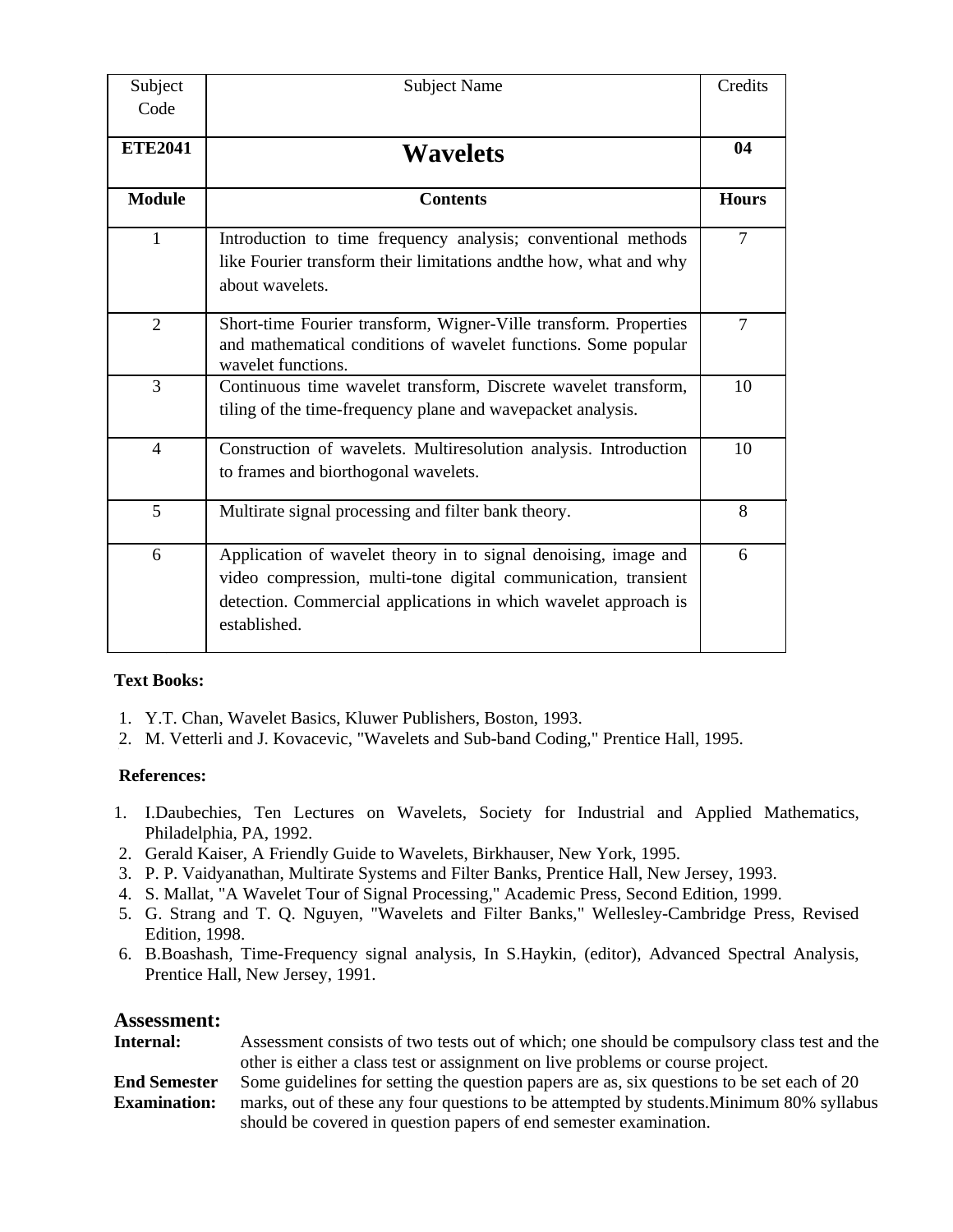| Subject Code   | <b>Subject Name</b>    | Credits |
|----------------|------------------------|---------|
| <b>ETE2042</b> | <b>Cloud Computing</b> | 04      |

| <b>Module</b>  | <b>Detailed content</b>                                                                                                                                                                                                                                                                                                                                                                                                                                                                                                                                  | <b>Hours</b> |
|----------------|----------------------------------------------------------------------------------------------------------------------------------------------------------------------------------------------------------------------------------------------------------------------------------------------------------------------------------------------------------------------------------------------------------------------------------------------------------------------------------------------------------------------------------------------------------|--------------|
|                | <b>Overview of Distributed Computing</b><br>Definition, Goals, H/W Concepts, S/W Concepts, Client-Server Model.<br>Synchronization: Clock Synchronization, Logical Clocks, Global State.<br>Distributed File System: NFS, CODA, XFS. Distributed Parallel computing<br>System, Scalable Computing towards Massive Parallelism.                                                                                                                                                                                                                           | 06           |
| $\sqrt{2}$     | <b>Introduction to Cloud Computing</b><br>What's Cloud Computing, NIST Definition, properties and Service Model,<br>Characteristics, Components, Cloud provider, SAAS, PAAS, IAAS and<br>Others, Organizational scenarios of clouds, Administering & Monitoring<br>cloud services, benefits and limitations, Deploy application over cloud,<br>Comparison among SAAS, PAAS, IAAS. Cloud computing platforms:<br>Infrastructure as service: Amazon EC2, Platform as Service: Google App<br>Engine, Microsoft Azure, Utility Computing, Elastic Computing. | 08           |
| 3              | <b>Cloud Technologies</b><br>Web services, AJAX and mashups: Web services: SOAP and REST, SOAP<br>versus REST, AJAX: asynchronous 'rich' interfaces, Mashups: user interface<br>services Virtualization Technology: Virtual machine technology, virtualization<br>applications in enterprises, Pitfalls of virtualization.<br>software:<br>Multi-entity<br>support, Multi-schema<br>Multitenant<br>approach,<br>Multitenance using cloud data stores, Data access control for enterprise<br>application.                                                 | 08           |
| $\overline{4}$ | <b>Issues in cloud Computing</b><br>Implementing real time application over cloud platform, Issues in intercloud<br>environments, QoS Issues in cloud, Dependability, data Migration, streaming<br>in cloud, QoS monitoring in cloud computing environment. Cloud<br>Middleware, A grid of clouds, Load Balancing in cloud, Sky Computing,<br>resource optimization, resource dynamic reconfiguration.                                                                                                                                                   | 08           |
| 5              | <b>Security architecture and Challenges</b><br>Architectural Considerations- General Issues, Trusted Cloud computing,<br>Secure Execution Environments and Communications, Micro-architectures;<br>Identity Management and Access control-Identity management, Access<br>control, Autonomic Security. Virtualization security management- virtual<br>threats, VM Security Recommendations, VM-Specific Security techniques,<br>Secure Execution Environments and Communications in cloud.                                                                | 06           |
| 6              | <b>Programming support of Google App Engine</b><br>Programming the Google App Engine, Google file system(GFS), Bigtable,<br>Googles NOSQL system. Chuby, Google's Distributed lock service.                                                                                                                                                                                                                                                                                                                                                              | 06           |
| $\overline{7}$ | <b>Programming on Amazons AWS and Microsoft Azure</b><br>Programming on Amazon EC2, Amazon simple storage service(S3), Amazon<br>Elastic block store(EBS), and SimpleDB. Microsoft AzureProgramming<br>support.                                                                                                                                                                                                                                                                                                                                          | 06           |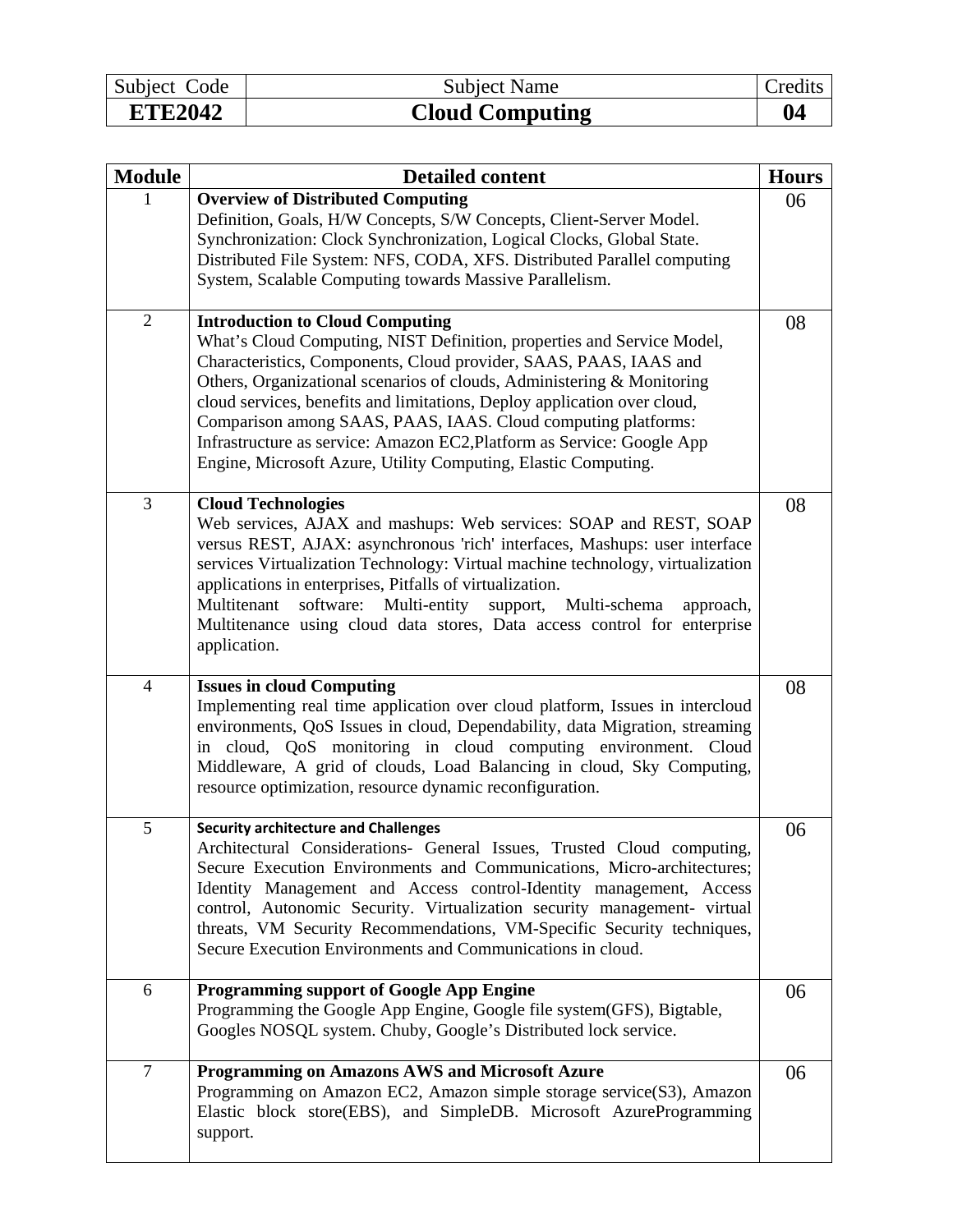#### **Text Books**:

- 1."Distributed Systems: Principles and Paradigms, 2nd Edition", by Andrew S. Tanenbaum, Maarten van Steen, ISBN: 01323-92275, Prentice Hall, 2006.
- 2."Distributed And Cloud Computing From parallel processing to the internet of things" , Kai Hwang, Geoffrey C. Fox, Jack J. Dongarra, ISBN : 9780123858801, ELSEVIE MK publishers, 2011.

#### **Reference Books**

- 1. "Cloud Computing for Dummies", by Judith Hurwitz, R.Bloor, M.Kanfman, F.Halper (Wiley India Edition)
- 2. "Enterprise Cloud Computing", by Gautam Shroff,Cambridge
- 3. "Cloud Computing : A Practical Approach", by Antohy T Velte, et.al McGraw Hill.
- 4. "Google Apps", by Scott Granneman,Pearson.

#### **Assessment:**

**Internal:** Assessment consists of two tests out of which; one should be compulsory class test and the other is either a class test or assignment on live problems or course project.

**End Semester Examination:** Some guidelines for setting the question papers are as, six questions to be set each of 20 marks, out of these any four questions to be attempted by students.Minimum 80% syllabus should be covered in question papers of end semester examination.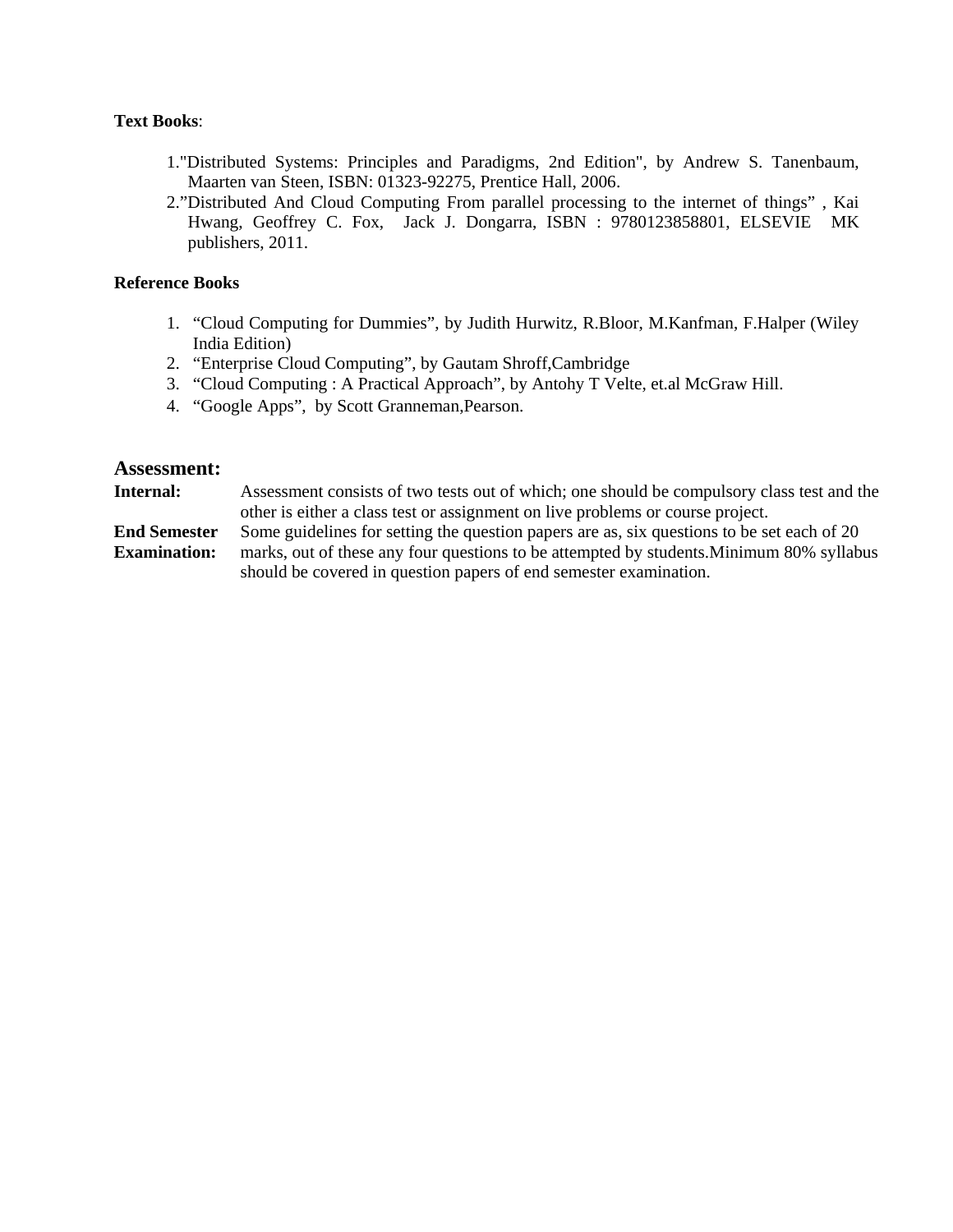| <b>Subject</b><br>Code | <b>Subject Name</b>                                                                                                                                                                                                          | <b>Credits</b> |
|------------------------|------------------------------------------------------------------------------------------------------------------------------------------------------------------------------------------------------------------------------|----------------|
| <b>ETE2043</b>         | <b>Sensor Array Networks</b>                                                                                                                                                                                                 | 04             |
| <b>Module</b>          | <b>Detailed content</b>                                                                                                                                                                                                      | <b>Hours</b>   |
| 1                      | <b>Spatial Signals</b><br>Signals in space and time. Spatial frequency, Direction vs.<br>frequency. Wave fields. Far field and near field signals.                                                                           | 12             |
| $\overline{2}$         | <b>Sensor Arrays</b><br>Spatial sampling, Nyquist criterion. Sensor arrays. Uniform linear<br>arrays, planar and random arrays. Array transfer (steering) vector.<br>Array steering vector for ULA. Broadband arrays.        | 12             |
| 3                      | <b>Spatial Frequency</b><br>Aliasing in spatial frequency domain. Spatial Frequency Transform,<br>Spatial spectrum. Spatial Domain Filtering. Beam Forming.<br>Spatially white signal.                                       | 12             |
| 4                      | <b>Direction of Arrival Estimation</b><br>Non parametric methods - Beam forming and Capon methods.<br>Resolution of Beam forming method. Subspace methods - MUSIC,<br>Minimum Norm and ESPRIT techniques. Spatial Smoothing. | 12             |

#### **References**

- 1. Dan E. Dugeon and Don H. Johnson. (1993). Array SignalProcessing: Concepts and Techniques. Prentice Hall.
- 2. PetreStoica and Randolph L. Moses. (2005, 1997) Spectral Analysis of Signals. Prentice Hall.
- 3. Prabhakar S. Naidu. (2000). Sensor Array SignalProcessing: CRC Press.

| Internal:           | Assessment consists of two tests out of which; one should be compulsory class test and the |
|---------------------|--------------------------------------------------------------------------------------------|
|                     | other is either a class test or assignment on live problems or course project.             |
| <b>End Semester</b> | Some guidelines for setting the question papers are as, six questions to be set each of 20 |
| <b>Examination:</b> | marks, out of these any four questions to be attempted by students. Minimum 80% syllabus   |
|                     | should be covered in question papers of end semester examination.                          |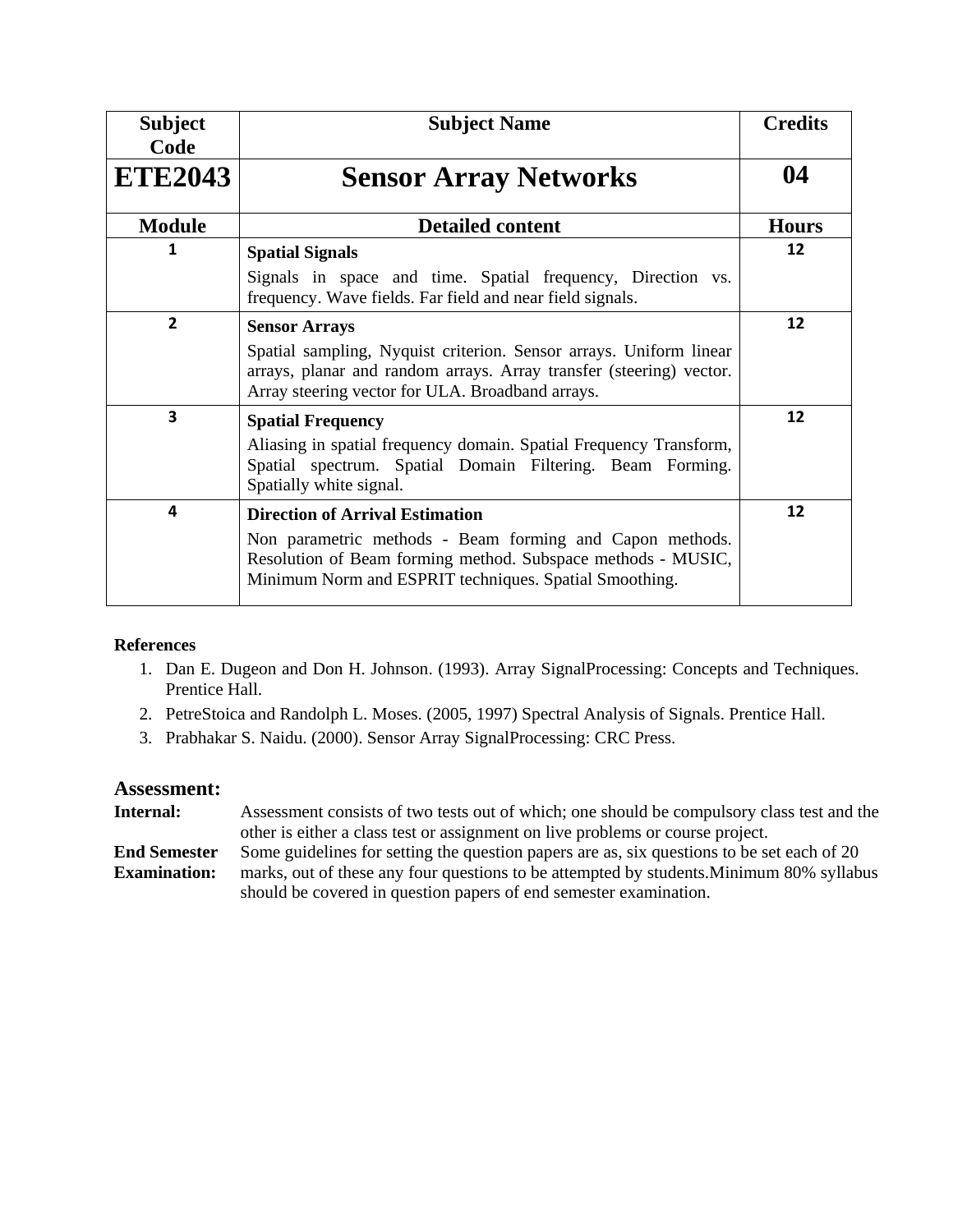| Subject Code   | <b>Subject Name</b>     | aredits. |
|----------------|-------------------------|----------|
| <b>ETE2044</b> | <b>Network Security</b> |          |

| <b>Module</b>  | <b>Detailed content</b>                                                   | <b>Hours</b> |
|----------------|---------------------------------------------------------------------------|--------------|
| 1              | Introduction                                                              | 8            |
|                | Introduction to Information Security, Network Security Domains            |              |
| $\overline{2}$ | <b>Security Architecture</b>                                              | 12           |
|                | Enterprise Security Architecture, Network LAN/WAN & User Access           |              |
|                | Security, Cryptography and Cryptanalysis, Various Security Protocols,     |              |
|                | Network Security Audit / Security RISK Management, Security Operations.   |              |
| 3              | Security Mechanisms for Network Defense and Countermeasures               | 10           |
|                | Telecommunications Overview, Equipment Security Testing, Core Network     |              |
|                | Security Testing, Regulation, TRAI, Telecom License                       |              |
| $\overline{4}$ | <b>Security in Networks</b>                                               | 6            |
|                | Network security basics, TCP/IP Model and Port no., Protocol flaws,       |              |
|                | Enterprise wide network Design and Vulnerabilities. Reconnaissance of     |              |
|                | network, Packet sniffing, Session Hijacking, ARP Spoofing Web site and    |              |
|                | web server vulnerabilities, Denial of Service, SSL and IPSec protocol     |              |
|                | Firewall, intrusion detection system and Honey pots.                      |              |
| 5              | <b>Introduction to Biometrics for Security</b>                            | 6            |
|                | Signature verification, Finger print recognition, Voice recognition, Iris |              |
|                | recognition system.                                                       |              |
| 6              | <b>Legal, Privacy, and Ethical Issues in Network Security</b>             | 6            |
|                | Protecting programs and data, Information and law, Rights of employees    |              |
|                | and employers, Software failures, Computer crime, Privacy, Ethical issues |              |
|                | in computer society, Case studies of ethics.                              |              |

#### **References:**

- 1. Stallings, "Cryptography and Network Security: Principles and Practice"
- 2. C.P. Pfleeger and S.L.Pfleeger, " Security in Computing", Pearson Education
- 3. Matt Bishop, "Computer Security: Art and Science", Pearson Education
- 4. Kaufman, Perlman, Speciner, "Network Security"
- 5. Eric Malwald, "Network Security: A Beginner's Guide", TMH
- 6. Bruce Schneier, "Applied Cryptography", John Wiley
- 7. Macro Pistoia , " Java network security", Pearson Education
- 8. Whitman, Mattord, "Principles of Information security", Thomson
- 9. Cryptography and Data Security, D Denning, Addison Wesley

| Internal:           | Assessment consists of two tests out of which; one should be compulsory class test and the |
|---------------------|--------------------------------------------------------------------------------------------|
|                     | other is either a class test or assignment on live problems or course project.             |
| <b>End Semester</b> | Some guidelines for setting the question papers are as, six questions to be set each of 20 |
| <b>Examination:</b> | marks, out of these any four questions to be attempted by students. Minimum 80% syllabus   |
|                     | should be covered in question papers of end semester examination.                          |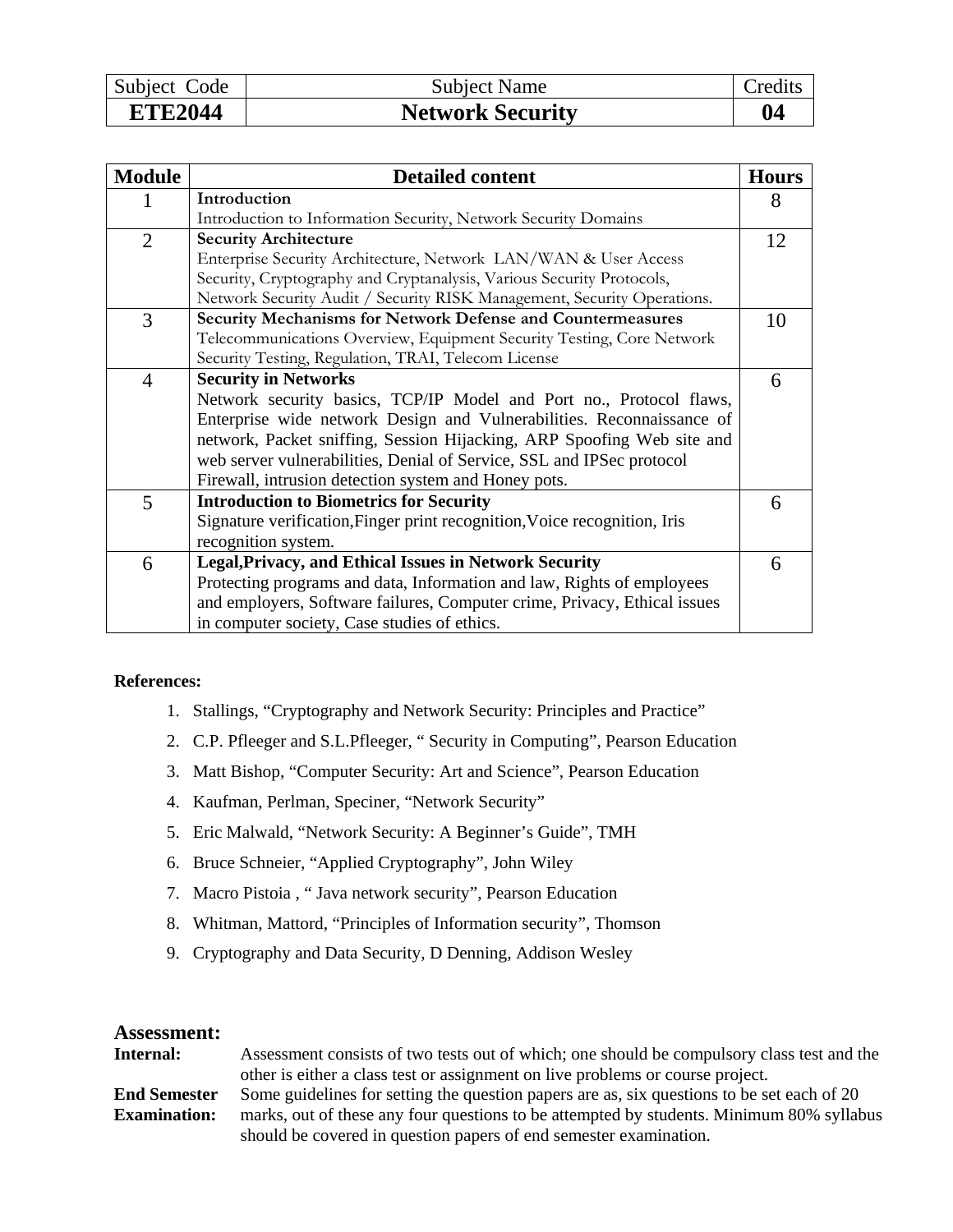| Subject Code  | <b>Subject Name</b> | $C$ redits         |
|---------------|---------------------|--------------------|
| <b>ETS301</b> | Seminar             | $\boldsymbol{0}$ 3 |

#### **Guidelines for Seminar**

- o Seminar should be based on thrust areas in Electronics and Telecommunication Engineering
- o Students should do literature survey and identify the topic of seminar and finalize in consultation with Guide/Supervisor. Students should use multiple literature and understand the topic and compile the report in standard format and present infront of Panel of Examiners appointed by the Head of the Department/Institute of respective Programme.
- o Seminar should be assessed based on following points
	- Quality of Literature survey and Novelty in the topic
	- Relevance to the specialization
	- Understanding of the topic
	- Quality of Written and Oral Presentation

#### **IMPORTANT NOTE:**

- 1. Assessment of Seminar will be carried out by a pair of Internal and External examiner. The external examiner should be selected from approved panel of examiners for Seminar by University of Mumbai, OR faculty from Premier Educational Institutions /Research Organizations such as IIT, NIT, BARC, TIFR, DRDO, etc. OR a person having minimum Post-Graduate qualification with at least five years' experience in Industries.
- 2. Literature survey in case of seminar is based on the broader area of interest in recent developments and for dissertation it should be focused mainly on identified problem.
- 3. At least 4-5 hours of course on Research Methodology should be conducted which includes Literature Survey, Problems Identification, Analysis and Interpretation of Results and Technical Paper Writing in the beginning of  $3<sup>rd</sup>$  Semester.